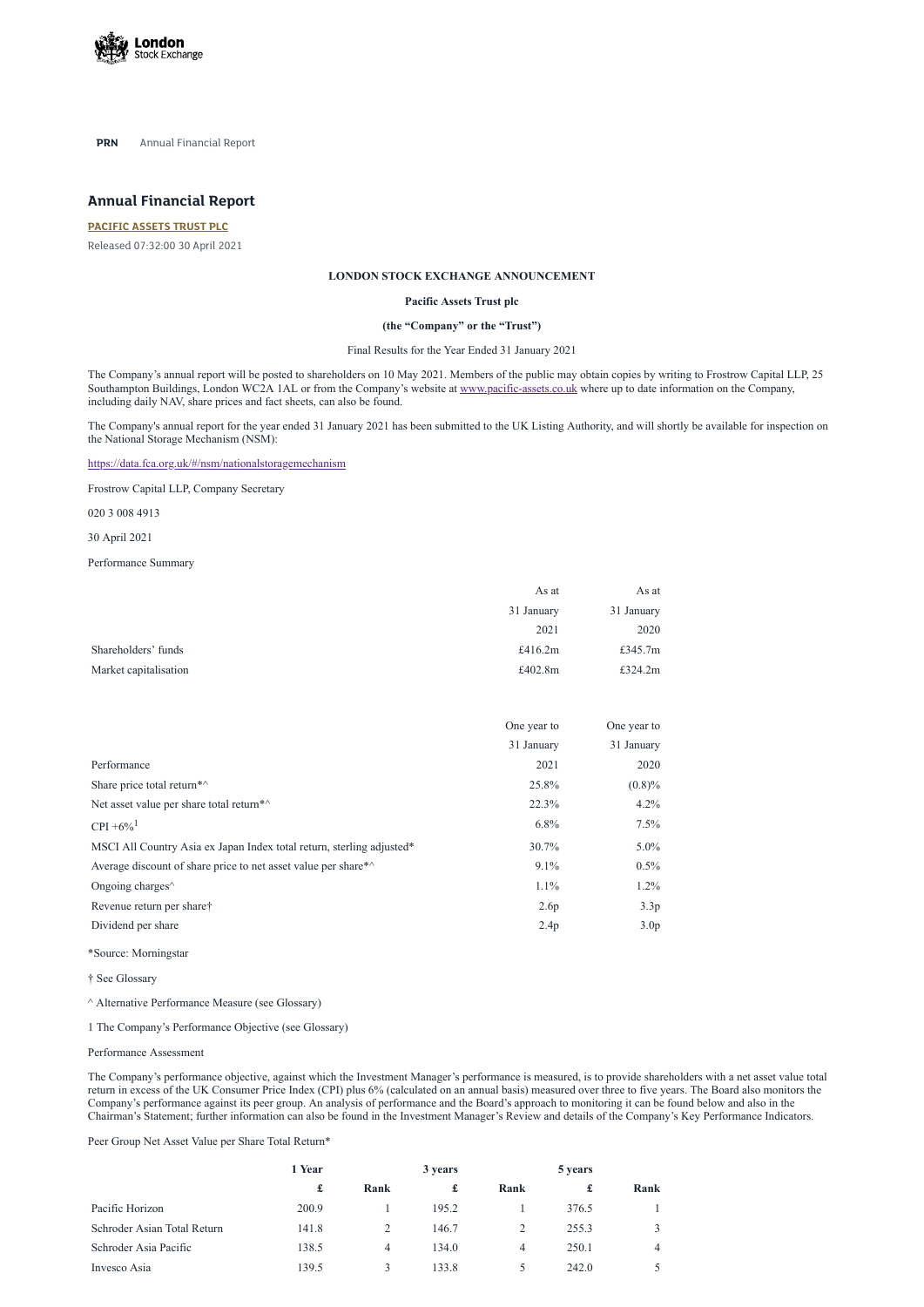| Asia Dragon Ord              | 133.9 | 5                        | 140.9 | 3                        | 238.8 | 6 |
|------------------------------|-------|--------------------------|-------|--------------------------|-------|---|
| JP Morgan Asian              | 131.6 | 6                        | 133.6 | 6                        | 257.3 | 2 |
| iShares MSCI Asia ex Jpn ETF | 129.6 | 7                        | 124.2 | 8                        | 212.4 | 7 |
| <b>Pacific Assets Trust</b>  | 122.3 | 8                        | 133.0 | $\tau$                   | 190.4 | 8 |
| <b>Fidelity Asian Values</b> | 117.6 | 9                        | 112.8 | 9                        | 174.9 | 9 |
| <b>Peer Group Average</b>    | 139.5 | $\overline{\phantom{0}}$ | 139.3 | $\overline{\phantom{m}}$ | 244.2 |   |
| $CPI + 6\%$ <sup>†</sup>     | 106.8 | $\overline{\phantom{0}}$ | 124.5 |                          | 146.7 |   |
| <b>MSCI AC Asia ex Japan</b> | 130.7 | $\qquad \qquad$          | 126.8 |                          | 220.0 |   |

Source: Morningstar. Figures show the value of £100 invested at the start of the period as at 31 January 2021.

\* Alternative Performance Measure. See Glossary.

† The Company's Performance Objective. See Glossary.

#### Chairman's Statement

"Pacific Assets Trust generated a net asset value per share total return of 22.3% for shareholders over the year to 31 January 2021. Over the last three years, the annualised return was 9.9%, and over five years 13.6%."

I am sure that we would all like to move on from the seemingly endless coverage of the pandemic. After all, it has dominated the airwaves for almost the whole of the year that we review in this Annual Report. However, I want to note how all of those involved in the management and the administration of Pacific Assets Trust have succeeded in their roles amidst a plethora of uncertainties and disruptions. I would like, on behalf of the Trust's shareholders, to thank all those working for our principal service providers for their positive and unstinting efforts to ensure that the affairs of the Trust continue to be professionally managed. I should remind you, that as a Board of five independent directors we have no actual employees of our own. The Investment Manager, the administrators, the custodians, and others are all appointed and then monitored by the Board. This is one of our principal roles, so that we can assure you, our shareholders, that these tasks are carried out professionally, with due regard to risks and to costs.

### What is the Trust seeking to achieve?

Most of our shareholders do not live in Asia. Put simply, the Trust seeks to harness the advantages of investing in a part of the world where economic dynamism and creativity should bring higher expected returns over the medium term, and by providing access to a local business environment that is not replicated nearer to home. The range of choice in Asia is significant, with the large-scale evolution of stock markets and numbers of listed companies at all ends of the market cap scale.

#### I would point to three features of the Trust:

- 1. Our Investment Manager would under normal circumstances be 'on the road', meeting the managements of companies that they own, or that they might like to own. The research that they conduct takes their knowledge to a deeper level than most. They seek to have the highest levels of understanding of companies, their business models, and the senior management. In the latter case, they wish to gain superior knowledge of the personalities in charge of a company's decisions, and the philosophy behind the business. Such in depth research more closely resembles the private equity world rather than the world of publicly quoted companies. However, all our investments are quoted on a recognised stock exchange and traded on a daily basis.
- 2. The second point is the longevity of the investment horizon. Decisions are being taken with a five to ten year period in mind. This is not an excuse when the shorter term performance numbers are less than positive, but simply reflects how the ownership of companies within the Trust is naturally considered. Nine of our holdings have been in the Trust's portfolio for more than 10 years, and 21 for more than five years. Many of our companies are not particularly young. Surprising for some, in all our Asian markets we hold businesses that have been in existence for generations. These rank alongside the precocious start-ups that have been the darlings of investors the world over in recent years.
- 3. The third point to note is that the Board does not constrain the Investment Manager with index focussed restrictions. This gives them the freedom to select companies of all types and sizes, and without needing to prioritise a particular Asian market. They build the Trust's investment portfolio from the bottom up, selecting companies to invest in on their own merits, rather than considering what the index weighting might be. One metric that the Board uses is the extent to which the Trust's portfolio deviates from its index. If levels of 'active share' were to decline, we would ask the question whether the Investment Manager was deciding to take refuge by being closer to the index (this has certainly not been the case).

#### The Past Year

We published last year's annual report in early April when global stock markets had suffered traumatic falls, as investors came to terms with the pandemic and the responses to it. Despite countries in East Asia showing relative resilience in the face of the disease, even markets here were not spared.

Rising stock prices since that time showed that investors were looking beyond the horizon, to a moment when the impact of the disease would be simply a memory, and normal economic conditions resumed. Whether such a judgment has been wise or not, remains to be seen, but as we write a combination of comfort and perhaps complacency seem to be the prevailing belief within financial markets. After all, it should be remembered that the world has seen an exponential increase in debt especially at Government level, and Central Banks freely pouring liquidity into the global financial system.

In the Stretegic Report the data for performance both short and long term are set out, along with the comparative measures that we employ. Pacific Assets Trust generated a net asset value per share total return of 22.3%\* for shareholders over the year to 31 January 2021. Over the last three years, the annualised return was 9.9% and over five years 13.6%. The share price total return\* was more than this, 25.8 %, and this reflects a narrowing in the discount to net asset value\*. Over five years, the share price total return was 86.0%, or an annualised 13.2%, and over ten years it was 188.8%, or an annualised 11.2%.

The Trust remains in the lowest quartile of the peer group of Investment Trusts over the three and five years that we measure. As described below in the section entitled 'The Investment Manager' the Board conducted a thorough review of the processes and approach of Stewart Investors in response to this relative

# underperformance.

The Investment Manager's report will spell out more of the successes and the disappointments over the last year. However, I would point out the positive impact of the Trust's investment in Chinese stocks, and the positions in Japan. Shareholders may recall that we sought approval to place up to 20% of the portfolio into stocks which derived, or were expected to derive, a substantial economic benefit from the Asia Pacific Region, but which were not listed on the markets within the Trust's mandate. Ownership of five Japanese companies was determined by such criteria, and this has been a successful policy.

#### The Trend of Sustainable Investing.

Pacific Assets Trust has been awarded the top accolade of 'leader' for its ESG (Environmental, Social, Governance) commitment level by Morningstar, who reviewed over 100 different strategies from asset managers. We are particularly encouraged because in this case they used a qualitative approach when considering the ESG credentials of managers that they evaluated.

Stewart Investors, the Trust's Investment Manager, are well known for their pioneering work in sustainable investing. The essential point is that long-term returns are much more likely to be generated by companies that have embedded corporate governance strengths, and that have full respect for their environment and the society in which they operate. Surprising to some, this investment approach can be conducted as easily in Asia, as in other parts of the world.

The rising enthusiasm for ESG principles across the investment management industry is encouraging because it adds weight to the current trend of listed companies re-thinking their business models. The Trust, through our Investment Manager, expects to maintain a continuous constructive dialogue with the owners and the managers of the companies where it owns shares. This goes beyond negative votes at a Company's annual meeting, by pre-empting a situation where a Company is much less likely to abuse its powers. Such a relationship is enhanced by the long term nature of the investment, reassuring companies of stability that will be assured.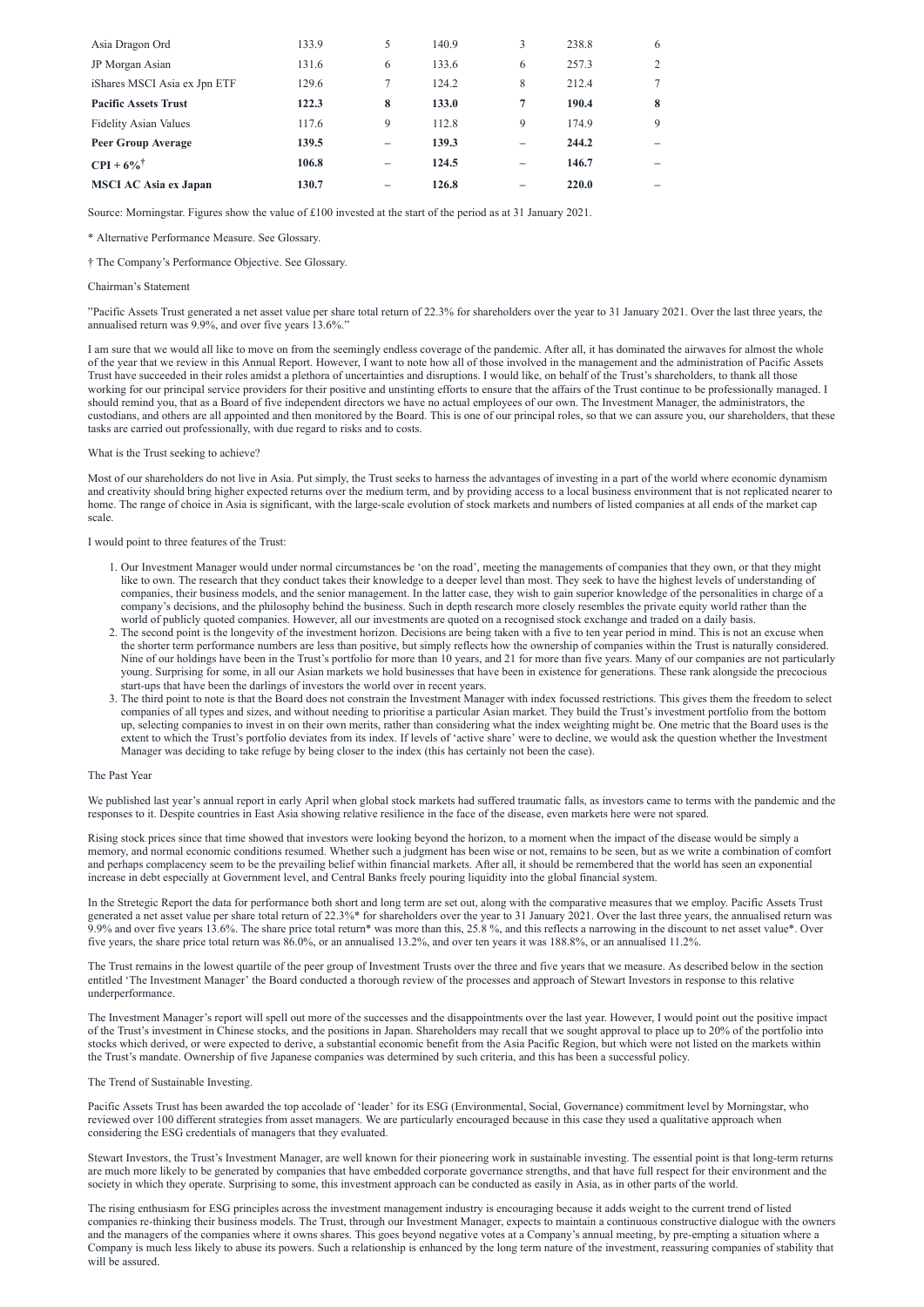The Trust delegates to the Investment Manager its policy on the integration of ESG principles into its business, especially the selection of investments. With the increasing attention of investors to matters of sustainability, there follows a section in this Annual Report which describes in considerable detail the approach and the disciplines of Stewart Investors where ESG factors are concerned. This approach is fully supported by the Board.

\* Alternative Performance Measure (see Glossary).

#### The Investment Manager

In normal circumstances, the Board visits one of the countries where investments are held and spends time with the Investment Manager, meeting the senior managements of companies that are held by the Trust. These working trips are helpful in ensuring that Directors have an understanding at first hand of Stewart Investors' approach to decision making and can gain better knowledge of the members of the investment team and their processes.

This of course has not been possible over the last year. It has not prevented close interaction with the Stewart Investors team within and outside of formal meetings of the Board. During the year we conducted a review with the Investment Manager in which we looked in detail at their decision making, company selection, and portfolio construction. This followed a period where returns had fallen behind most of the peer group that we use for comparative purposes. In this review we considered the investment approach that they use, and the philosophy that lies behind it. In these matters we are satisfied that the Investment Manager continues to maintain high standards of research and selection and remains consistent in approach to investing sustainably in its target markets. The Board believes that the management arrangements that we have, remain in the best interests of the Trust's shareholders.

### The Board

Only one of the scheduled Board and committee meetings during the last year could be conducted in person around a table. Video conferencing proved effective, and as many people have found, it is a reasonable but still not wholly satisfactory form of human interaction. We do not believe that there was any slippage of the high standards that we seek to maintain. In this I would like to thank Frostrow, our company secretary and administrator, who have helped us deal with the challenges of remote working in a thoroughly professional manner and have undoubtedly made the whole process much easier for us to manage.

The Board conducted, as legally required, a review of its own effectiveness using an external consultant. The outcome was satisfactory, and through different criteria the Board and its committees were deemed fit for purpose. Several relatively minor recommendations came out of this review, and they are being acted upon.

There have been no changes to the Board over the last financial year. However, shareholders should be aware that from late 2022 onwards there will be some changes, as various Directors come to the end of their tenure at periodic intervals. We are asking shareholders at the Annual General Meeting to vote on some changes to the Company's Articles of Association. These include an increase in the ceiling on collective Directors' remuneration from £200,000 to £250,000. This will enable us if it proves to be necessary to carry, for a period of overlap, six directors rather than five. This may be necessary to facilitate transition over the coming years, although on a longer term basis, we believe that five Directors is an appropriate number for this Company's Board.

During the first half of year the Trust's net asset value approached the threshold of  $\epsilon$ 500m, which when exceeded triggers the requirement for the appointment of an external AIFM and Depositary. The Board therefore initiated a process to decide on the appointment of an AIFM and Depositary, once the threshold was crossed. Following this process the Board decided that Frostrow Capital LLP should be appointed as AIFM and JP Morgan Europe Limited ('the "Depositary") as Depositary. These appointments will take effect from 30 April 2021. Stewart Investors remain the Trust's Investment Manager.

#### The Discount and the Share Price

During the year, the discount to net asset value averaged 9.1%, and on 31 January 2021 it stood at 3.2% (2020: 6.2%), a considerable recovery on the low points reached last summer. We closely monitor the level of discount compared with peer group investment trusts, and these levels remained broadly comparable throughout the financial year. No shares were issued or bought back during the year.

As a Board it is for us to observe closely the points when the share price suffers a notable aberration from the Trust's net asset value, in both directions – discount or premium. We have the capacity to purchase shares in the market using the Trust's cash balances to ensure that there is an orderly market in the shares. The disadvantage of this is that one may be using the Trust's liquidity to reduce the discount when the Investment Manager may wish to access the same funds to add new stocks to the portfolio. For most of the year the Trust has maintained an extremely low cash position, reflecting confidence in the Asian markets. At the same time, several new positions have been added to the Trust's portfolio. In considering this, the Board took the decision that buying back the Trust's own shares at what might have been a low point in the market was not in the best interests of the shareholders at that time. Since then, the discount has narrowed considerably and the net asset value has also increased, justifying the decision that was taken then.

This does not mean that we would not buy back stock in the face of a large discount. We will always take account of the situation in the market for the Trust's shares, and the range of opportunity to use these funds within the Trust's mandate in Asian stock markets.

#### Dividend

The generation of income from dividends remains a secondary objective of the Trust. While we seek to pay out the major part of income received to shareholders each year the Trust's objective means the dividend can rise or fall from one year to another.

The Company made a revenue return of 2.6p per share during the year (2020: 3.3p). The reduction is primarily attributed to the pandemic with companies cutting, or scrapping, dividend payments.

This year the Board has decided to propose a final dividend of 2.4p per share (2020: 3.0p per share), to be paid on 5 July 2021 to shareholders on the register on 14 May 2021. The associated ex-dividend date will be 13 May 2021.

#### Alternative Investment Fund Manager Directive ('AIFMD')

Under the AIFMD investment companies are required to appoint an Alternative Investment Fund Manager ('AIFM') and Depositary unless their net asset value is less than €500m. (See the Glossary for further information).

#### The Auditor

As explained in the Company's announcement on 1 October 2020, KPMG LLP resigned as the Company's auditor after identifying that its re-appointment as auditor in 2017 represented a technical breach of the requirements of the Companies Act 2006 relating to the rotation of auditors.

It is the view of KPMG that the technical breach did not affect their independence or objectivity in carrying out its duties as auditor for the financial years ended 31 January 2018, 2019 or 2020 and the Board agrees with this view. I also confirm that the Company's annual financial statements (including KPMG's audit reports) for such years have not been invalidated as a result of this breach. Nonetheless, there was a technical breach of the Companies Act and KPMG has therefore concluded that it had to resign as auditor immediately.

Following the resignation of KPMG an audit tender process was undertaken by the Company in accordance with the FRC notes on best practice for audit tenders and the tenders of three audit firms were evaluated.

Following the audit tender process and on the recommendation of the Audit Committee, the Board resolved that BDO LLP be appointed as the Company's Auditor for the year ended 31 January 2021.

#### Annual General Meeting.

This year's AGM will be held at 12 noon on Tuesday, 29 June 2021, and will be held at the offices of Frostrow Capital LLP, 25 Southampton Buildings, London WC2A 1AL. In view of the continuing Covid-19 related restrictions attendance will be kept to the minimum permitted by the Trust's Articles of Association and shareholders will not be able to attend. I would remind shareholders that they are able to submit proxy voting forms before the applicable deadline and also to direct any questions or comments for the Board in advance of the meeting through our Company Secretary, Frostrow Capital at  $\frac{info(@frostrow.com)}{info(@frostrow.com)}$ . Any shareholders who require a hard copy form of proxy may request one from the Registrar, Equiniti. Shareholders who hold their shares through an investment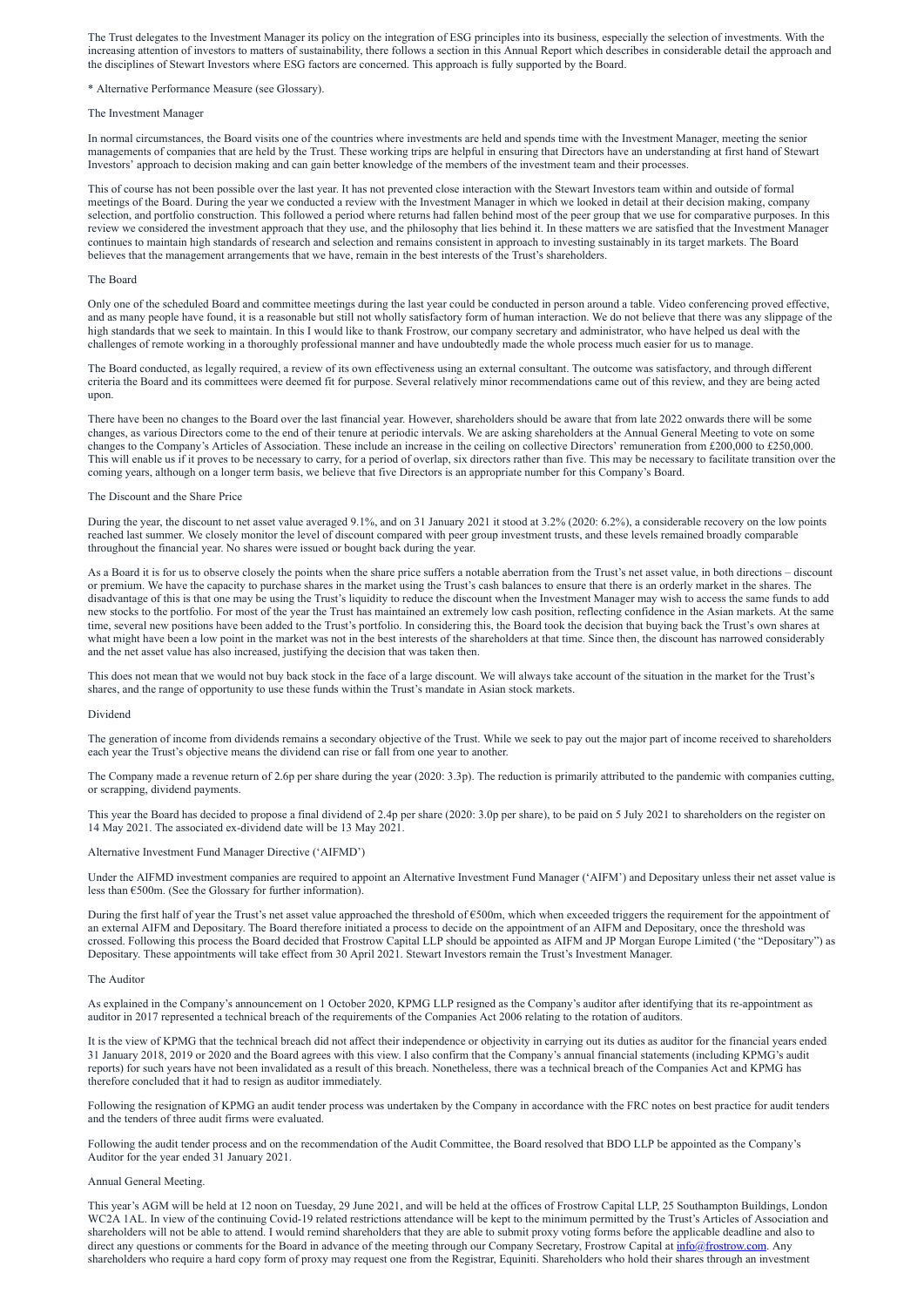platform or a nominee will need to contact them to enquire about voting arrangements. Given shareholders and third parties will be unable to attend the AGM in person, I strongly encourage shareholders to appoint the Chairman of the AGM as their proxy to vote on their behalf.

Whilst there will be no live presentation from our Investment Manager on the day of the AGM, they will record a presentation which will be available on the Trust's website ([www.pacific-assets.co.uk\)](http://www.pacific-assets.co.uk/) shortly after the event.

The votes on the resolutions to be proposed at the AGM will be conducted on a poll. The results of the proxy votes will be published immediately following the conclusion of the AGM by way of a stock exchange announcement and on the Trust's website at [www.pacific-assets.co.uk](http://www.pacific-assets.co.uk/).

The Board is committed to holding in person meetings in future when restrictions are not in place and they can be held safely. A resolution is also to be proposed to shareholders at the Trust's AGM to adopt new Articles of Association. These will enable a combination of virtual and in person shareholder meetings to be held. The amended Articles of Association will provide the Board with the flexibility to hold virtual shareholder meetings in the future should the need arise.

#### The Outlook

As an investor in Pacific Assets Trust, you are participating as an owner in a varied collection of Asian companies, where we must trust their managers to harness their businesses to the rapid changes that are happening all around them. The habits and the needs of the consumer, the office worker, the traveller are all undergoing significant upheaval. In Asian countries, particularly India and China, the embedding of the digital economy in daily life is almost certainly happening more quickly than anywhere else. The supply chains that have underscored global manufacturing are being re-thought, sometimes for geo-political reasons with more uncertainty surrounding relationships with China. These accelerated changes only partly owe their origin to the COVID-19 pandemic.

All members of Stewart Investors' investment team sign a Hippocratic Oath<sup>1</sup>, which includes the commitment that they will not pursue risk-adjusted returns to the extent that their actions will knowingly harm others. In accordance with their investment philosophy and strategy, the investment team is responsible for avoiding the allocation of client capital to harmful activities.

<sup>1</sup> <https://www.stewartinvestors.com/all/sustainable-funds-group/how-we-invest/hippocratic-oath.html>

The investment policy of the Trust has been to seek out and then hold the shares of companies whose managers understand that their principal activities must be resilient in the long term. This involves finding businesses that have a valuable niche in these fast growing and densely populated countries, that carry plentiful liquidity and minimal debt, and that have managers who are both shrewd and far sighted. Shorter term rewards will not always accrue from this approach in momentum driven markets, but there will be comfort from those with such a sustainable approach over the longer term in what is an increasingly unpredictable world.

A focus on capital preservation means that valuations must be reasonable, with a goal of achieving equity-like absolute returns appropriate for the level of risk over the long-term (10+ years).

#### **James Williams**

Chairman

#### 29 April 2021

Stewart Investors' Sustainability and ESG Investment Approach and Integration

#### Investment Approach

Responsible investment and stewardship has been central to Stewart Investors' investment philosophy and stock-picking process since 1988. Stewart Investor's first fund focussed on sustainable development was launched in 2005. They believe that fully incorporating sustainability considerations into the investment process is the best way to protect and grow capital for shareholders.

#### Sustainability and ESG Integration

The Investment Manager takes a bottom-up approach to investing in high quality companies that contribute to, and benefit from, sustainable development. Their starting point is a blank sheet of paper, not the index. Companies are selected for inclusion in the Trust's portfolio only if they meet quality, sustainability and valuation criteria.

The Investment Managers' structure is flat and all investment analysts within the team have significant autonomy to explore investment ideas. Research focuses on each company's sustainability positioning and the quality of:

- **Management:** competence and integrity, aligned with all stakeholders, sustainability is core to decision-making
- **Franchise:** necessary and responsible products/ services and business practices, pricing power, barriers to entry, sustainable and profitable growth opportunities
- **Financials:** resilient cash flows and profit margins, appropriate payment of taxes, strong balance sheets, conservative accounting, sustainability is fully aligned with commercial success

Environmental, social and governance (ESG) risks and issues which are relevant to the company are integrated into the assessment of quality. Unlike many ESG managers, the environmental and social impacts of the products and services of each company are considered as well as operational factors.

#### ESG factors most material to the investment process

The most material consideration in the company selection process is whether sustainability is core to the business and its long term success. The Investment Manager will only invest in a company if it is well positioned to both benefit from and contribute to sustainable development and management is fully committed to sustainability.

An assessment of each company's sustainability journey and the direction of travel is integrated into the analysis and influences the Investment Manager's conviction level.

#### Key considerations include -

#### Environmental

- Do products and services have a net-positive impact on the environment, particularly on climate change and biodiversity?
- How do the companies map against environmental solutions?
- Does the company use natural resources efficiently?
- How are waste, water and energy and other natural resources managed?
- What are the physical risks relating to water scarcity, heatwaves and other environmental factors?

# Social

- How does the company approach diversity, equity and inclusion for workers and customers?
- How do the products and services (including supply chains) impact on human health (for example addictive substances or the side-effects of medical treatments?)
- What is the approach to fair remuneration, particularly the gender pay gap and living wage?
- How are health and safety issues managed?
- Is the company managed to benefit all stakeholders, including suppliers, employees and the community?  $\bullet$
- Which of the 10 human development pillars does the company map to? 1. Nutrition 2. Health & wellbeing, 3. Water & sanitation, 4. Education 5. Information & connectivity 6. Energy & electricity 7. Income & employment 8. Financial inclusion, 9. Housing and 10. Standard of living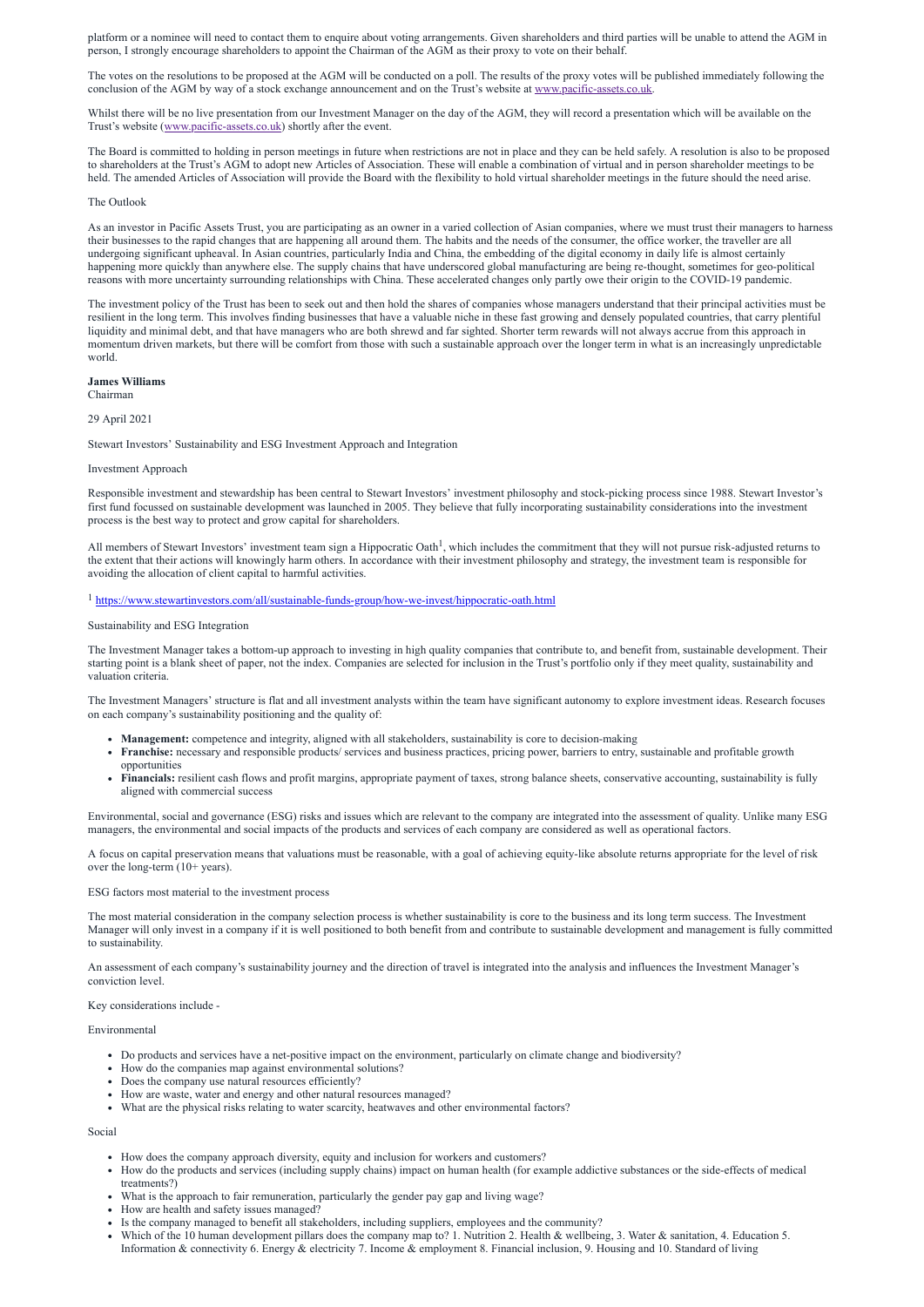#### Governance

- Is the corporate strategy and legal structure appropriate?
- What is the company's approach to taxation? Is it simple and fair?
- Are ESG policies, processes, reporting and disclosure in line with (or better than) industry best practice?
- Is the board sufficiently diverse?
- Do board members have integrity and are they appropriately experienced?

The Investment Manager supports and tests their analysis with credible third party frameworks and external research. For example:

- Project Drawdown: a well-researched collection of viable and scalable solutions to the climate crisis. Drawdown offers a group of solutions in energy, buildings, transport, industry, food and agriculture and society which are relevant to the companies the Investment Manager invests in, and captures the social dimension of climate change which no viable framework can ignore. The solutions are also relevant for other crises like biodiversity loss and pollution.
- Adapted Human Development Index (HDI): using the main planks from the HDI including health and wellbeing, income, access to essential services and inclusion, the Investment Manager can identify companies contributing to these areas.
- Other relevant frameworks: include established and credible assessments like the Access to Medicines Index, the Access to Nutrition Index, the Circular Economy, and Planetary Boundaries.

### Engagement and voting

Active ownership is central to the Investment Managers' approach. The Investment Manager takes a bottom-up approach to identifying engagement priorities and encourages companies to consider ESG issues and evolve their policies, processes and reporting with the aim of improving long term performance and ESG outcomes. The way each company responds to engagement is integrated into the analysts' conviction level in the company. Engagements are on issues such as:

- 1. pollution, natural resource degradation, biodiversity and climate change packaging, plastic pellets, deforestation, sustainability of supply chains (soy, palm oil and coffee), fossil fuel versus renewables, water, waste and energy efficiency
- 2. aligned remuneration and incentives living wage, gender pay-gap, complexity of incentives
- 3. diversity, equity and inclusion diversity, particularly gender, in senior management / on boards
- 4. addictive products indirect exposure to tobacco, and sugar content in food
- 5. governance corporate strategy and legal structure

In addition to direct engagement with companies, the Investment Manager is involved with collaborative engagements as both a participant and a leader, for example on deforestation, plastic pellets, micro insurance and access to medicine.

The Company has given discretionary voting powers to Stewart Investors. This process is not outsourced to an external provider or separate proxy voting / engagement team. The investment analysts use proxy voting as an extension of their engagement activities and are guided by the principal that, where possible, voting should be used to improve sustainability outcomes. A contrary vote is an important part of the engagement process.

The Investment Manager aims to explain their rationale for voting against management before voting and will continue to engage following the vote if appropriate. Contrary votes most frequently relate to overly complex management remuneration packages, a curtailment of minority shareholder rights, and director appointments. Given the Investment Managers' focus on investing in companies contributing to sustainable development votes on environmental and social issues are less common than they would be for more index-constrained strategies but where relevant, the Investment Manager supports votes against management to improve social and environmental outcomes.

# Material exposure to harmful products and services

As an output of the Investment Managers' bottom-up investment process, they do not invest in companies with material exposure to harmful products and services, or who fail to discharge their environmental stewardship and human rights responsibilities.

Full details of the activities and practices the Investment Manager finds inconsistent with their investment philosophy is included within the table below. A materiality threshold for direct involvement in the relevant activities has been set at 5% of revenue.

In rare instances, the Investment Manager may make investments where exposure is above the 5% threshold, but in those cases they will disclose their reason for maintaining that holding. Reasons for such holdings could include indirect involvement, for example, a company which provides safety products to a wide range of industries also providing those products to the fossil fuel or defence industry. Exceptions may also relate to legacy activities which are being wound down. In those cases the Investment Manager will engage with the company and encourage them to exit those activities.

# **Issue Investment Manager Approach**

#### **Environmental issues**

Environmental impacts and considerations are an integral part of the Managers' bottom-up research into companies. **Fossil Fuels** The Investment Manager does not invest in companies materially involved in the exploration, production or generation of fossil fuel energy.

| <b>Nuclear Power</b>             | The Investment Manager does not invest in companies materially involved<br>in nuclear energy.                                                                                                                                                                                                     |
|----------------------------------|---------------------------------------------------------------------------------------------------------------------------------------------------------------------------------------------------------------------------------------------------------------------------------------------------|
| <b>Environmental stewardship</b> | The Investment Manager expects all companies they invest in to take their<br>environmental stewardship responsibilities seriously in line with the<br>Global Compact and other global standards. They do not invest in<br>companies that wilfully or persistently neglect these responsibilities. |

#### **Social**

Human rights and wellbeing considerations are an integral part of the Investment Managers' bottom-up research into companies.

**Alcohol (production)** The Investment Manager does not invest in companies materially involved in the production of alcohol products. **Tobacco (production)** The Investment Manager does not invest in companies materially involved in the production of tobacco. **Gambling (retail involvement and services)** The Investment Manager does not invest in companies materially involved in gambling operations or the provision of gambling opportunities. **Pornography (production and sales)** The Investment Manager does not invest in companies involved in the production or materially involved in the distribution of pornography. **Animal welfare (agriculture)** Animal welfare considerations are an integral part of the Investment Managers' bottom-up research into companies. They invest in companies with sound track records of animal welfare and avoid companies that export live animals, have cruel production practices (e.g. factory farming) or engage in the trade of controversial animal products such as ivory. **Animal testing (cosmetics,** The Investment Manager invests in some companies that undertake animal

**chemicals, household products** testing during the production of some consumer, medical, chemical and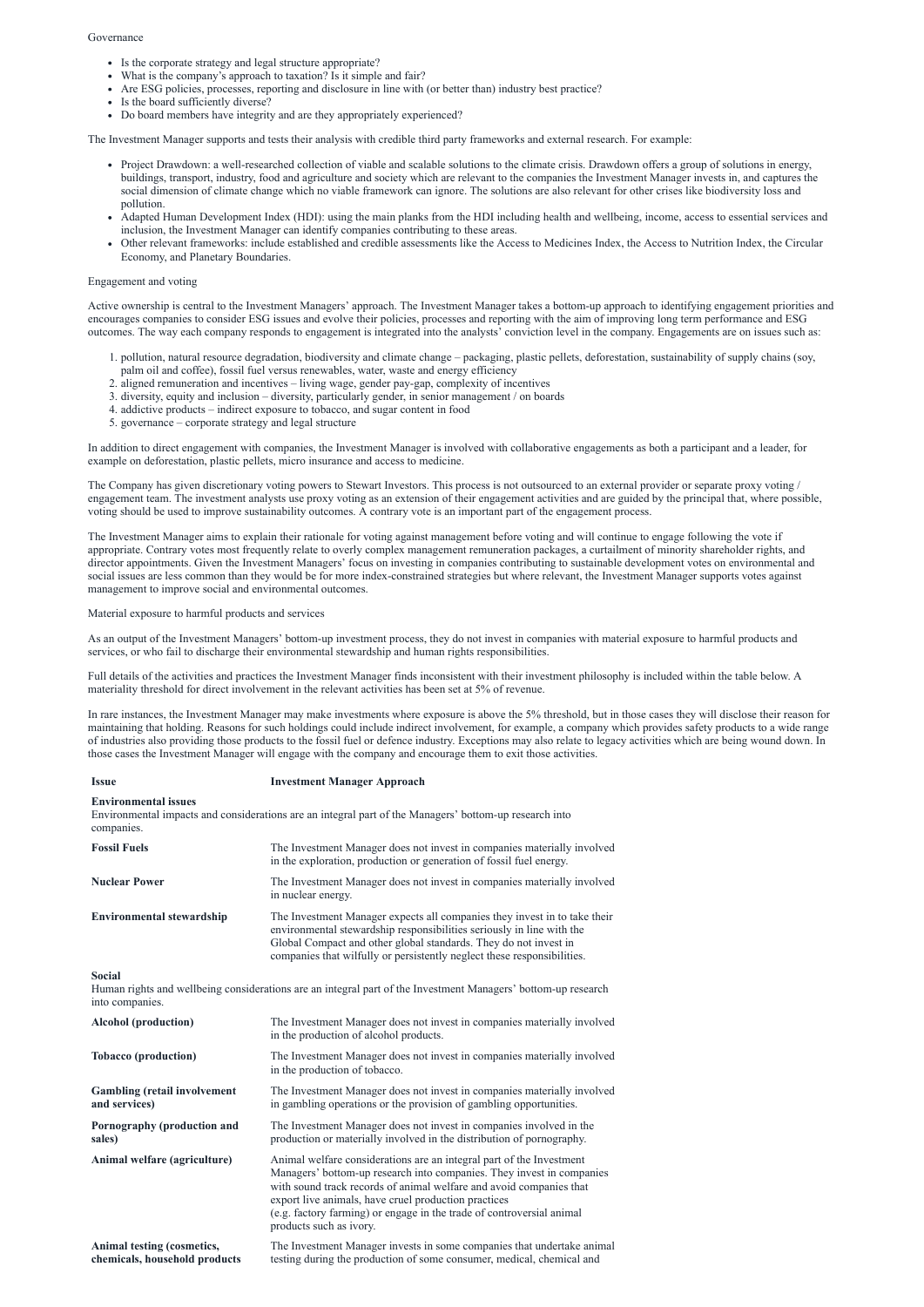| etc.)                                                                                 | home and personal care products in circumstances where (1) animal testing<br>is done in accordance with ethical principles, policies, protocols and<br>standards for the responsible treatment and welfare of animals; (2) animal<br>testing is required by regulatory agencies to limit risks to human lives and<br>health; (3) products require ingredients for which no suitable alternative<br>methods of testing are available.                                                                                                                                                                                                                                                                                                                     |
|---------------------------------------------------------------------------------------|----------------------------------------------------------------------------------------------------------------------------------------------------------------------------------------------------------------------------------------------------------------------------------------------------------------------------------------------------------------------------------------------------------------------------------------------------------------------------------------------------------------------------------------------------------------------------------------------------------------------------------------------------------------------------------------------------------------------------------------------------------|
| <b>Sexual and reproductive health</b><br>and rights                                   | The Investment Manager respects well-established human rights including<br>those related to sexual and reproductive health. These rights integrate the<br>full range of peoples' needs and services including sexual well-being,<br>personal autonomy and bodily integrity. They appreciate abortion is<br>controversial for some shareholders, however, they respect the rights of<br>women to make these difficult decisions for themselves. The Investment<br>Manager avoids companies that discriminate against or seek to impinge on<br>those rights, particularly for their workers.                                                                                                                                                               |
| Genetic research and stem cells                                                       | The Investment Manager appreciates the use of embryonic stem cells is<br>controversial for some shareholders. They may have investment exposure<br>to pharmaceutical companies that undertake research involving human<br>embryonic and adult stems cells for the development of medicines to<br>prevent or alleviate serious medical disorders. These companies must<br>comply with the highest ethical, safety and regulatory standards and<br>collaborative agreements for such research, and they must not be involved<br>in research for the reproductive cloning of human beings or animals.                                                                                                                                                       |
| <b>Human</b> rights                                                                   | Human rights considerations are an integral part of the Manager's bottom-<br>up research into companies. The Investment Manager does not invest in<br>companies with poor records in relation to globally accepted human rights<br>norms and standards. This includes issues such as modern slavery, child<br>labour, land grabs, indigenous rights and community impacts.<br>Human rights considerations are an integral part of the Manager's bottom-<br>up research into companies. The Investment Manager does not invest in<br>companies with poor records in relation to globally accepted human rights<br>norms and standards. This includes issues such as modern slavery, child<br>labour, land grabs, indigenous rights and community impacts. |
| <b>Ethical employment practices</b><br>including discrimination                       | Ethical employment practices and considerations are an integral part of<br>their bottom-up research into companies. The Investment Manager invests<br>in companies with ethical and non-discriminatory employment practices.<br>Human capital performance is also critical and indicators such as<br>employee compensation, gender equity and diversity, employee turnover<br>rates and safety records can be particularly insightful when evaluating<br>people-related risks.                                                                                                                                                                                                                                                                           |
| Armaments (weapons, strategic<br>and non-strategic products)                          | The Investment Manager does not invest in companies that are materially<br>involved in the manufacture of armaments. This includes both<br>controversial weapons such as landmines and cluster munitions, and other<br>armaments such as hand guns.                                                                                                                                                                                                                                                                                                                                                                                                                                                                                                      |
| Governance<br>research into companies.                                                | The integrity and ethical conduct of companies is an integral part of the Investment Managers' bottom-up                                                                                                                                                                                                                                                                                                                                                                                                                                                                                                                                                                                                                                                 |
| <b>Oppressive regimes (companies</b><br>who have dealings with oppressive<br>regimes) | Integrity considerations and the risks companies face when dealing with<br>governments and other counterparties are an integral part of their bottom-<br>up research into companies. The Investment Manager avoids companies<br>that might be compromised in their dealing with such governments.                                                                                                                                                                                                                                                                                                                                                                                                                                                        |
| <b>Bribery and corruption</b>                                                         | The Investment Manager does not invest in companies where there appears<br>to be cultural or systemic weaknesses that can lead to bribery and<br>corruption being perpetrated.                                                                                                                                                                                                                                                                                                                                                                                                                                                                                                                                                                           |
| <b>Tax</b>                                                                            | The Investment Manager monitors the tax paid by the companies they<br>invest in and engage with companies where they have concerns around<br>levels of tax paid. They will not invest in companies where tax practices<br>are persistently and systematically designed to undermine the integrity of<br>tax systems. They believe the underpayment of tax (even where it may<br>meet the letter if not the spirit of the law) exposes companies to the risk of<br>regulatory or consumer backlash.                                                                                                                                                                                                                                                       |
| <b>Ethical conduct (customers,</b><br>employees, suppliers and<br>competitors)        | The ethical conduct of companies in dealing with its customers, suppliers<br>and competitors is an integral part of the Investment Managers' bottom- up<br>research into companies. Companies that abuse these relationships are<br>equally likely to treat minority shareholders poorly, in addition to<br>introducing significant risks of regulatory and consumer responses or<br>compromising the sustainability of their supply chains.                                                                                                                                                                                                                                                                                                             |

#### Monitoring of ESG Issues

The Investment Manager believes meeting company management is central to assessing quality and stewardship. Typically the Investment Manager meets with 1,500 companies per year across all their strategies.

Research plays an important role in ongoing portfolio monitoring, including proxy voting and engagement. Specialist external research often supports the Investment Managers' prioritisation of engagement with portfolio companies.

The Investment Manager employs the services of an external environmental, social and corporate governance (ESG) research provider to reviews the Trust's portfolio on company involvement in harmful industries and breaches of social norms, like those found in the UN Global Compact Principles and the UN Human Rights Norms for Businesses. The Investment Manager also receives regular updates from controversy monitoring service RepRisk.

While for some of these activities revenue thresholds are possible, in others like environmental stewardship, ethical conduct and tax practices, judgement and knowledge of the company are required. Given the long-term nature of the relationships with company management, the Investment Manager believes that in many cases engagement can be an effective lever for change. Where they agree with issues raised by the external ESG research providers, they will endeavour to engage with the company in question. However if the issue is verified and engagement shows no prospect of change, they will divest to ensure the Trust portfolio continues to meet the principles which sit at the heart of the investment philosophy.

#### Transparency

The Investment Manager is transparent about portfolio holdings within the Trust and has developed an interactive map<sup>2</sup> (available on the Trust's website at [www.pacific-assets.co.uk](http://www.pacific-assets.co.uk/)). This goes beyond just company names and includes the investment rationales, Sustainable Development Goal mapping and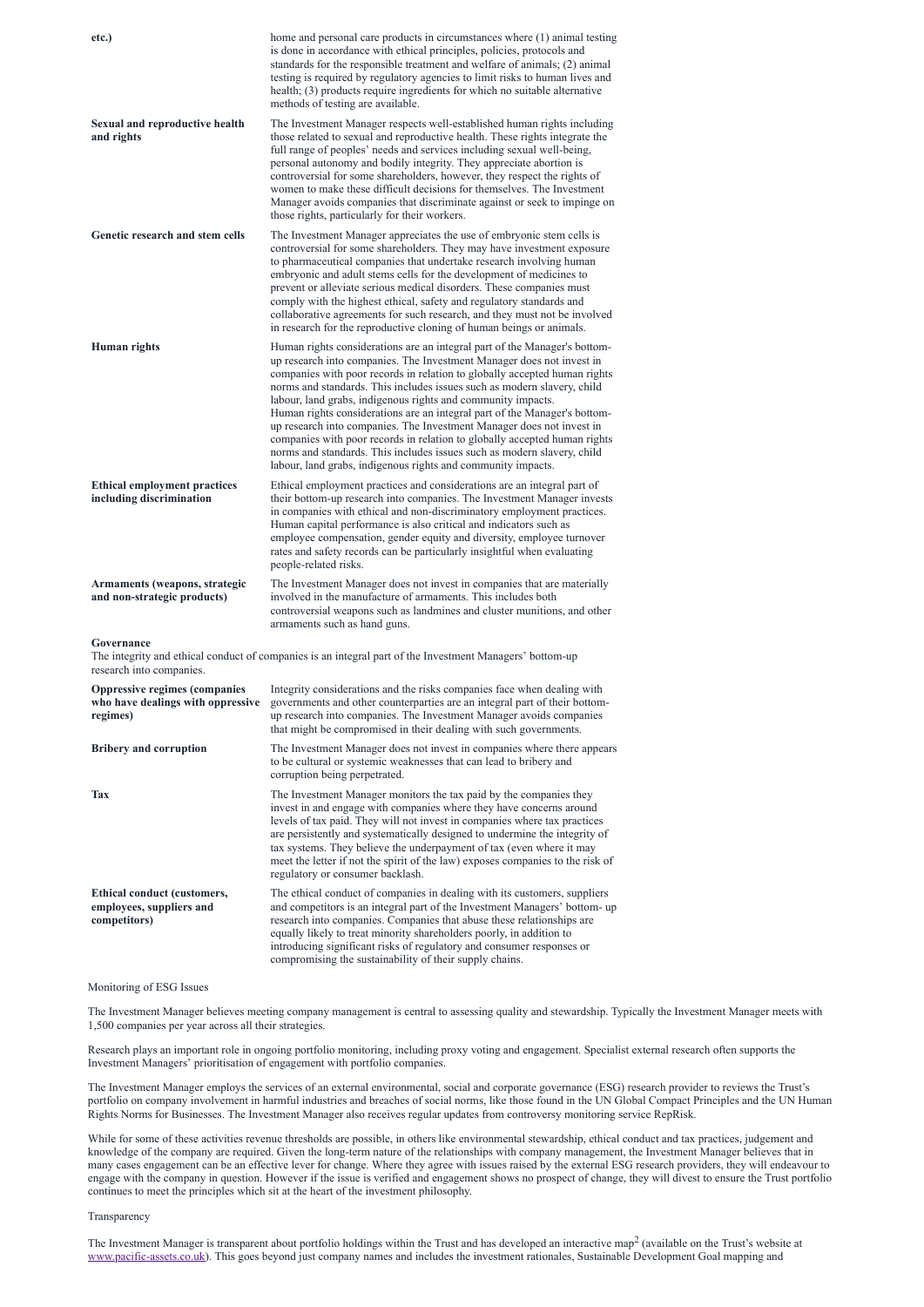engagement focus.

# <sup>2</sup> [www.pacific-assets.co.uk/trust-information/interactive-holdings-map.html](http://www.pacific-assets.co.uk/trust-information/interactive-holdings-map.html)

# **Stewart Investors**

Investment Manager

29 April 2021

# Investment Portfolio

as at 31 January 2021

|                                            |             |                               | Market    |         |
|--------------------------------------------|-------------|-------------------------------|-----------|---------|
|                                            |             |                               | valuation | $%$ Net |
| Company                                    | Country     | <b>MSCI</b> Sector            | £'000     | assets  |
| Vitasoy International                      | Hong Kong   | <b>Consumer Staples</b>       | 18,746    | 4.5%    |
| Hoya Corp                                  | Japan*      | Health Care                   | 16,966    | 4.1%    |
| Mahindra & Mahindra                        | India       | <b>Consumer Discretionary</b> | 16,212    | 3.9%    |
| Unicharm                                   | Japan*      | <b>Consumer Staples</b>       | 15,163    | 3.6%    |
| Tube Investments of India                  | India       | <b>Consumer Discretionary</b> | 12,873    | 3.1%    |
| Voltronic Power Technology                 | Taiwan      | Industrials                   | 12,694    | 3.1%    |
| Marico                                     | India       | <b>Consumer Staples</b>       | 11,981    | 2.9%    |
| Housing Development Finance<br>Corporation | India       | Financials                    | 11,844    | 2.9%    |
| Dr Lal Pathlabs                            | India       | Health Care                   | 11,353    | 2.7%    |
| Taiwan Semiconductor<br>Manufacturing      | Taiwan      | <b>Information Technology</b> | 11,235    | 2.7%    |
| <b>Top 10 Investments</b>                  |             |                               | 139,065   | 33.5%   |
| <b>Techtronic Industries</b>               | Hong Kong   | Industrials                   | 11,008    | 2.6%    |
| <b>NAVER Corp</b>                          | South Korea | <b>Communication Services</b> | 9,621     | 2.3%    |
| Kotak Mahindra Bank                        | India       | Financials                    | 9,453     | 2.3%    |
| Tech Mahindra                              | India       | <b>Information Technology</b> | 9,362     | 2.3%    |
| <b>Tata Consultancy Services</b>           | India       | <b>Information Technology</b> | 9,232     | 2.2%    |
| Chroma ATE                                 | Taiwan      | <b>Information Technology</b> | 8,912     | 2.1%    |
| Koh Young Technology                       | South Korea | <b>Information Technology</b> | 8,908     | 2.1%    |
| Delta Electronics                          | Taiwan      | <b>Information Technology</b> | 8,727     | 2.1%    |
| Advantech                                  | Taiwan      | <b>Information Technology</b> | 8,115     | 2.0%    |
| Info Edge                                  | India       | <b>Communication Services</b> | 7,034     | 1.7%    |
| <b>Top 20 Investments</b>                  |             |                               | 229,437   | 55.2%   |
| Dr Reddy's Laboratories                    | India       | Health Care                   | 6,852     | 1.7%    |
| Philippine Seven                           | Philippines | <b>Consumer Staples</b>       | 6,678     | 1.6%    |
| Silergy Corp                               | China       | <b>Information Technology</b> | 6,516     | 1.6%    |
| <b>Bank OCBC</b>                           | Indonesia   | Financials                    | 6,317     | 1.5%    |
| Dabur India                                | India       | <b>Consumer Staples</b>       | 6,304     | 1.5%    |
| Vitrox Corp                                | Malaysia    | <b>Information Technology</b> | 5,903     | 1.4%    |
| Vinda International Holdings               | China       | <b>Consumer Staples</b>       | 5,807     | 1.4%    |
| <b>Tata Consumer Products</b>              | India       | <b>Consumer Staples</b>       | 5,581     | 1.3%    |
| PT Bank Central Asia                       | Indonesia   | Financials                    | 5,563     | 1.3%    |

| Aavas Financiers          | 'ndia | Financials | 5,322   | $0.3\%$ |
|---------------------------|-------|------------|---------|---------|
| <b>Top 30 Investments</b> |       |            | 290,280 | 69.8%   |

\*at least 25% of their economic activities (at the time of investment) are within the Asia Pacific Region with this proportion being expected to grow significantly over the long term.

Market

|                   |          |                               | valuation | $\%$ Net |
|-------------------|----------|-------------------------------|-----------|----------|
| Company           | Country  | <b>MSCI</b> Sector            | £'000     | assets   |
| Cyient            | India    | <b>Information Technology</b> | 5,285     | $1.3\%$  |
| Elgi Equipments   | India    | Industrials                   | 5,231     | $1.3\%$  |
| Hualan Biological | China    | Health Care                   | 5,199     | $1.3\%$  |
| MediaTek          | Taiwan   | <b>Information Technology</b> | 5,143     | 1.2%     |
| Sundaram Finance  | India    | Financials                    | 5,020     | 1.2%     |
| Kasikornbank      | Thailand | Financials                    | 4,981     | $1.2\%$  |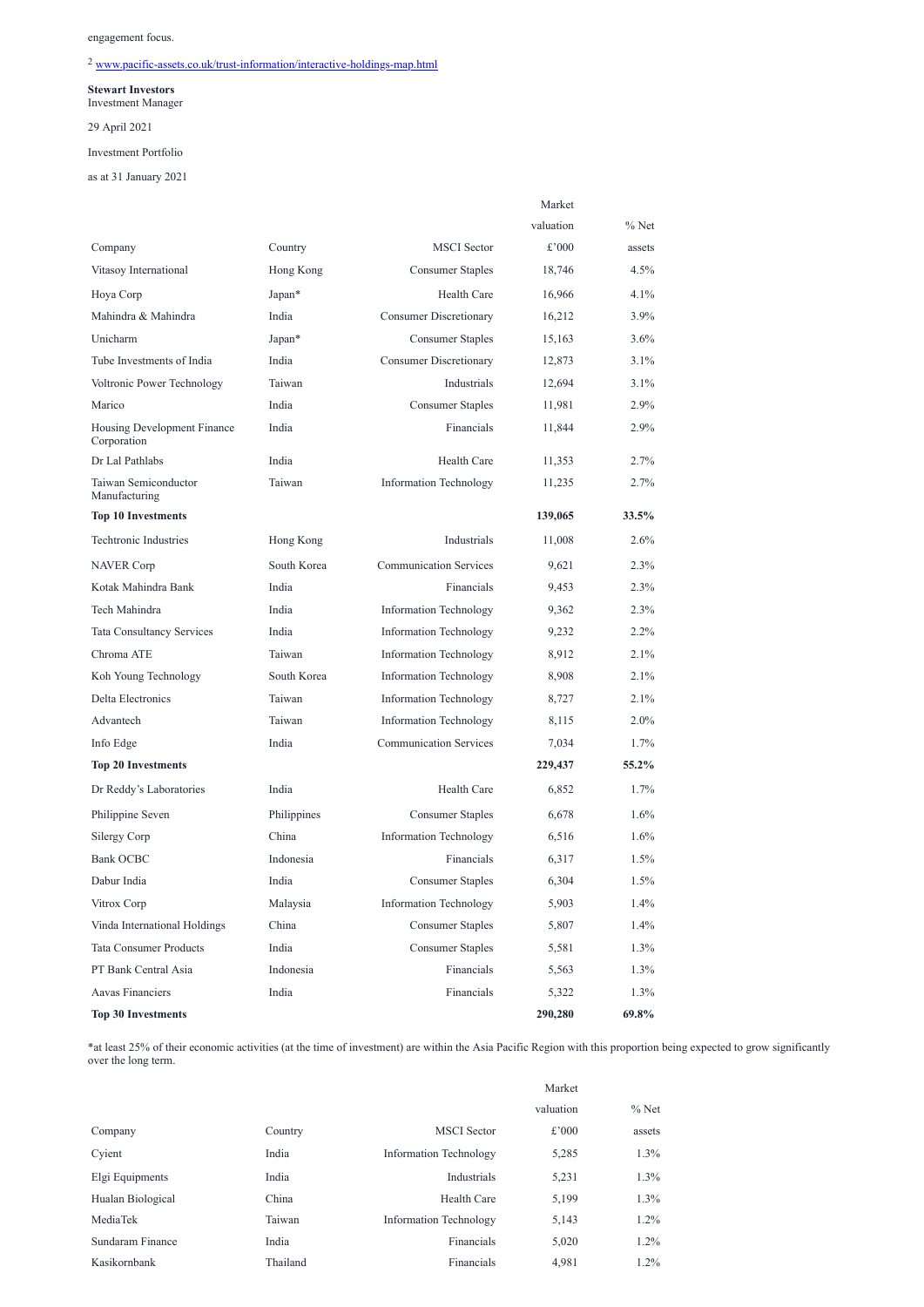| Godrej Consumer Products                  | India      | <b>Consumer Staples</b>       | 4,757   | $1.2\%$ |
|-------------------------------------------|------------|-------------------------------|---------|---------|
| Tokyo Electron                            | Japan*     | <b>Information Technology</b> | 4,751   | 1.1%    |
| <b>Square Pharmaceuticals</b>             | Bangladesh | Health Care                   | 4,748   | 1.1%    |
| Selamat Sempurna                          | Indonesia  | <b>Consumer Discretionary</b> | 4,683   | 1.1%    |
| <b>Top 40 Investments</b>                 |            |                               | 340,078 | 81.8%   |
| Unicharm Indonesia                        | Indonesia  | <b>Consumer Staples</b>       | 4,659   | 1.1%    |
| Centre Testing International Group        | China      | Industrials                   | 4,484   | 1.1%    |
| Marico Bangladesh                         | Bangladesh | <b>Consumer Staples</b>       | 4,323   | 1.0%    |
| Infosys                                   | India      | <b>Information Technology</b> | 4,315   | 1.0%    |
| Pigeon                                    | Japan*     | <b>Consumer Staples</b>       | 4,262   | 1.0%    |
| HDFC Life Insurance                       | India      | Financials                    | 4,219   | 1.0%    |
| Syngene International                     | India      | Health Care                   | 4,006   | 1.0%    |
| <b>Brac Bank</b>                          | Bangladesh | Financials                    | 3,923   | 1.0%    |
| Shenzhen Inovance Technology              | China      | Industrials                   | 3,880   | 0.9%    |
| Humanica Public                           | Thailand   | <b>Information Technology</b> | 3,642   | 0.9%    |
| <b>Top 50 Investments</b>                 |            |                               | 381,790 | 91.3%   |
| Oversea-Chinese Banking<br>Corporation    | Singapore  | Financials                    | 2,967   | 0.7%    |
| Mahindra Logistics                        | India      | Industrials                   | 2,909   | 0.7%    |
| Delta Brac Housing Finance<br>Corporation | Bangladesh | Financials                    | 2,863   | 0.7%    |
| Hemas Holdings                            | Sri Lanka  | Industrials                   | 2,594   | 0.6%    |
| AK Medical Holdings                       | China      | Health Care                   | 2,219   | 0.5%    |
| <b>Tata Communications</b>                | India      | <b>Communication Services</b> | 2,145   | 0.5%    |
| Metropolis Healthcare                     | India      | Health Care                   | 2,117   | $0.5\%$ |
| Guangzhou Kingmed Diagnostics<br>Group    | China      | Health Care                   | 2,050   | $0.5\%$ |
| Pentamaster International                 | Malaysia   | <b>Information Technology</b> | 1,793   | $0.4\%$ |
| Shanthi Gear                              | India      | Industrials                   | 1,241   | $0.3\%$ |
| Indigo Paints                             | India      | Materials                     | 27      | $0.0\%$ |
| <b>Total Investments</b>                  |            |                               | 404,714 | 97.2%   |
| Other net assets                          |            |                               | 11,502  | 2.8%    |
| <b>Total Shareholders Funds</b>           |            |                               | 416,216 | 100.0%  |

\*at least 25% of their economic activities (at the time of investment) are within the Asia Pacific Region with this proportion being expected to grow significantly over the long term.

Portfolio Distribution

Geographical Analysis

Source: Frostrow Capital LLP

Sector Analysis

Source: Frostrow Capital LLP

Investment Manager's Review

"Over the financial year, the Trust's net asset value per share total return was 22.3%."

Return for the Year

The net asset value of Pacific Assets Trust plc returned 22.3% in the twelve months to 31 January 2021. This compares to an increase in the Performance

Objective of CPI plus 6% of 6.8%. However, this only becomes relevant over a longer period. Over five years, the annualised net asset value total return of the Trust has been 13.7%, against CPI plus 6% of 8.0%, and over 10 years the annualised return of 11.0% compares with 8.1% for the Performance Objective. For the year there has been an increase in the MSCI AC Asia ex Japan index (measured on a total return sterling adjusted basis) of 30.7%.

These strong returns contrasted starkly with the economic and humanitarian crisis caused by the coronavirus and remind us that news headlines and quarterly income numbers are poor predictors of share price returns. This annual report will highlight significant drivers of performance and changes to the Trust during a tumultuous year before turning to a case study of **Philippine Seven** (Philippines). Here the decisions and actions of the CEO, Mr Paterno, illustrate that two key assets, which determine value, for a business are intangible: a culture of adaptability combined with a long-term mind-set.

#### **What contributed to our return**

The factors that benefited the Trust fit into five broad categories:

- 1. The first was a return to form of long-term holdings which had been out of favour in previous years. The Indian conglomerate **Mahindra and Mahindra** and the Taiwanese electronics component manufacturer **Delta Electronics** are leading examples. For the former a change of management, a more focused strategy, signs of improved capital allocation and a rebound in consumer sentiment in India drove performance. For the latter, increased demand for components for computers, industrial automation and electric vehicles renewed investor interest in the company. The Trust has partnered with the families behind each of these companies for several years and it was pleasing to see our long-term conviction in these franchises rewarded.
- 2. The second category was strength in the semiconductor supply chain. Most notable was **Hoya Corp** (Japan) which enjoys a dominant position in the manufacture of mask blanks, essential inputs in the manufacture of semiconductors by foundries such as **Taiwan Semiconductor Manufacturing** (Taiwan), which also contributed well for the Trust. Other direct and indirect beneficiaries of this stronger demand for semiconductors and electronics were **Mediatek** (Taiwan) and **Voltronic** (Taiwan).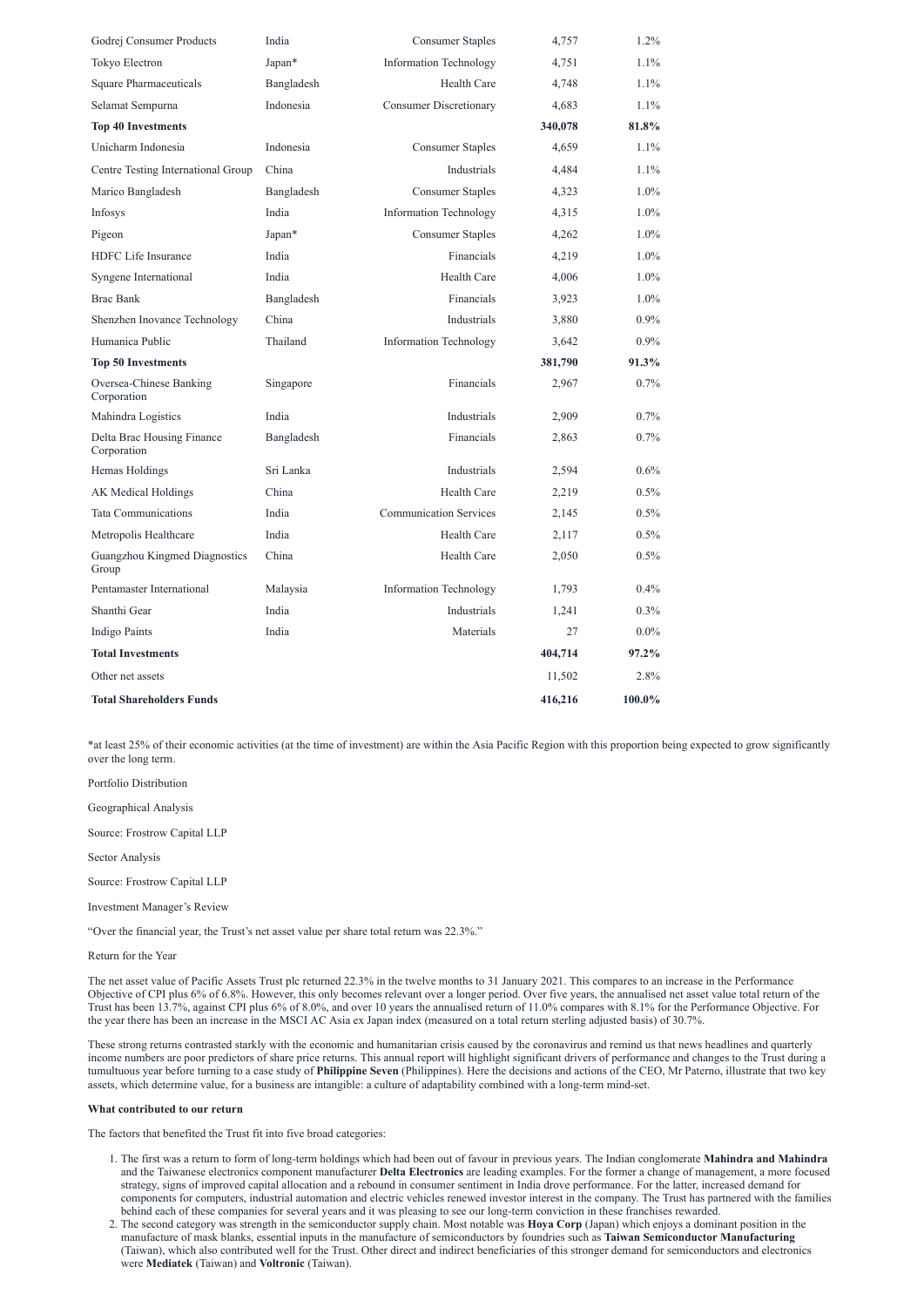- 3. A resurgence in economic activity in India was the third broad category. Comments from Vellayan Subbiah, the Managing Director of **Tube Investments of India**, articulate this well: *"Tube has delivered strong results driven by revival in the economy and easing of the lockdown restrictions for Covid-19 … this momentum is likely to continue as the economy improves further"<sup>1</sup> .* This revival also helped the other domestically focused franchises, such as **Housing Development Finance Corporation** (India) and Mahindra and Mahindra.
- 4. The fourth category was strong demand from Asian customers for the goods and services sold by businesses that are listed in Japan. Demand for paint, diapers and semiconductors increased throughout the year. Also, raw material cost weakness assisted margins at **Nippon Paint** and **Unicharm** producing a disproportionate increase in their earnings and returns.
- 5. The fifth and final contribution to NAV appreciation was driven by companies listed in mainland China that derive the majority of their earnings within China. **Shenzhen Inovance Technology** (China), the engineering partnership behind the design and manufacture of components for industrial automation, electric vehicles, and industrial robots, is a case in point and was one of the strongest contributors to the Trust during the year. This is also an example of a more positive view on certain Chinese companies, notwithstanding our concerns on governance in China.

What detracted from our return.

The biggest detractor over the year was Philippine Seven, the exclusive local licensor of 7-11 convenience stores. There are almost 3,000 7/11 stores in the Philippines and at the height of the pandemic 30% of these stores were closed under government imposed quarantine. Difficult times are an unfortunate fact of life and our instinct is to support companies during such times. We have retained our confidence in the company and their management, as detailed in the section below.

Contribution by investment for the year ended 31 January 2021

Top 10 contributors to and detractors from absolute performance (%)

\* Not held at end of period.

Contribution Data. Source: Stewart Investors. Data calculated in GBP for Pacific Assets Trust plc. Contributions are calculated at the investee company level before the deduction of any fees incurred at Trust level (e.g. the management and administration fee) but after the deduction of transactional costs. Contribution data is calculated from the full portfolio and includes cash.

Six of the top detractors were banks. Banks around the region struggled under the threat of Government intervention, lower interest rates and rising nonperforming loans. Early in the pandemic the Trust had completely sold out of **E.Sun Financial** (Taiwan) for the reason of valuation and reduced the position size of **Oversea-Chinese Banking Corporation** (Singapore) and **Kotak Mahindra Bank** (India). Despite smaller weightings these two banks plus **Sundaram Finance** (India), **Bank OCBC** (Indonesia), **HDFC** (India) and **Kasikornbank** (Thailand) were all detractors over the period. History shows that high quality banks gain market share from weaker competitors during times of stress and we remain confident in the longer term prosperity of these franchises.

Another commonality amongst the largest detractors was their economic exposure to South East Asia. The institutional apparatus to counteract the pandemic was proven to be strongest in more authoritarian countries in North Asia. China, Korea, and Taiwan also have a greater number of companies that benefit directly or indirectly from e-commerce. Such companies flourished during the pandemic and the combination of these two factors explain a large portion of the difference in regional performance.

In January, the Philippine Seven was forced to close 30 of their 3,000<sup>4</sup> stores because of a volcanic eruption in Tagatay. Supply chains were physically disrupted. After a bad start to the year, matters deteriorated further. At the height of the pandemic, 30% of their stores were closed resulting in half-yearly revenues falling by a third. The hiring of extra security guards and armoured car pickups to protect the cash collected in stores were just some of the unanticipated costs that turned profit into loss and underlined the severity of the situation. At the same time, little help was provided by the government: stimulus as a percentage of GDP was minimal.

#### Transactions

The most significant transactions occurred in the first half of the year and were detailed in the interim report. To recap briefly these included the purchase of four companies listed and operating in China. The commonality between these purchases are owner/ managed franchises that contribute to and benefit from the development of China but are neither assisted nor impeded by government policy. We continue to be dissuaded from ownership of large, well-known companies operating in the internet sector because of concerns over franchise durability, financial opacity and rising political risk. The addition of the likes of Shenzhen Inovance Technology and **Centre Testing International** has increased the geographical exposure of the Trust to Greater China, without diminishing quality. That written, we continue to find exciting, high-quality companies to purchase in India, thereby illustrating that the Trust's geographical exposure is purely an outcome of bottom-up research.

To this point, our conviction increased in two franchises in India that we have studied and known for many years. In the later part of the year, we purchased **Infosys**, an IT software services franchise and **HDFC Life**, a provider of life insurance. Infosys, like **Tata Consultancy Services** came to prominence in the late 1990s as corporations struggled with the problem of  $Y2k^2$ . They have since adapted, developed, and evolved into essential providers of mission-critical technology to companies around the world. The pandemic has elevated the priority of expenditure on comprehensive IT solutions. Infosys highlighted this point in their latest announcement: *"We achieved the highest large deal wins in our history with a deal value of \$7.1bn"*<sup>3</sup> . More importantly, to us, governance has improved after an unsettled period during which the firm grappled with succession issues. HDFC Life is 49.9% owned by Housing Development Finance Corporation, which has been owned by the Trust for many years. High quality stewardship, as confirmed by culture and a trusted brand, coupled with the low penetration of savings and protection products provides us with confidence that HDFC Life has the necessary qualities to overcome difficulties and prosper from opportunities.

#### The importance of stewardship

Challenging times are useful for evaluating the quality of stewardship. In times of stress it is possible to learn more about personalities and culture than over longer periods in quieter times. In this regard, Philippine Seven serves as a case study of how we assess the quality of stewards and incorporate this into valuation.

Philippine Seven, like most companies in the Trust, started the year with a large cash balance and virtually zero debt, though they did have quite large lease liabilities. Despite an extremely difficult situation Mr Paterno, made a series of bold and, some might say, counterintuitive decisions that depleted cash reserv These included issuing generous credit terms<sup>5</sup> to franchisees, early reimbursement to suppliers, prompt payment to landlords, accelerated investment in ecommerce and the donation of resources to the Department of Health, to help combat the virus. In this way the CEO took brave actions for the future rather than being paralysed by the present, and chose to spend rather than save cash reserves. Mr Paterno summarises his actions and the precarious situation:

*"When asked when we expect earnings to normalize, we respond by saying that we haven't the faintest idea. At the same time, we are making investments in manpower, time, and resources to increase our chances of long term survival (or perhaps even prosperity) that could turn out very well, or not at all"*<sup>6</sup> *.*

In our opinion, the parenthesis in the quote above, points at the most likely outcome. By adapting to difficult circumstances and sacrificing short-term comfort for long-term gain Mr Paterno demonstrated extremely high quality stewardship. Rewards for his decisiveness are already evident in a significant reduction in rent, market share gains, grateful suppliers, more loyal franchisees, government appreciation and the admiration and support of long-term shareowners, like ourselves.

Within Stewart Investors' Sustainable Funds Group, we evaluate the quality of sustainability, stewardship, franchise, and financials. Of these qualities, stewardship is the most intangible and therefore the most subjective to assess. Unlike cash on hand, it does not appear on the balance sheet and yet, as shown above, is instrumental for determining future prospects. It is inherently difficult to quantify but is a key consideration when valuing a company.

Financial literature suggests we should value cash at 1 x. In theory, cash on hand is not worth more than its current amount. Crucially, this theory ignores the quality of stewardship determining the use of cash and explains why we spend more time debating the quality of people than building earnings models and why we believe valuation is more of an art than a science.

2 Y2K: a programming shortcut, expected to cause havoc as the year changed from 1999 to 2000.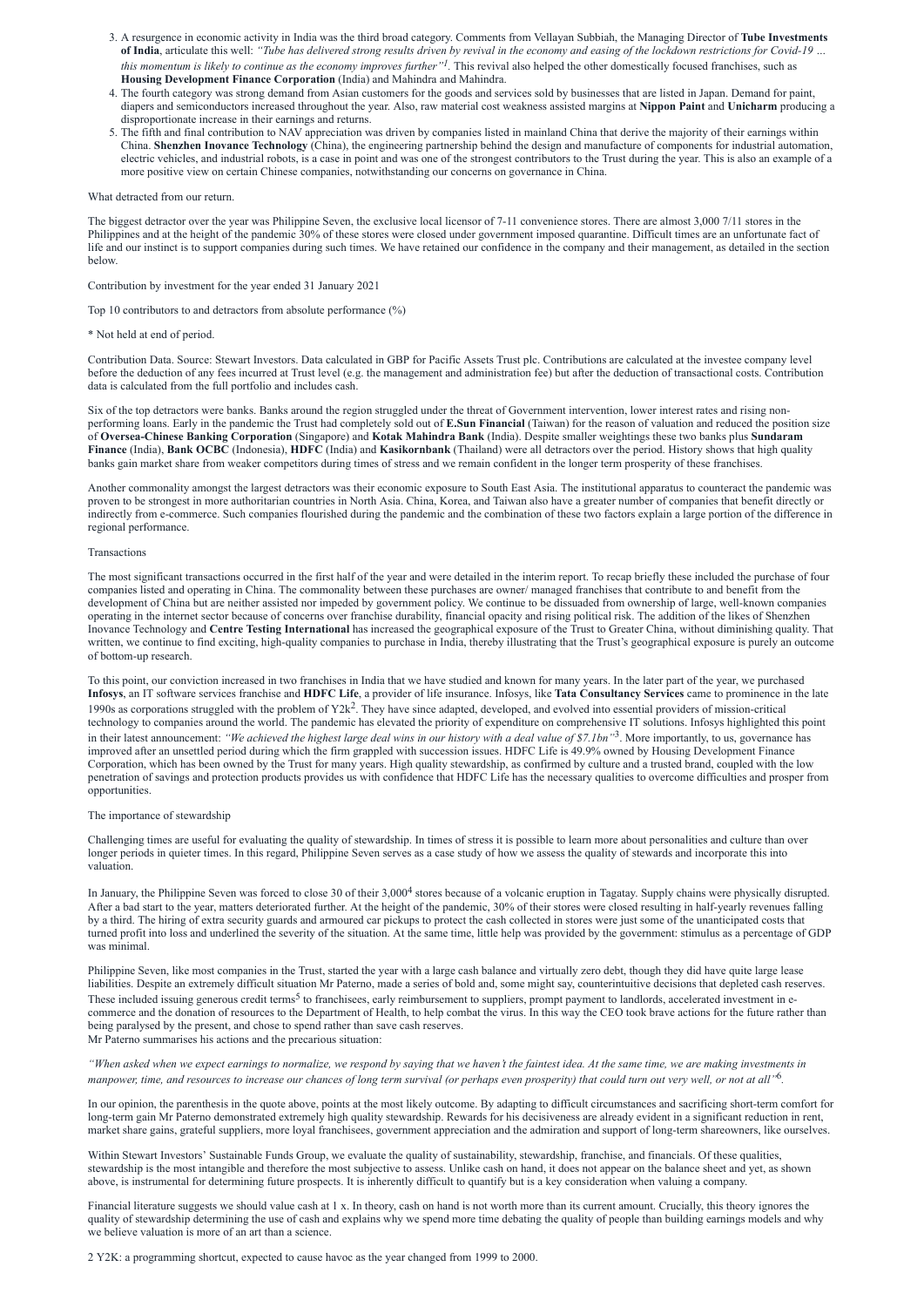### 3 Infosys Limited, Q3 2021 Earnings Call, Jan 13, 2021

#### 4 55% are operated by franchisees with the remainder owned by the corporation.

The difficulties of 2020 underlined, once again, the weaknesses of near term forecasts and the shortcomings of even the most assiduously constructed business models. It has revealed frailties and highlighted the strengths of franchises and financials. More importantly, for us, it has informed our thoughts on people, with high quality stewards demonstrating adaptability and a preference for long term solutions over short term fixes.

5 Philippine Seven Corporation, Form 17- Q, SEC, Page V1, 2020. Terms of the credit line were: *"draw as needed, pay when able, zero interest, forgiven if you give up"*.

#### 6 IBID

#### Looking forward

At the Sustainable Funds Group, we believe that the best way to preserve and grow wealth for future generations is to allocate shareholder's capital to high quality stewards operating high quality franchises. These must compound attractive financial returns by contributing to and benefitting from sustainable development. The last 12 months has illustrated in large scale the unpredictability and challenges that companies must be prepared for. It is only by having such confidence in ownership and management that our portfolios can flourish in all circumstances.

### **Stewart Investors**

Investment Manager

29 April 2021

#### Business Review

The Strategic Report contains a review of the Company's business model and strategy, an analysis of its performance during the financial year and its future developments and details of the principal risks and challenges it faces. Its purpose is to inform shareholders and help them to assess how the Directors have performed their duty to promote the success of the Company.

The Strategic Report contains certain forward-looking statements. These statements are made by the Directors in good faith based on the information available to them up to the time of their approval of this report. Such statements should be treated with caution due to the inherent uncertainties, including both economic and business risk factors, underlying any such forward-looking information.

#### Business Model

The Company is an externally managed investment trust and its shares are listed on the premium segment of the Official List and traded on the main market of the London Stock Exchange. As at the date of this Annual Report, the Company was a small registered UK Alternative Investment Fund Manager under the European Union's Alternative Investment Fund Managers Directive (see the Chairman's Statement for further information).

The purpose of the Company is to provide a vehicle for investors to gain exposure to a portfolio of companies in the Asia Pacific Region, through a single investment.

As an externally managed investment trust, all of the Company's day-to-day management and administrative functions are outsourced to service providers. As a result, the Company has no executive directors, employees or internal operations.

During the year under review, the Board retained responsibility for risk management and appointed Stewart Investors to manage its investment portfolio. Corporate management, company secretarial and administrative services are outsourced to Frostrow Capital LLP.

The Board remains responsible for all aspects of the Company's affairs, including setting the parameters for monitoring the investment strategy and the review of investment performance and policy. It also has responsibility for all strategic policy issues, including share issuance and buy backs, share price and discount/ premium monitoring, corporate governance matters, dividends and gearing.

Further information on the Board's role and the topics it discusses with the Investment Manager is provided in the Corporate Governance Report..

#### Investment Objective

The Company's investment objective along with Stewart Investors' investment approach is set out in the Strategic Report

#### Investment Policy

The Company invests in companies which Stewart Investors believe will be able to generate long-term growth for shareholders.

The Company invests principally in listed equities although it is able to invest in other securities, including preference shares, debt instruments, convertible securities and warrants. In addition, the Company may invest in open and closed-ended investment funds and companies. (During the year, and to the date of this Annual Report, no such investments were made.)

The Company is only able to invest in unlisted securities with the Board's prior approval. It is the current intention that such investments are limited to those which are expected to be listed on a stock exchange or which cease to be listed and the Company decides to continue to hold or is required to do so. (During the year, and to the date of this Annual Report, no such investments were made.)

Risk is diversified by investing in different countries, sectors and stocks within the Asia Pacific Region. There are no defined limits on countries or sectors but no single investment may exceed 7.5% of the Company's total assets at the time of investment. This limit is reviewed from time to time by the Board and may be revised as appropriate.

No more than 10% of the Company's total assets may be invested in other listed closed-ended investment companies unless such investment companies themselves have published investment policies to invest no more than 15% of their total assets in other closed-ended investment companies, in which case the limit is 15%. (During the year, and to the date of this Annual Report, no such investments were made.)

The Company has the power under its Articles of Association to borrow up to two times the adjusted total of capital and reserves. During the year the Company was registered by the FCA as a Small Registered UK Alternative Investment Fund Manager ("AIFM"). To retain its Small Registered UK AIFM status, the Company is unable to employ gearing. Please see the Chairman's Statement for further information regarding the Company's registration with the FCA under the AIFMD. Following the appointment of an AIFM there are no plans to change this approach.

The use of derivatives is permitted with prior Board approval and within agreed limits. However, Stewart Investors are unlikely to use derivatives as they do not form part of their investment strategy.

#### Dividend Policy

It is the Company's policy to pursue capital growth for shareholders with income being a secondary consideration. This means that the Company's Investment Manager is frequently drawn to companies whose future growth profile is more important than the generation of dividend income for shareholders.

The Company complies with the United Kingdom's investment trust rules regarding distributable income which require investment trusts to retain no more than 15% of their income each year. The Company's dividend policy is that the Company will pay a dividend as a minimum to maintain investment trust status.

The Board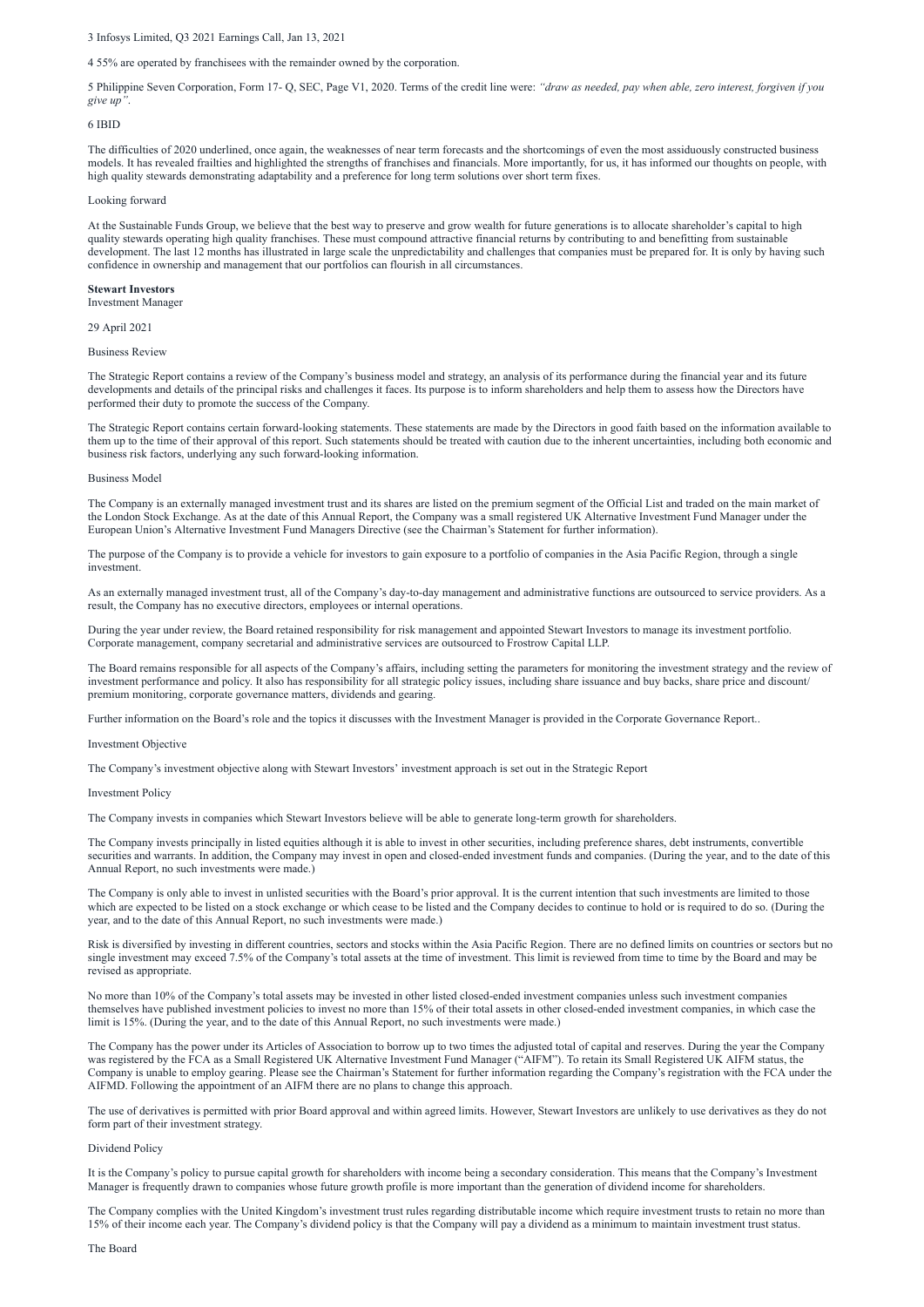At the date of this report, the Board of the Company comprises James Williams (Chairman), Charlotta Ginman, Sian Hansen, Robert Talbut and Edward Troughton. All of these Directors are non-executive, independent Directors and served throughout the year.

#### Key Performance Indicators

The Board of Directors reviews performance against the following measures (KPIs). The KPIs are unchanged from the prior year.

- Net asset value total return against the Consumer Price Index  $+6\%$  (the "Performance Objective")\*
- Net asset value total return against the peer group<sup>\*</sup>
- Average discount/premium of share price to net asset value per share over the year  $\hat{ }$
- Ongoing charges ratio $\hat{ }$

\* Calculated on an annual basis and measured over three to five years

^ Alternative Performance Measure (see Glossary).

#### Net asset value total return – Performance Objective

The Directors regard the Company's net asset value total return as being the overall measure of value delivered to shareholders over the long term. Total return reflects both the net asset value growth of the Company and the dividends paid to shareholders. The performance objective of the Company is inflation (represented by the Consumer Price Index) plus 6% (a fixed element to represent what the Board considers to be a reasonable premium on investors' capital which investing in the faster-growing Asian economies ought to provide over time), measured over three to five years. The performance objective is designed to reflect that the Investment Manager's approach does not consider index composition when building and monitoring the portfolio.

During the year under review, the net asset value total return was +22.3% outperforming the Performance Objective by +15.5% (2020: +4.2%, underperforming the Performance Objective by 3.3%). Over the past three years, the annualised total return was 9.9%, outperforming the Performance Objective by 2.3%. Over five years, the annualised net asset value total return was 13.6%, outperforming the Performance Objective by 5.6%.

A full description of performance during the year under review is contained in the Investment Manager's Review.

Net asset value total return – peer group

The Board also monitors the Company's performance against its peer group.

Over the three years ended 31 January 2021, the Company ranked seventh in its peer group of the Company, an exchange traded fund and seven other investment trusts with a similar investment objective; over five years it was ranked eighth. The Company's performance and the Board's approach to monitoring it is discussed in the Chairman's Statement; further information can also be found in the Strategic Report and in the Investment Manager's Review.

Average discount/premium of share price to net asset value per share

The Board believes that an important driver of an investment trust's share price discount or premium over the long term is investment performance together with a proactive marketing strategy. However, there can be volatility in the discount or premium during the year. Therefore, the Board takes powers each year to buy back and issue shares with a view to limiting the volatility of the share price discount or premium.

- Investment risks (including financial risks)
- Strategic risks
- Operational risks (including cyber crime, corporate governance, accounting, legal and regulatory)

During the year under review no new shares were issued by the Company and no shares were bought back by the Company. The Company's share price discount to the net asset value per share was at times wider than the peer group average and the Board kept this under close review during the year. Please see the Chairman's Statement for information regarding how the Board addressed this issue during the year.

#### **Average discount of share price to net asset value per share\*^ during the year ended**

| 31 January 2021    | 31 January 2020    |
|--------------------|--------------------|
| $9.1\%$            | $0.5\%$            |
| Peer group average | Peer group average |
| $discount 6.8\%$   | $discount$ 5.0%    |
|                    |                    |

\* Source: Morningstar

^ Alternative Performance Measure (see Glossary)

#### Ongoing charges ratio

Ongoing charges represent the costs that shareholders can reasonably expect to pay from one year to the next, under normal circumstances. The Board continues to be conscious of expenses and seeks to maintain a sensible balance between high quality service and costs. The Board therefore considers the ongoing charges ratio to be a KPI and reviews the figure both in absolute terms and in relation to the Company's peers.

#### **Ongoing charges ratio^**

| 31 January 2021         | 31 January 2020         |
|-------------------------|-------------------------|
| $1.1\%$                 | $1.2\%$                 |
| Peer group average 0.9% | Peer group average 0.9% |

^ Alternative Performance Measure (see Glossary)

Shareholders should be aware that the Trust's relatively low turnover, and the absence of any cost of capital associated with gearing, will mean that the Trust's overall running costs are not necessarily as high as some other investment vehicles, should these be added into the ongoing cost ratio. It should also be noted that the Trust does not have a performance fee. Performance fees are not included in the peer group average.

#### Risk Management

The Board is responsible for the management of risks faced by the Company. Through delegation to the Audit Committee, the Board has established procedures to manage risk, to review the Company's internal control framework and establish the level and nature of the principal risks the Company is prepared to accept in order to achieve its long-term strategic objective. At least three times during the year the Audit Committee carried out a robust assessment of the principal risks and uncertainties with the assistance of Frostrow Capital (the Company's Corporate Manager, Company Secretary and Administrator). A risk management process has been established to identify and assess risks, their likelihood and the possible severity of impact. The Audit Committee has also identified the principal risks faced by the Company. These principal risks are detailed below with a high-level summary of the management through mitigation and status arrows to indicate any change in assessment during the year. The risks faced by the Company have been categorised under three headings as follows:

A summary of these risks and their mitigation is set out below: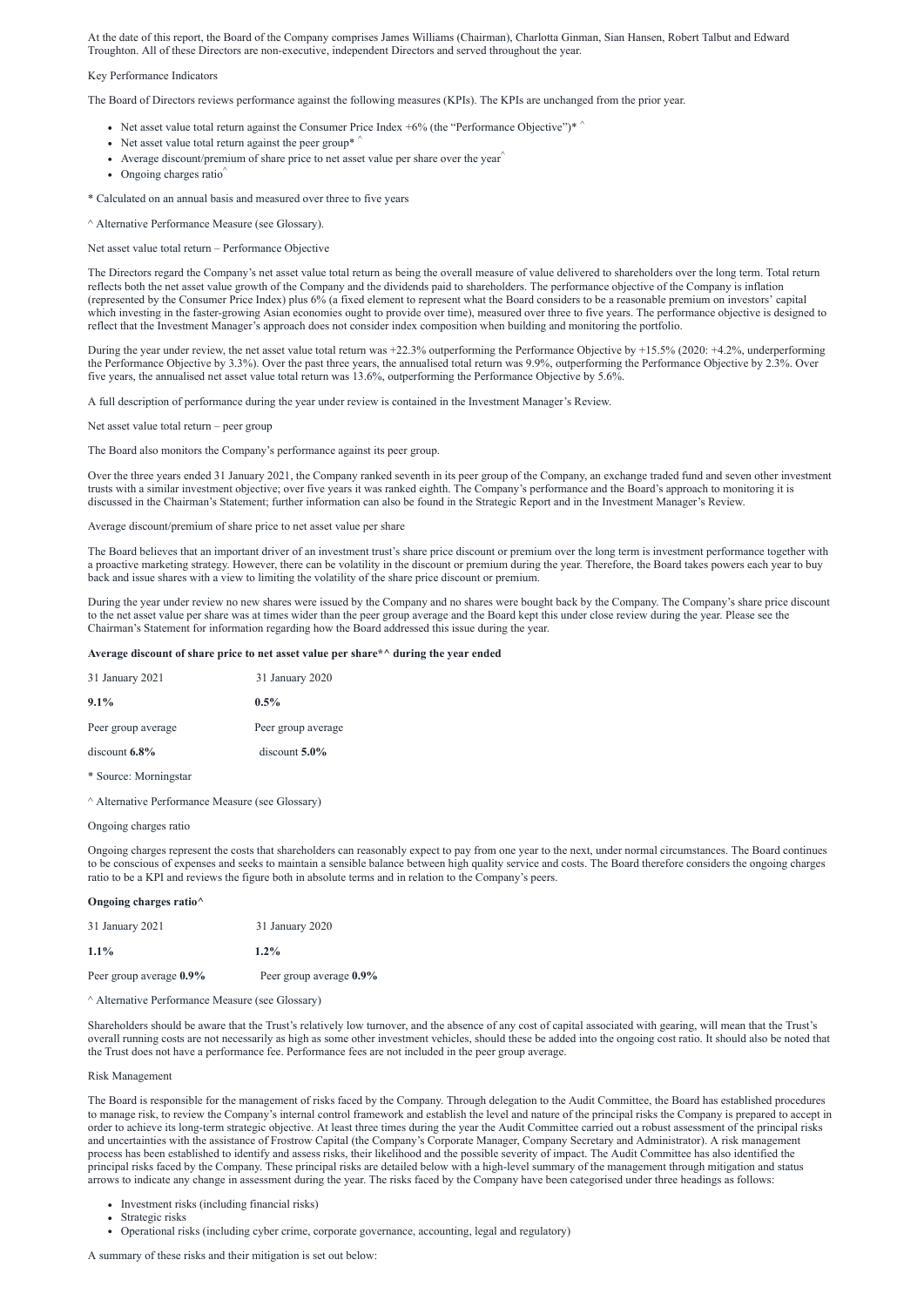#### **Principal Risks and Uncertainties Mitigation**

# **Investment Risks (including financial risks)**

Market and Foreign Exchange Risk

By the nature of its activities, the Company's portfolio is exposed to fluctuations in market prices (from both individual security prices and foreign exchange rates) in the regions and sectors in which it invests. Emerging markets in the Asia Pacific region, in which the portfolio companies operate, are expected to be more volatile than developed markets.

Stewart Investors' approach is expected to lead to performance that will deviate from that of comparators, including both market indices and other investments companies investing in the Asia Pacific Region.

Investors should be aware that by investing in the Company they are exposing themselves to these risks.

To manage these risks the Board have appointed Stewart Investors to manage the portfolio within the remit of the investment objective and policy. Compliance with the investment objective and investment policy limits is monitored daily by Frostrow and Stewart Investors and reported to the Board monthly. The investment policy limits ensure that the portfolio is diversified, reducing the risks associated with individual stocks and markets. Stewart Investors report at each Board meeting on the performance of the Company's portfolio, which encompasses the rationale for investment decisions, the make-up of the portfolio, and the investment strategy.

The Board undertakes, at least annually, a strategic review of the Company, its investment objective and policy, and Stewart Investors' approach to managing the mandate. The description and outcomes of the latest review is included in the Chairman's Statement. As part of its review of the going concern and viability of the Company, the Board also considers the sensitivity of the Company to changes in market prices and foreign exchange rates (see note 14), how the portfolio would perform during a market crisis, and the ability of the Company to liquidate its portfolio if the need arose. Further details are included in the Going Concern and Viability Statements. The Board have also considered the impact of passive funds on market prices in the Asia Pacific region. The Board believe that flows into/out of passive funds are likely to increase volatility in the shorter term as they inflate/deflate prices of companies in the relevant indices. However, the Board believes that over the longer term, active management and a focus on the fundamentals of each investment will prove beneficial.

# Counterparty Risk

The Company is exposed to credit risk arising from the use of counterparties. If a counterparty were to fail, the Company could be adversely affected through either delay in settlement or loss of assets. The most significant counterparty to which the Company is exposed is J.P. Morgan Chase Bank, the Custodian, which is responsible for the safekeeping of the Company's assets.

Counterparty risk is managed by the Board through: Under the terms of the contract with J.P. Morgan Chase Bank, the Company's investments are required to be segregated from J.P. Morgan Chase Bank's own assets. Further information on other financial risks can be found in note 14.

#### **Strategic Risks**

#### Geopolitical Risk

Geopolitical events may have an adverse impact on the Company's performance by causing exchange rate volatility, changes in tax or regulatory environments, a reduced investment universe and/or a fall in market prices.

The Board regularly discusses global geopolitical issues and general economic conditions and developments.

Political changes in recent years, particularly in the US and Asia Pacific region, have increased uncertainty and volatility in financial markets. The Board discusses developments and how they may impact decision making processes with Stewart Investors.

#### Climate change Risk\*

The Board is cognisant of risks arising from climate change and the impact climate change events could have on the portfolio companies and their operations, as well as on service providers to the Company.

The Board discusses the potential impact of climate change on the portfolio with Stewart Investors on a regular basis. Given Stewart Investors focus on sustainability and ESG, the Board considers the portfolio to be well positioned to deal with climate change events as they arise.

#### Black Swan Risk\*

A black swan event, e.g., Covid-19/ closure of major shipping routes, could lead to increased market volatility, and in a worst-case scenario, major global trade, and supply chain, breakdown resulting in significant volatility/declines in market prices.

The Board seeks to manage this risk by monitoring emerging risks and the robustness of the Stewart Investor's, and other service providers, processes for taking account of these risks.

Stewart Investors investment approach includes a focus on sustainability and stewardship, which emphasises quality investments with strong balance sheets, a proven track record in previous crises, and on protecting shareholders' funds, leaving them well positioned to deal with unforeseen events.

All service providers are required to have business continuity / disaster recovery policy and test them at least annually. Service providers provide updates on contingency plans for coping with major disruption

#### to their operations.

Investment Management Key Person Risk

There is a risk that the individual(s) responsible for managing the Company's portfolio may leave their employment or may be prevented from undertaking their duties.

The Board manages this risk by:

Shareholder Relations

The Company is also exposed to the risk, particularly if the investment strategy and approach are unsuccessful, that the Company underperforms its peer group and fails to achieve its Performance Objective, resulting in the Company becoming unattractive to investors and a widening of the share price discount to the net asset value per share.

In managing this risk the Board:

# **Operational Risk**

#### Service Providers

As an externally-managed investment trust, the To manage these risks the Board: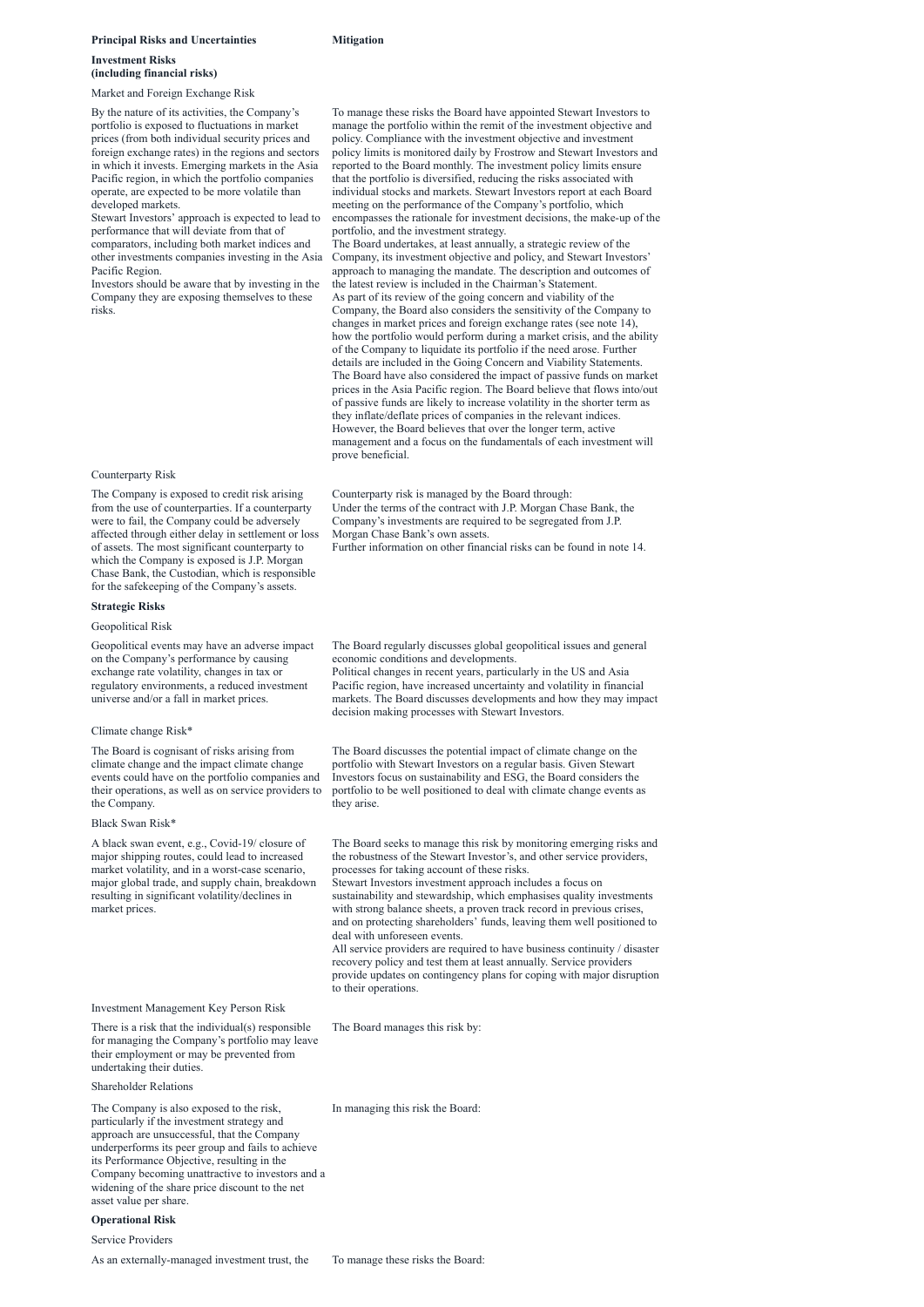Company is reliant on the systems of its service providers for dealing, trade processing, administrative services, financial and other functions. If such systems were to fail or be disrupted (including as a result of cyber-crime or a pandemic) this could lead to a failure to comply with applicable laws, regulations and governance requirements and/or to a financial loss.

\* Elevated to a Principal Risk during the year

Emerging Risks

Emerging risks are discussed in detail as part of the risk review process and also throughout the year to try to ensure that emerging (as well as known) risks are identified and, so far as practicable, mitigated. Current identified emerging risks are as follows:

The Company is incorporated in Scotland. As a result of a successful Scottish independence referendum it may be in the interests of shareholders to relocate its registered office to within the remaining UK.

#### Brexit

The Board has considered whether the UK's exit from the European Union ("Brexit") poses a discrete risk to the Company. At the date of this report, the UK?has left the EU?and has emerged from the transition period with a trade and security deal finalised with the EU?on 24 December 2020. The long-term impact and implications of this remain to be seen.

As the Company's shares are priced in sterling and its portfolio companies are priced in foreign currencies, sharp movements in exchange rates can affect the net asset value. This is not a reflection of the underlying value of the companies in their base currencies but may lead to an increase or decrease in the Company's net asset value simply because of currency movements.

Furthermore, whilst the Company's current shareholders are predominantly UK based holders, sharp or unexpected changes in investor sentiment, or tax or regulatory changes, could lead to short term selling pressure on the Company's shares which potentially could lead to the share price discount widening. Overall, however, the Board believes that over the longer term, Brexit is unlikely to materially affect the Company's business model or whether the shares trade at a premium or discount to the net asset value per share. The Board will continue to monitor developments as they occur.

#### Impact of Covid 19

The Board recognises that the emergence and spread of the new coronavirus strains represents a continuing risk, both to the Company's investments, investment performance and to its operations. In recent months the Investment Manager has continued its dialogue with investee companies and the Board has stayed in close contact with the Investment Manager and has been regularly monitoring portfolio and share price developments. The Board has also received assurances from all of the Company's service providers in respect of:

- their business continuity plans and the steps being taken to guarantee the ongoing efficiency of their operations while ensuring the safety and well-being of their employees;
- their cyber security measures including improved user-access controls, safe remote working and evading malicious attacks; and
- any increased risks of fraud as a result of decreased operations and possible employee terminations and weakness in user access controls resulting in the potential for management overrides.

With the emergence of several vaccines, the outlook is cautiously positive, but the Board will continue to monitor developments as they occur.

Stakeholder Interests and Board Decision-Making (Section 172 of the Companies Act 2006)

Under the new AIC Code (in February 2019), the Directors must now explain more fully how they have discharged their duty under s172 of the Companies Act 2006 in promoting the success of the Company for the benefit of the members as a whole. This includes the likely consequences of the Directors' decisions in the long-term and how they have taken wider stakeholders' needs into account.

The Directors aim to act fairly between the Company's stakeholders. The Board's approach to shareholder relations is summarised in the Corporate Governance Report. The Chairman's Statement provides an explanation of actions taken by the Directors during the year to achieve the Board's long-term aim of ensuring that the Company's shares trade at a price close to the NAV per share.

As an externally managed investment trust, the Company has no employees, customers, operations or premises. Therefore, the Company's key stakeholders (other than its shareholders) are considered to be its service providers. The need to foster business relationships with the service providers and maintain a reputation for high standards of business conduct are central to the Directors' decision-making as the Board of an externally managed investment trust. The Directors believe that fostering constructive and collaborative relationships with the Company's service providers will assist in their promotion of the success of the Company for the benefit of all shareholders.

The Board engages with representatives from its service providers throughout the year. Representatives from Stewart Investors and Frostrow are in attendance at each Board meeting. As the Investment Manager and the Corporate Manager, Company Secretary and Administrator respectively, the services they provide are fundamental to the long-term success and smooth running of the Company. The Chairman's Statement, and the Report of the Directors describe relevant decisions taken during the year relating to Stewart Investors and Frostrow. Further details about the matters discussed in Board meetings and the relationship between Stewart Investors and the Board are set out in the Corporate Governance Report. Stewart Investors' emphasis on sustainable development and their commitment to effective stewardship are particularly valued by the Board. The Chairman's Statement discusses this in further detail.

Representatives from other service providers are asked to attend Board meetings when deemed appropriate. During the prior year, the Audit Committee conducted a series of risk-focussed reviews at the offices of each of the principal service providers in order to better understand their operations, the risks facing their businesses and the potential impact on the Company should such risks materialise. The Audit Committee also appointed new auditors during the year. Further information is provided in the Audit Committee Report.

Further details are set out overleaf.

**Who? Why? How?**

#### **STAKEHOLDER GROUP THE BENEFITS OF ENGAGEMENT WITH THE COMPANY'S STAKEHOLDERS HOW THE BOARD, THE INVESTMENT MANAGER AND THE COMPANY'S BROKER HAVE ENGAGED WITH THE COMPANY'S STAKEHOLDERS**

**Investors** Clear communication of the Company's strategy and the performance against the Company's objective can help the share price trade at a narrower discount or a premium to its net asset value per share which benefits shareholders. New shares can be issued to meet demand

without net asset value per share dilution to existing shareholders. Increasing the size of the Company can benefit liquidity The Investment Manager and the Company's broker, on behalf of the Board, complete a programme of investor relations throughout the year. In addition, the Chairman has been available to engage with the Company's larger shareholders where required. An analysis of the Company's shareholder register is provided to the Directors at each Board meeting along with marketing reports from the Investment Manager. The Board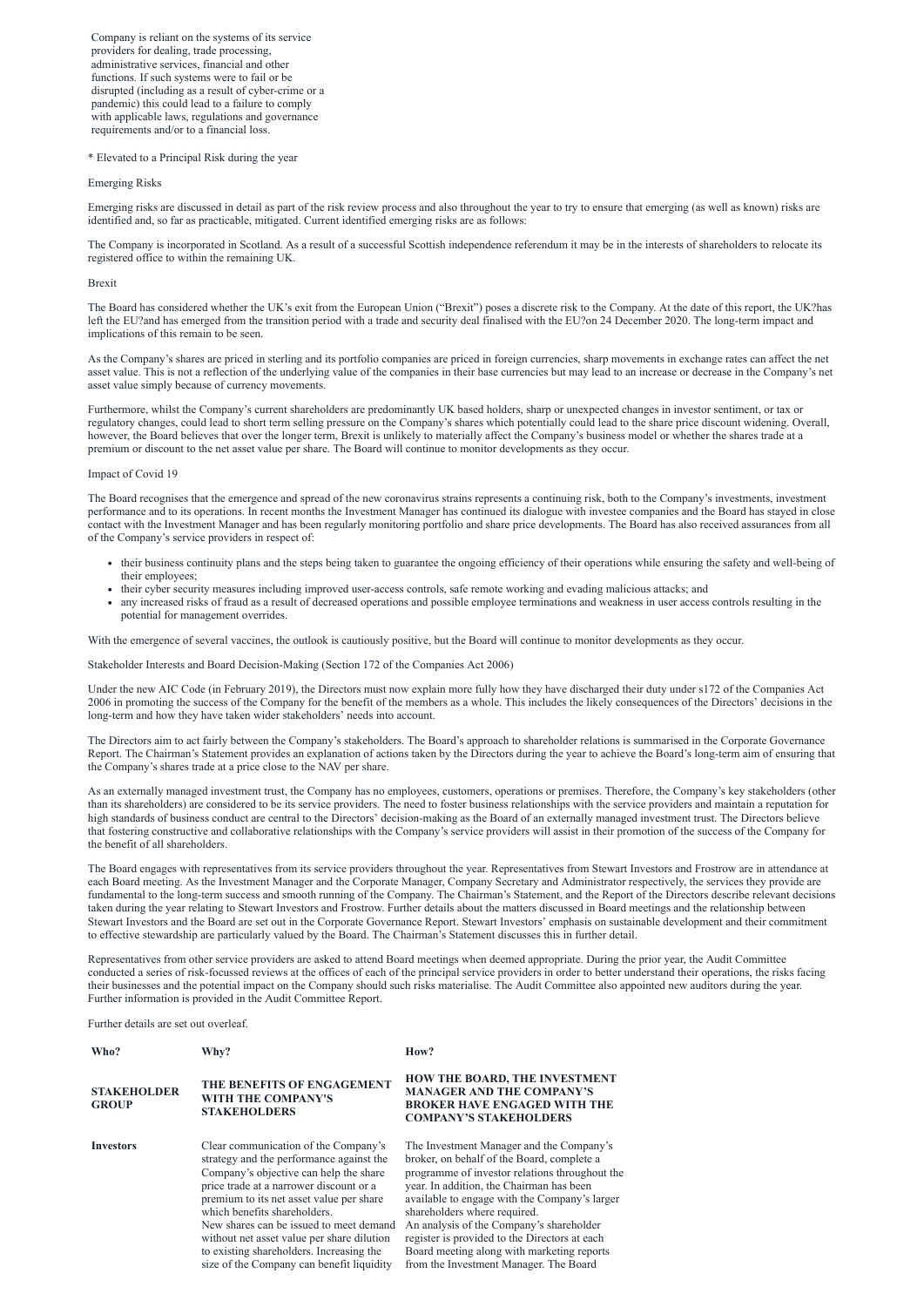as well as spread costs. Share buy backs are undertaken at the discretion of the Directors.

reviews and considers the marketing plans on a regular basis. Reports from the Company's broker are submitted to the Board on investor sentiment and industry issues. Key mechanisms of engagement include:

#### **What? Outcomes and actions**

#### **WHAT WERE THE KEY AREAS OF ENGAGEMENT?**

**WHAT ACTIONS WERE TAKEN, INCLUDING**

**MAIN DECISIONS?**

### **Key areas of engagement with investors**

Ongoing dialogue with shareholders concerning through a number of different channels: the strategy of the Company, performance and the portfolio.

The Investment Manager engages with retail investors

| Who?  | Why?                                                                                       | How?                                                                                                                                              |
|-------|--------------------------------------------------------------------------------------------|---------------------------------------------------------------------------------------------------------------------------------------------------|
| GROUP | STAKEHOLDER THE BENEFITS OF<br><b>ENGAGEMENT WITH THE</b><br><b>COMPANY'S STAKEHOLDERS</b> | <b>HOW THE BOARD, THE CORPORATE</b><br><b>MANAGER AND THE INVESTMENT MANAGER</b><br><b>HAVE ENGAGED WITH THE COMPANY'S</b><br><b>STAKEHOLDERS</b> |

- The impact of the pandemic upon their business and how components in the portfolio dealt with the pandemic.
- Regular review of the make up of the investment portfolio.
- Following a period where performance had fallen behind most of the
- Company's peer group, the Board conducted a review with the Investment Manager in which it looked in detail at their decision making, company selection and portfolio construction.
- The integration of ESG  $\bullet$ factors into the Investment

| <b>Investment</b><br><b>Manager</b> | Engagement with the Company's<br>Investment Manager is necessary to<br>evaluate their performance against the<br>Company's stated strategy and to<br>understand any risks or opportunities<br>this may present. The Board ensures<br>that the Investment Manager's<br>environmental, social and governance<br>("ESG") approach is in line with<br>standards elsewhere and the Board's<br>expectations.<br>Engagement also helps ensure that the<br>Investment Manager's fees are closely<br>monitored and remain competitive.<br>Gaining a deeper understanding of the<br>portfolio companies and their<br>strategies as well as incorporating<br>consideration of ESG factors into the<br>investment process assists in<br>understanding and mitigating risks of<br>an investment as well as identifying<br>future potential opportunities. | The Board meets regularly with the Company's<br>Investment Manager throughout the year both formally<br>at the quarterly Board meetings and informally as<br>needed. In addition, during the pandemic extra meetings<br>were held. The Board also receives monthly<br>performance and compliance reporting.<br>The Investment Manager's attendance at each Board<br>meeting provides the opportunity for the Investment<br>Manager and Board to further reinforce their mutual<br>understanding of what is expected from both parties.<br>The Board encourages the Company's Investment<br>Manager to engage with companies and in doing so<br>expects ESG issues to be a key consideration. Given<br>Stewart Investors' focus on sustainability, the Board<br>considers the portfolio to be well positioned in this<br>regard.<br>The Board receives an update on Stewart Investors'<br>engagement activities by way of a dedicated report at<br>Board meetings and at other times during the year as<br>required. |
|-------------------------------------|----------------------------------------------------------------------------------------------------------------------------------------------------------------------------------------------------------------------------------------------------------------------------------------------------------------------------------------------------------------------------------------------------------------------------------------------------------------------------------------------------------------------------------------------------------------------------------------------------------------------------------------------------------------------------------------------------------------------------------------------------------------------------------------------------------------------------------------------|---------------------------------------------------------------------------------------------------------------------------------------------------------------------------------------------------------------------------------------------------------------------------------------------------------------------------------------------------------------------------------------------------------------------------------------------------------------------------------------------------------------------------------------------------------------------------------------------------------------------------------------------------------------------------------------------------------------------------------------------------------------------------------------------------------------------------------------------------------------------------------------------------------------------------------------------------------------------------------------------------------------------|
| <b>Service Providers</b>            | The Company contracts with third<br>parties for other services including:<br>custody, company secretarial,<br>accounting & administration and<br>registrar. The Company ensures that<br>the third parties to whom the services<br>have been outsourced complete their<br>roles in line with their service level<br>agreements thereby supporting the<br>Company in its success and ensuring<br>compliance with its obligations.                                                                                                                                                                                                                                                                                                                                                                                                              | The Board and Frostrow, acting in its capacity as<br>Corporate Manager, Company Secretary and<br>Administrator, engage regularly with other service<br>providers both in one-to-one meetings and via regular<br>written reporting. This regular interaction provides an<br>environment where topics, issues and business<br>development needs can be dealt with efficiently and<br>collegiately.                                                                                                                                                                                                                                                                                                                                                                                                                                                                                                                                                                                                                    |
| What?                               | <b>Outcomes and actions</b>                                                                                                                                                                                                                                                                                                                                                                                                                                                                                                                                                                                                                                                                                                                                                                                                                  |                                                                                                                                                                                                                                                                                                                                                                                                                                                                                                                                                                                                                                                                                                                                                                                                                                                                                                                                                                                                                     |

#### **WHAT WERE THE KEY AREAS WHAT ACTIONS WERE TAKEN, INCLUDING MAIN OF ENGAGEMENT? DECISIONS?**

**Key areas of engagement with the Investment Manager on an ongoing basis are portfolio composition, performance, outlook and business updates.**

- The Board has received regular updates from the Investment Manager throughout the pandemic and its impact on investment decision making. In addition, the impact of new working practices adopted by the Investment Manager as a consequence of the pandemic have been reviewed by the Board.
- As set out in the Chairman's Statement the Board  $\bullet$ concluded that the Investment Manager continued to maintain high standards of research and selection remained consistent in approach to investing sustainably in its target markets.
- The Investment Manager regularly reports any ESG  $\bullet$ issues in the portfolio companies to the Board.
- The matter is addressed as part of the Investment  $\bullet$ Manager's focus on sustainability.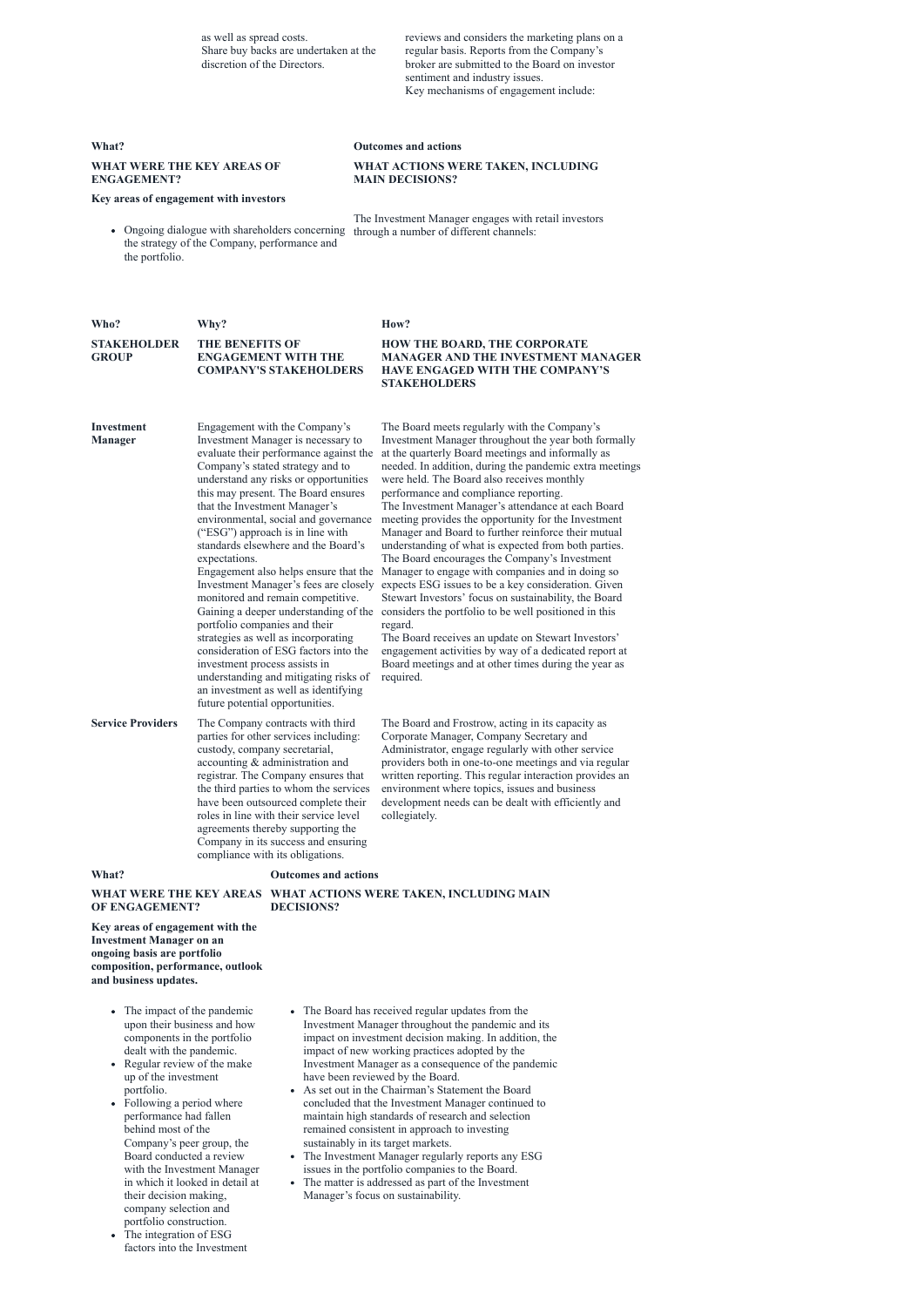Managers' investment processes.

The consideration of the potential impact of climate change on the portfolio companies.

#### **Key areas of engagement with Service Providers**

- The Directors have frequent engagement with the Company's other service providers through the annual cycle of reporting. This engagement is completed with the aim of maintaining an effective working relationship and oversight of the services provided.
- The Company's Auditor
- No specific action required as the reviews of the Company's service providers, have been positive and the Directors believe their continued appointment is in the best interests of the Company.
- The Board kept shareholders fully informed of the circumstances in respect of KPMG LLP's decision to resign as the Company's Auditor in September 2020. Following a competitive tender process, the Board approved the appointment of BDO LLP as the Company's Auditor for the financial year ended 31 January 2021. BDO LLP's appointment as Auditor will be put to shareholders for approval at the Company's next Annual General Meeting to be held on 29 June 2021.

| Who?                                    | Why?                                                                                                                                                                                                                                                                                                                                                                                                                                                                                 | How?                                                                                                                                                                                                                                                                                                                                                                                                                                                                                                                                                                                                                                                                                                                                                                                                                    |
|-----------------------------------------|--------------------------------------------------------------------------------------------------------------------------------------------------------------------------------------------------------------------------------------------------------------------------------------------------------------------------------------------------------------------------------------------------------------------------------------------------------------------------------------|-------------------------------------------------------------------------------------------------------------------------------------------------------------------------------------------------------------------------------------------------------------------------------------------------------------------------------------------------------------------------------------------------------------------------------------------------------------------------------------------------------------------------------------------------------------------------------------------------------------------------------------------------------------------------------------------------------------------------------------------------------------------------------------------------------------------------|
| <b>STAKEHOLDER</b><br><b>GROUP</b>      | THE BENEFITS OF ENGAGEMENT WITH HOW THE BOARD, THE CORPORATE<br>THE COMPANY'S STAKEHOLDERS                                                                                                                                                                                                                                                                                                                                                                                           | <b>MANAGER AND THE INVESTMENT</b><br><b>MANAGER HAVE ENGAGED WITH THE</b><br><b>COMPANY'S STAKEHOLDERS</b>                                                                                                                                                                                                                                                                                                                                                                                                                                                                                                                                                                                                                                                                                                              |
| <b>Service Providers</b><br>(continued) | The Covid-19 pandemic has meant that it was<br>vital to make certain there were adequate<br>procedures in place at the Company's principal<br>service providers to ensure safety of their<br>employees and the continued high quality<br>service to the Company.<br>During the year the Board initiated a process to<br>decide on the appointment of an AIFM and<br>Depositary as the Company's size was<br>approaching the threshold where such<br>appointments would be necessary. | The Board together with Frostrow have<br>maintained regular contact with the Company's<br>principal service providers during the pandemic,<br>as well as carrying out a review of the service<br>providers' business continuity plans and<br>additional cyber security provisions.<br>The review of the performance of the Investment<br>Manager and the Corporate Manager, Company<br>Secretary and Administrator is a continuous<br>process carried out by the Board and the<br>Engagement and Remuneration Committee (the<br>"ERC"), with a formal evaluation being<br>undertaken annually.<br>Following this process, the Board decided that<br>Frostrow should be appointed as AIFM and JP<br>Morgan Europe Limited be appointed as<br>Depositary. Further information can be found in<br>the Chairmans Statement. |

- The Board is cognisant that the trading of the Company's shares at a persistent and significant discount to the prevailing NAV per share is not in the interests of shareholders.
- Throughout the year the Board closely monitored the Company's discount to NAV per share and received regular updates from the broker in respect of the level of discount. No shares were bought back during the year, or since the year end. (Please see the Chairman's Statement for further information.)

#### Social, Human Rights and Environmental Matters

As an externally-managed investment trust, the Company does not have any employees or maintain any premises, nor does it undertake any manufacturing or other physical operations itself. All its operational functions are outsourced to third party service providers. Therefore, the Company has no material, direct impact on the environment or any particular community and the Company itself has no environmental, human rights, social or community policies.

The Investment Manager engages with the Company's underlying investee companies in relation to their corporate governance practices and the development of their policies on social, community and environmental matters.

The Investment Manager (under their parent, legal entity name, First Sentier Investors) is a Tier 1 signatory to the UN Principles of Responsible Investment, an investor signatory of Climate Action 100+ and an investor member of the Institutional Investors Group on Climate Change.

#### **What? Outcomes and actions**

### **WHAT WERE THE KEY AREAS OF ENGAGEMENT?**

#### **WHAT ACTIONS WERE TAKEN, INCLUDING MAIN DECISIONS?**

The Board sought and received assurances from all of the Company's service providers that steps had been taken to maintain the ongoing efficiency of their operations while ensuring the safety and well-being of their employees.

The Board agreed to continue to monitor the position closely.

#### **Key areas of engagement with the broker**

#### Integrity and Business Ethics

The Company is committed to carrying out business in an honest and fair manner with a zero-tolerance approach to bribery, tax evasion and corruption. As such, policies and procedures are in place to prevent this. In carrying out its activities, the Company aims to conduct itself responsibly, ethically and fairly, including in relation to social and human rights issues.

The Company believes that high standards of ESG make good business sense and have the potential to protect and enhance investment returns. The Investment Manager's investment criteria ensure that ESG and ethical issues are taken into account and best practice is encouraged by the Board. The Board's expectations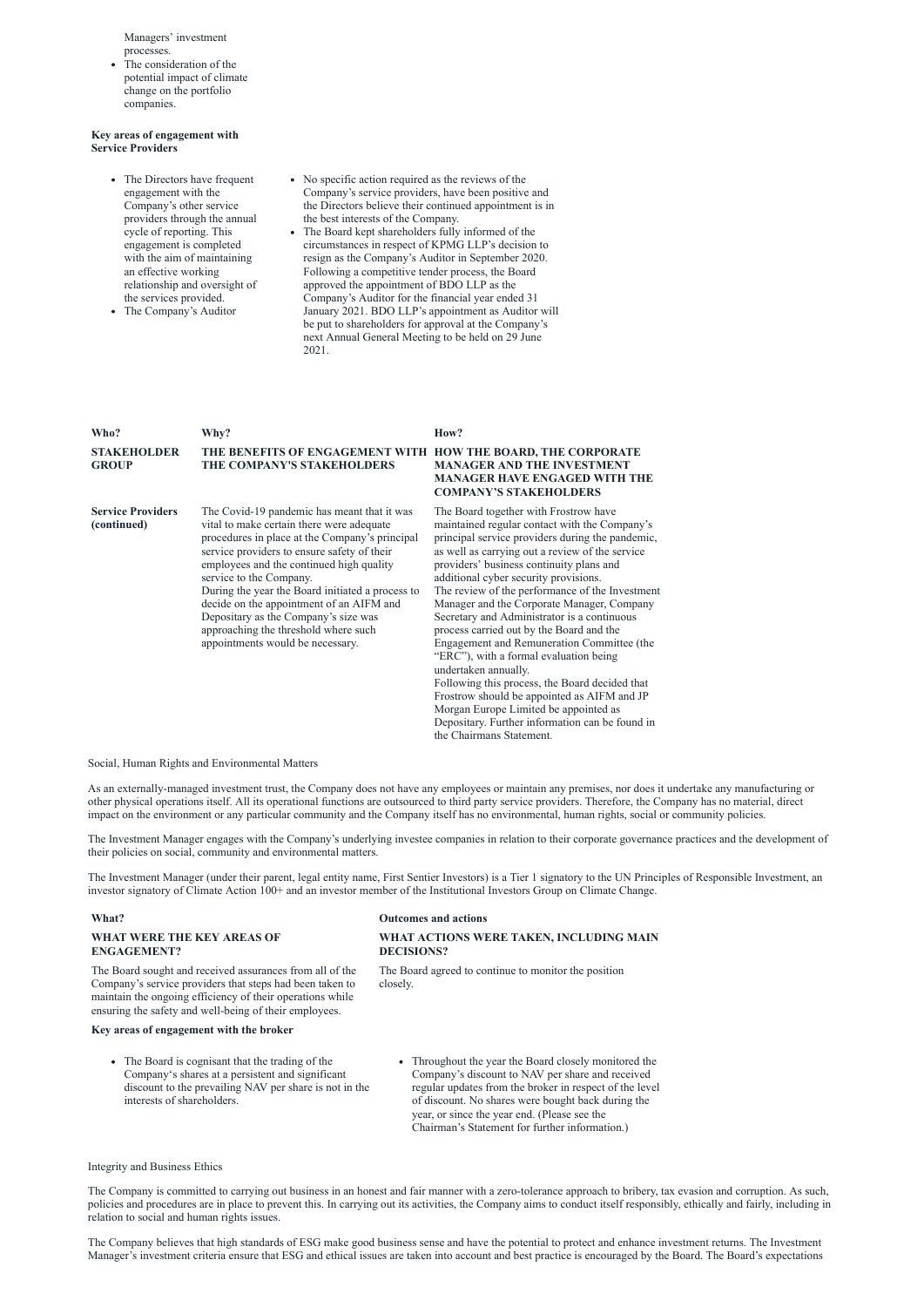are that its principal service providers have appropriate governance policies in place.

Performance and Future Developments

A review of the Company's year, its performance and the outlook for the Company can be found in the Chairman's Statement and in the Investment Manager's Review.

The Company's overall strategy remains unchanged.

By order of the Board

#### **Frostrow Capital LLP**

Company Secretary

29 April 2021

Board of Directors

James Williams

Independent Non-Executive Chairman

Joined the Board in 2013 and became Chairman in June 2015

James is Chairman of the Nomination Committee.

Shareholding in the Company: 50,000

Skills and Experience

James has worked in investment management for over 45 years. He was formerly the Chief Investment Officer of Baring Asset Management. He was a founder in Asia of the Henderson Baring group. James has also held several non-executive directorships and senior advisory roles.

His leadership of the Board draws on his long and varied experience on investment and public company boards, and his knowledge of the fund management industry. His focus is on long-term strategic issues, which are a key characteristic of Board discussion.

Standing for re-election

Yes

Charlotta Ginman, FCA

Independent Non-Executive Director

Joined the Board in 2014

Charlotta is Chair of the Audit Committee and the Senior Independent Director.

Shareholding in the Company: 13,789

Skills and Experience

Charlotta has held senior positions in the investment banking and the technology/telecom sectors.

As an FCA Charlotta brings to the Board, and especially the Audit Committee under her Chairship, an incisive and detailed perspective of the Company's financial position and its risk control environment. Charlotta is not afraid to confront complex issues on a range of topics.

Other Appointments

Charlotta is a non-executive Director and Chair of the Audit Committee of Polar Capital Technology Trust plc and Keywords Studios plc. She is also a nonexecutive Director of Unicorn AIM VCT plc, a Venture Capital Trust, and two AIM listed companies; Boku Inc and Gamma Communications plc.

As three of Charlotta's roles are with investment companies that have only 4-5 meetings a year and the other companies are all AIM listed, with less regulatory burden than a premium listing, Charlotta has sufficient time to devote to each of her roles.

Standing for re-election

Yes

Sian Hansen

Independent Non-Executive Director

Joined the Board in 2015

Sian is Chair of the Engagement & Remuneration Committee.

Shareholding in the Company: 13,907

Skills and Experience

Previously Sian was Executive Director of the Legatum Institute and before this, Managing Director of the UK think tank Policy Exchange. Earlier in her career Sian was a senior equity analyst and Co-Director of Sales for Asian Emerging Markets at Société Générale.

Sian enhances the Board's knowledge of sustainability, enabling meaningful debates with the Investment Manager to take place. As a thought leader in political and other forums she brings a valuable perspective on geo-political matters.

Other Appointments

Sian is currently Chief Operating Officer of CIT Group and a non-executive Director of the JP Morgan Multi-Asset Growth and Income plc.

Standing for re-election

Yes

Robert Talbut

Independent Non-Executive Director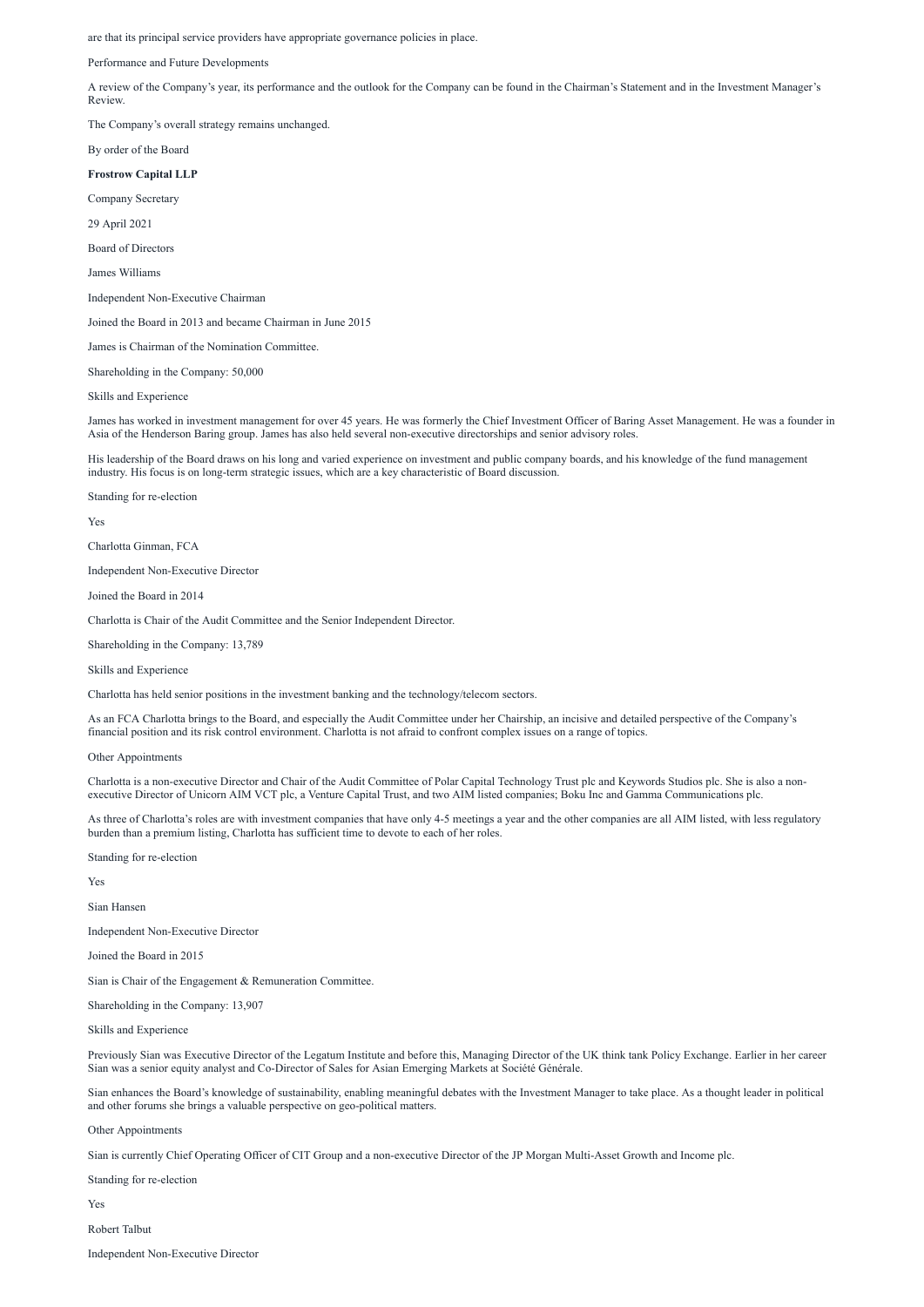Joined the Board in 2016

Shareholding in the Company: 9,611

Skills and Experience

Robert was formerly a director and Chief Investment Officer at Royal London Asset Management Limited.

His ongoing knowledge of the asset management industry and the strategic challenges that it faces together with his insights into the approaches adopted by portfolio managers is useful in many board debates. His understanding of today's corporate governance best practice and the matters that a Board must confront, helps to ensure that the Company is run in accordance with best practice.

Given his wide-ranging board and sector experience Robert is well positioned to bring alternative perspectives on issues that may come up.

Other Appointments

Robert is non-executive Chairman of Shires Income PLC, and of Schroder UK Mid Cap Fund PLC and a non executive Director of JP Morgan American Investment Trust plc.

Standing for re-election

Yes

Edward Troughton

Independent Non-Executive Director

Joined the Board in 2019

Shareholding in the Company: 18,157

Skills and Experience

Edward was previously the Principal Representative Officer of Bank of London and the Middle East in Dubai. Before that he was Managing Director of Alliance Trust Investments for seven years and Managing Director at BlackRock with various responsibilities including Head of Asia, based in Hong Kong. He started his career at Baring Asset Management as an Asian Equity portfolio manager.

Edward's experience in the investment sector and first-hand knowledge of living and working in Asia enables the Board to engage authoritatively with the Investment Manager on their investment strategy.

Other Appointments

Edward is a partner at Oldfield Partners LLP.

Standing for election

Yes

Corporate Governance

- to review the Company's financial reports;
- to oversee the risk and control environment; and
- to have primary responsibility for the relationship with the Company's external auditor, to review their independence and performance, and to determine their remuneration.

The Board and Committees

Responsibility for effective governance lies with the Board whose role is to promote the long-term success of the Company. The governance framework of the Company reflects the fact that as an externally-managed investment company it has no employees and outsources portfolio management to Stewart Investors and corporate management, company secretarial and administrative services to Frostrow Capital LLP. The Board generates value for shareholders through its oversight of the service providers and management of costs associated with running the Company.

The Board

Chairman – James Williams

Senior Independent Director – Charlotta Ginman

Three additional non-executive Directors, all considered independent.

Key responsibilities:

- to provide leadership and set strategy, values and standards within a framework of effective controls which enable risk to be assessed and managed;
- to ensure that a robust corporate governance framework is implemented; and
- to challenge constructively and scrutinise performance of all outsourced activities.

Engagement & Remuneration Committee

Chair

#### All Independent Directors

Key responsibilities:

- to review the contracts, the performance and remuneration of the Company's principal service providers;
- to set the remuneration policy of the Company; and
- to review the terms and conditions of the Directors' appointments.

Audit Committee

Chair

Charlotta Ginman, FCA All Independent Directors

Key responsibilities:

Nomination Committee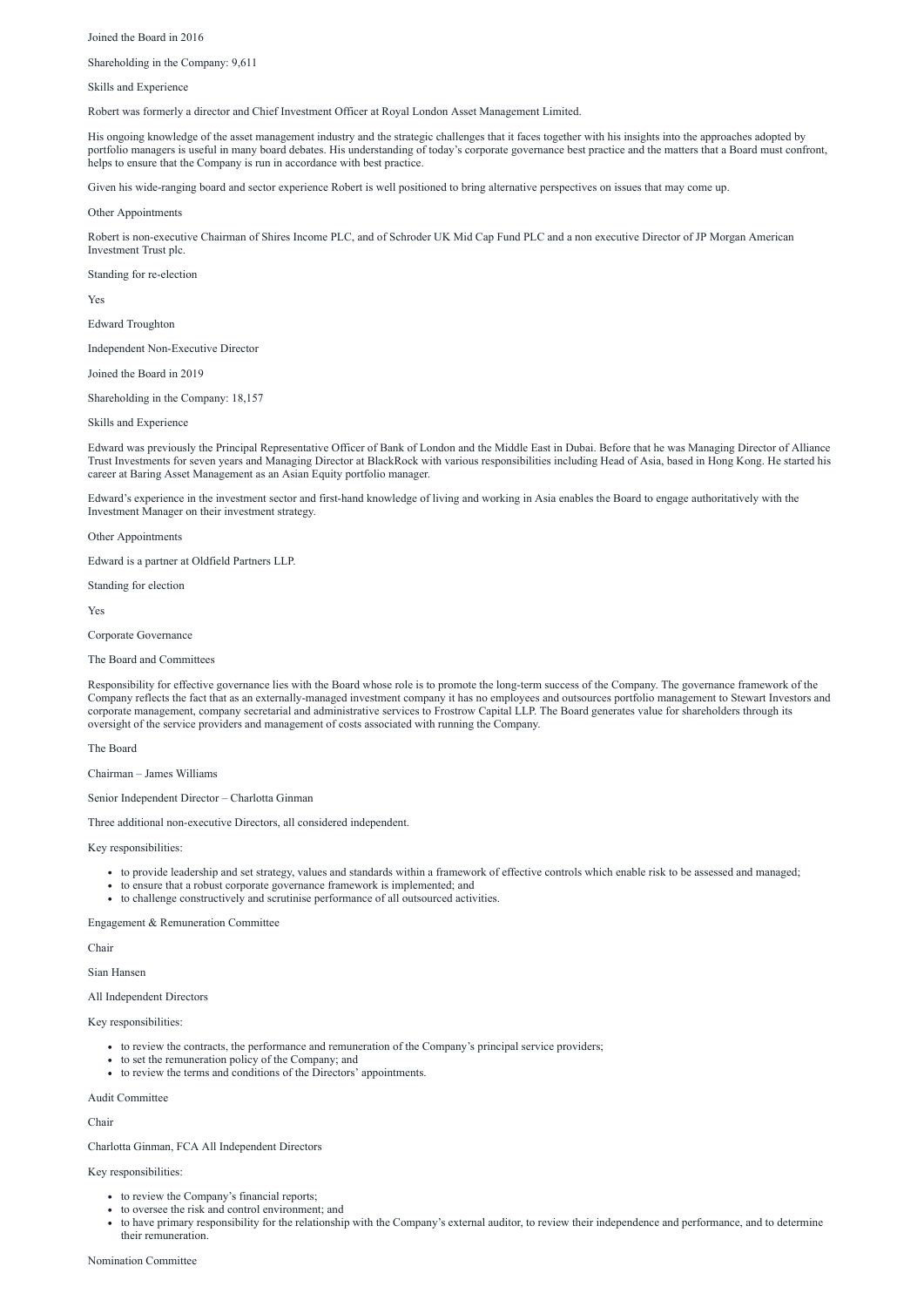#### Chairman

James Williams

#### All Independent Directors

Key responsibilities:

- to review the Board's structure and composition; and
- to make recommendations for any changes or new appointments.

Copies of the full terms of reference, which clearly define the responsibilities of each Committee, can be obtained from the Company Secretary and will be available for inspection on the day of the Annual General Meeting. They can also be found on the Company's website at [www.pacific-assets.co.uk](http://www.pacific-assets.co.uk/).

#### Corporate Governance Statement

The Board has considered the principles and recommendations of the AIC Code of Corporate Governance published in February 2019 (the "AIC Code"). The AIC Code addresses all the principles set out in the UK Corporate Governance Code (the "UK Code"), as well as setting out additional provisions on issues that are of specific relevance to the Company.

The AIC Code is available on the AIC's website [www.theaic.co.uk](http://www.theaic.co.uk/) and the UK Code can be viewed on the Financial Reporting Council website [www.frc.org.uk](http://www.frc.org.uk/). The AIC Code includes an explanation of how the AIC Code adapts the principles and provisions set out in the UK Code to make them relevant for investment companies.

The Board considers that reporting against the principles and provisions of the AIC Code (which has been endorsed by the Financial Reporting Council) will provide better information to shareholders. By reporting against the AIC Code, the Company meets its obligations under the UK Code (and associated disclosure requirements under paragraph 9.8.6 of the Listing Rules) and as such does not need to report further on issues contained in the UK Code which are irrelevant to the Company as an externally-managed investment company, including the provisions relating to the role of the chief executive, executive directors' remuneration and the internal audit function.

The Company has complied with the principles and provisions of the AIC Code.

The Corporate Governance Statement forms part of the Report of the Directors.

Board Leadership and Purpose

Purpose and Strategy

The purpose and strategy of the Company are described in the Strategic Report.

Strategy issues and all material operational matters are considered at Board meetings.

#### Board Culture

The Board aims to enlist fully differences of opinion, unique vantage points and areas of expertise. The Chairman encourages open debate to foster a supportive and co-operative approach for all participants. Strategic decisions are discussed openly and constructively. The Board aims to be open and transparent with shareholders and other stakeholders, and for the Company to conduct itself responsibly, ethically and fairly in its relationships with service providers.

#### Shareholder Relations

Representatives of Stewart Investors and Investec Bank plc, the Company's corporate stockbroker, meet regularly with institutional shareholders and private client asset managers to discuss investment strategy, any issues or concerns and, if applicable, corporate governance matters. Reports on investor sentiment and the feedback from investor meetings are discussed with the Directors at the following Board meeting.

#### Shareholder Communications

The Directors welcome the views of all shareholders and place considerable importance on communications with them. Shareholders wishing to communicate with the Chairman, or any other member of the Board, may do so by writing to the Company Secretary at the offices of Frostrow Capital LLP (25 Southampton Buildings, London WC2A 1AL). Shareholders are usually encouraged to attend the Annual General Meeting, where they are normally given the opportunity to question the Chairman, the Board and representatives of Stewart Investors. In addition, Stewart Investors usually make a presentation to shareholders covering the investment performance and strategy of the Company at the Annual General meeting. However, in light of government advice relating to the ongoing pandemic at the date of this report, the Board has made different arrangements for the forthcoming AGM and these are explained in the Chairman's Statement.

#### Significant Holdings and Voting Rights

Details of the shareholders with substantial interests in the Company's shares, the Directors' authorities to issue and repurchase the Company's shares, and the voting rights of the shares are set out in the Report of the Directors.

#### Conflicts of Interest

Company Directors have a statutory obligation to avoid a situation in which they (and connected persons) have, or can have, a direct or indirect interest that conflicts, or may possibly conflict, with the interests of the Company. In line with the Companies Act 2006, the Board has the power to authorise any potential conflicts of interest that may arise and impose such limits or conditions as it thinks fit. A register of interests and potential conflicts is maintained and is reviewed at every Board meeting. No conflicts of interest arose during the year under review.

#### Division of Responsibilities

Responsibilities of the Chairman and the SID

The Chairman's primary role is to provide leadership to the Board, assuming responsibility for its overall effectiveness in directing the company. The Chairman is responsible for:

- taking the chair at general meetings and Board meetings, conducting meetings effectively and ensuring all Directors are involved in discussions and decision-making
- setting the agenda for Board meetings and ensuring the Directors receive accurate, timely and clear information for decision-making
- taking a leading role in determining the Board's composition and structure
- overseeing the induction of new directors and the development of the Board as a whole
- leading the annual board evaluation process and assessing the contribution of individual Directors
- supporting and also challenging the Investment Manager (and other suppliers) where necessary
- ensuring effective communications with shareholders and, where appropriate, stakeholders
- engaging with shareholders to ensure that the Board has a clear understanding of shareholder views

The Senior Independent Director (SID) serves as a sounding board for the Chairman and acts as an intermediary for the other Directors and the shareholders. The SID is responsible for:

- working closely with the Chairman and providing support
- leading the annual assessment of the performance of the Chairman
- holding meetings with the other non-executive Directors without the Chairman being present, on such occasions as necessary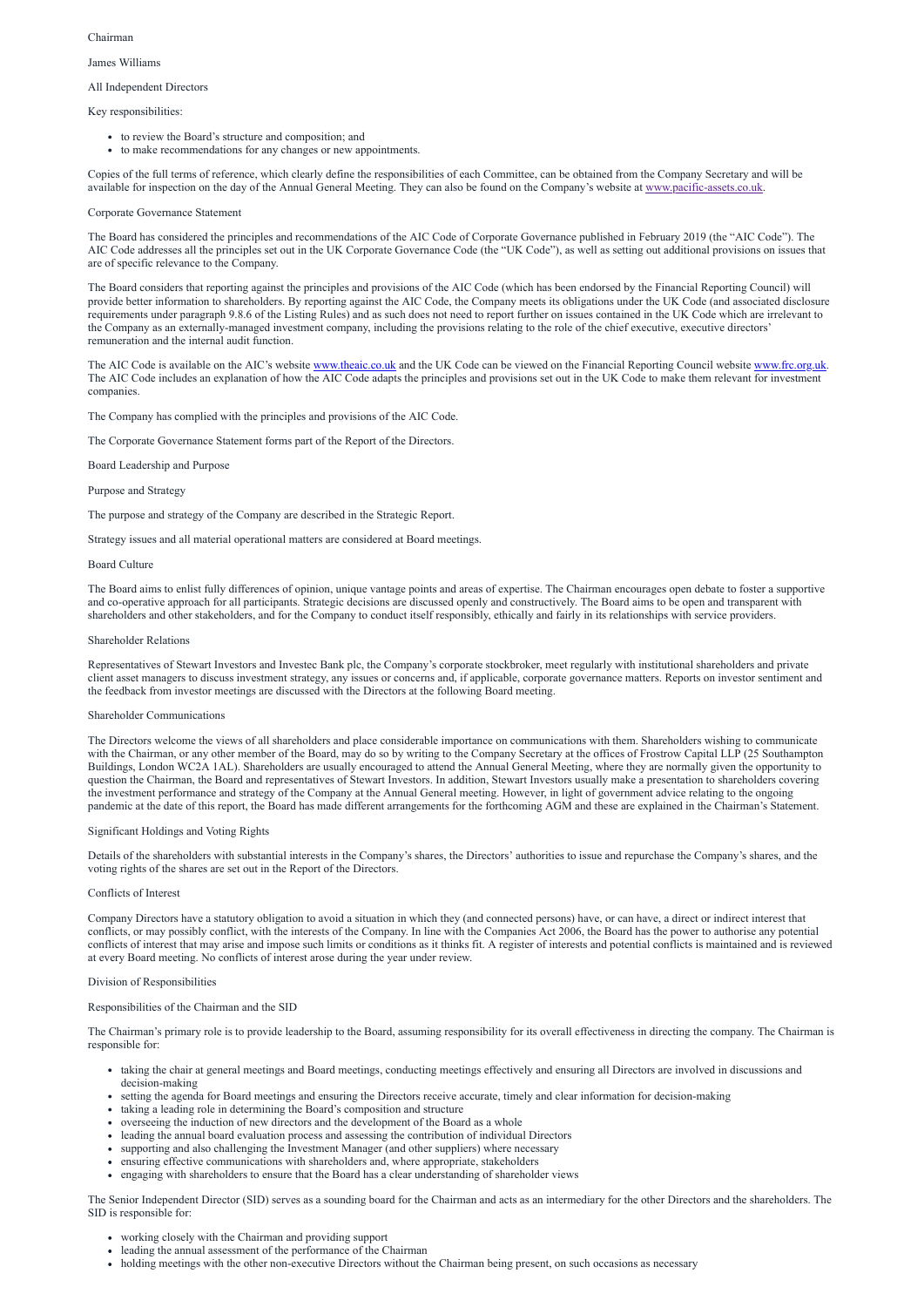- carrying out succession planning for the Chairman's role
- working with the Chairman, other Directors and shareholders to resolve major issues
- being available to shareholders and other Directors to address any concerns or issues they feel have not been adequately dealt with through the usual channels of communication (i.e. through the Chairman or the Investment Manager)

#### Director Independence

The Board consists of five non-executive Directors, each of whom is independent of Stewart Investors and the Company's other service providers. Each of the Directors, including the Chairman, was independent on appointment and continues to be independent when assessed against the circumstances set out in Provision 13 of the AIC Code (and Provision 12 of the AIC Code which relates specifically to the Chairman). The Board carefully considers these guidelines but places particular weight on the view that independence is evidenced by an individual being independent of mind, character and judgement. The Board considers that all of the Directors are independent and there are no relationships or circumstances which are likely to impair or could appear to impair their judgement.

#### Directors' Other Commitments

Prior approval is obtained from the Chairman for any new appointment. All of the Directors consider that they have sufficient time to discharge their duties.

### Board Meetings

The Board meets formally at least four times each year. The primary focus at regular Board meetings is the review of investment performance and associated matters, including asset allocation, marketing/investor relations, peer group information and industry issues. The Board reviews key investment and financial data, revenue and expense projections, analyses of asset allocation, transactions, customised performance metrics and performance comparisons, share price and net asset value performance. The Board's approach to addressing the Investment Manager's and the Company's share price performance during the year is described in the Chairman's Statement.

The Board is responsible for setting the Company's corporate strategy and reviews the continued appropriateness of the Company's investment objective, investment strategy and investment restrictions at each meeting.

### Matters Reserved for Decision by the Board

The Board has adopted a schedule of matters reserved for its decision. This includes, inter alia, the following:

- Decisions relating to the strategic objectives and overall management of the Company, including the appointment or removal of the Investment Manager and other service providers, establishing the investment objectives, strategy and performance comparators, the permitted types or categories of investments, the proportion of assets that may be invested in them, and the markets in which transactions may be undertaken.
- Requirements under the Companies Act 2006, including approval of the half year and annual financial statements, recommendation of the final dividend (if any), declaration of any interim dividends, the appointment or removal of the Company Secretary, and determining the policy on share issuance and buybacks.
- Matters relating to certain Stock Exchange requirements and announcements, the Company's internal controls, and the Company's corporate governance structure, policies and procedures.
- Matters relating to the Board and Board committees, including the terms of reference and membership of the committees, and the appointment of directors (including the Chairman and the SID).

Day-to-day investment management is delegated to Stewart Investors and operational management is delegated to Frostrow.

The Board takes responsibility for the content of communications regarding major corporate issues, even if Stewart Investors or Frostrow acts as spokesman. The Board is kept informed of relevant promotional material that is issued by Stewart Investors.

#### Relationship with the Investment Manager

A representative from Stewart Investors is in attendance at each Board meeting to provide updates and address questions on specific matters and to seek approval for specific transactions which they are required to refer to the Board.

The Engagement and Remuneration Committee evaluates Stewart Investors' performance and suitability as well as reviewing the terms of the Investment Management Agreement at least annually. The outcome of this year's review is described in the Report of the Ditectors.

#### Relationship with Other Service Providers

Representatives from Frostrow are in attendance at each Board meeting to address questions on the Company's operations, administration and governance requirements. The Engagement and Remuneration Committee monitors and evaluates all of the Company's other service providers, including Frostrow, and also the Custodian, the Registrar and the Broker. At the most recent review in January 2021, the Committee concluded that all the service providers were performing well and should be retained on their existing terms and conditions. New fee arrangements have been agreed with Frostrow on its appointment as AIFM to the Company.

#### Stewardship and the Exercise of Voting Powers

The Board and the Investment Manager support the UK Stewardship Code, which sets out the principles of effective stewardship by institutional asset owners and asset managers. Stewart Investors (under their legal parent entity name, First Sentier Investors) is a Tier 1 signatory to the UK Stewardship Code. First Sentier Investors produce an annual Responsible Investment and Stewardship Report which is published on their website [www.firstsentierinvestors.com/UK/en/private/responsible-investment/responsible-investment-resource-centre.html.](http://www.firstsentierinvestors.com/UK/en/private/responsible-investment/responsible-investment-resource-centre.html)

The Board has delegated authority to Stewart Investors (as Investment Manager) to engage with companies held in the portfolio and to vote the shares owned by the Company.

Stewart Investors have a strong commitment to effective stewardship and their approach, including their consideration of environmental, social and governance issues, is set out in their Stewardship and Corporate Engagement policy which can be found on their website [www.stewartinvestors.com.](http://www.stewartinvestors.com/) During the year, the Board reviewed quarterly reports from Stewart Investors on their voting and engagement and is satisfied with their approach.

Independent Professional Advice

The Board has formalised arrangements under which the Directors, in the furtherance of their duties, may seek independent professional advice at the Company's expense. No such advice was sought during the year.

Company Secretary

The Directors have access to the advice and services of a specialist investment trust company secretary, who is responsible for advising the Board on all governance matters. The Company Secretary ensures governance procedures are followed and that the Company complies with applicable statutory and regulatory requirements.

Composition, Succession and Evaluation

Board Evaluation

During the year an external independent review of the Board, its committees and individual Directors (including each Director's independence) was carried out by an independent third party, Lintstock, in the form of electronic performance evaluation questionnaires.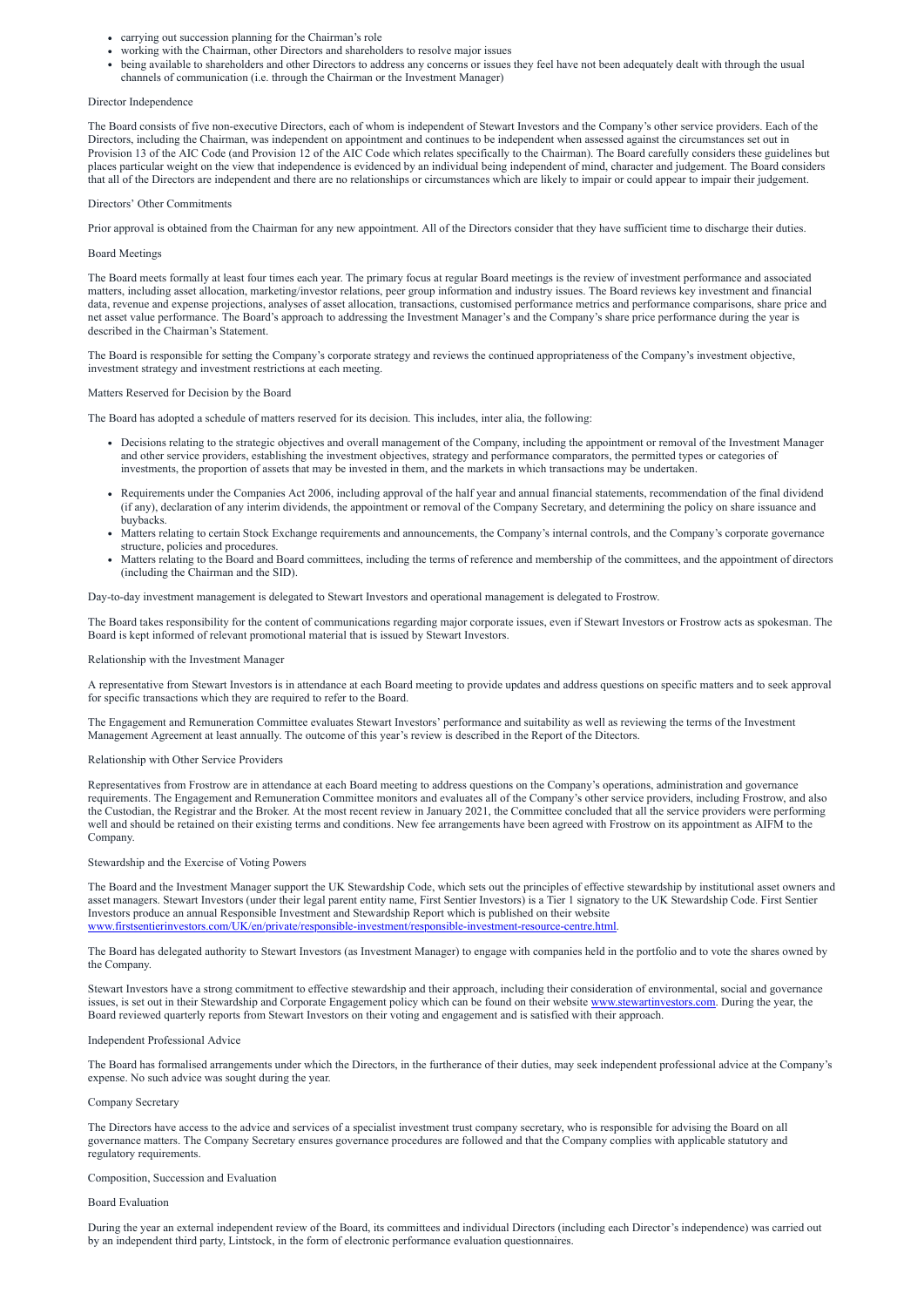The Board reviewed the report from Lintstock and the Chairman is leading on implementing those changes recommended by the report that the Board considered should be made. While the Board's composition was rated highly, the importance of replacing the skills of departing Directors was noted. Also the need to increase the Board's experience in sustainability matters was highlighted. While the Company's marketing strategy was considered to be good, it was also agreed that further improvements could be made.

The review concluded that the Board worked in a collegiate efficient and effective manner, and there were no material weaknesses or concerns identified.

The number of scheduled Board and Committee meetings held during the year and the number of meetings attended by each Director is set out below:

| Number of meetings      | Board<br>(6) | Audit<br>Committee<br>(4) | Engagement $&$<br>Remuneration<br>Committee<br>$\left(1\right)$ | Nomination<br>Committee<br>$^{(1)}$ |
|-------------------------|--------------|---------------------------|-----------------------------------------------------------------|-------------------------------------|
| James Williams          | 6            | 4                         |                                                                 |                                     |
| <b>Edward Troughton</b> | 6            | 4                         |                                                                 |                                     |
| Charlotta Ginman        | 6            | 4                         |                                                                 |                                     |
| Sian Hansen             | $5*$         | 4                         |                                                                 |                                     |
| Robert Talbut           | 6            | 4                         |                                                                 |                                     |

\* Apologies were received from Sian Hansen (due to illness) in respect of the Board meeting and Annual General Meeting held on 25 June 2020. All other Directors attended the Annual General Meeting.

Other ad hoc meetings of the Board and Committees are held in connection with specific events as and when necessary.

The Board is satisfied that the structure, mix of skills and operation of the Board, its committees, and individual Directors continue to be effective and relevant for the Company.

All Directors submit themselves for election and annual re-election thereafter by shareholders (unless they intend to retire from the Board). Following the evaluation process, the Board recommends that shareholders vote in favour of the Directors' re-election at the forthcoming AGM.

An independent external review of the Board was undertaken at the end of 2020. The results of that review are summarised on the previous page.

#### Succession Planning

The Board, meeting as the Nomination Committee, regularly considers its structure and recognises the need for progressive refreshment. While there were no changes to the Board during the year under review, the Board recognises that in late 2022 there will need to be some changes as certain Directors come to the end of their tenure. Please see the Chairman's Statement for further information.

The Board has an approved succession planning policy to ensure that (i) there is a formal, rigorous and transparent procedure for the appointment of new directors; and (ii) the Board is comprised of members who collectively display the necessary balance of professional skills, experience, length of service and industry/Company knowledge. The policy is reviewed annually and at such other times as circumstances may require.

During the year, the Board reviewed the policy on Directors' tenure and considered the overall length of service of the Board as a whole.

Policy on the Tenure of the Chairman and other Non-Executive Directors

The tenure of each independent, non-executive director, including the Chairman, is not ordinarily expected to exceed nine years. However, the Board has agreed that the tenure of the Chairman may be extended provided such an extension is conducive to the Board's overall orderly succession. The Board believes that this more flexible approach to the tenure of the Chairman is appropriate in the context of the regulatory rules that apply to investment companies, which ensure that the chair remains independent after appointment, while being consistent with the need for regular refreshment and diversity.

#### Appointments to the Board

The Nomination Committee considers annually the skills possessed by the Directors and identifies any skill shortages to be filled by new directors. The rules governing the appointment and replacement of directors are set out in the Company's Articles of Association and the aforementioned succession planning policy. Where the Board appoints a new director during the year, that director will stand for election by shareholders at the next AGM. The minimum number of directors is two and the maximum is seven. When considering new appointments, the Board endeavours to ensure that it has the capabilities required to be effective and oversee the Company's strategic priorities. This will include an appropriate range, balance and diversity of skills, experience and knowledge. The Company is committed to ensuring that any vacancies arising are filled by the most qualified candidates.

#### Board Diversity

The Board supports the principle of boardroom diversity, of which gender is one important aspect.

The Company's policy is that the Board should be comprised of directors who collectively display the necessary balance of professional skills, experience, length of service and industry knowledge and that appointments to the Board should be made on merit, against objective criteria, including diversity in its broadest sense. The objective of the policy is to have a broad range of approaches, backgrounds, skills, knowledge and experience represented on the Board. The Board believes that this will make the Board more effective at promoting the long-term sustainable success of the Company and generating value for all shareholders by ensuring there is a breadth of perspectives among the Directors and the challenge needed to support good decision making.

To this end achieving a diversity of perspectives and backgrounds on the Board will be a key consideration in any Director search process. The gender balance of three men and two women exceeds the original recommendation of Lord Davies' report on Women on Boards. The Board is aware that new gender representation

objectives have been set for FTSE 350 companies and that targets concerning ethnic diversity have been recommended for FTSE 250 companies. The Review set a target for each FTSE 100 Board to have at least one director of colour by 2021 and for each FTSE 250 Board to have the same by 2024.

#### Audit, Risk and Internal Control

The Statement of Directors' Responsibilities describes the Directors' responsibility for preparing this report.

The Audit Committee Report explains the work undertaken to allow the Directors to make this statement and to apply the going concern basis of accounting. It also sets out the main roles and responsibilities and the work of the Audit Committee throughout the year, and describes the Directors' review of the Company's risk management and internal control systems.

A description of the principal risks facing the Company and an explanation of how they are being managed is provided in the Strategic Report.

The Board's assessment of the Company's longer-term viability is set out in the Report of the Directors.

Remuneration

The Directors' Remuneration Report sets out the levels of remuneration for each Director and explains how Directors' remuneration is determined.

**Frostrow Capital LLP**

Company Secretary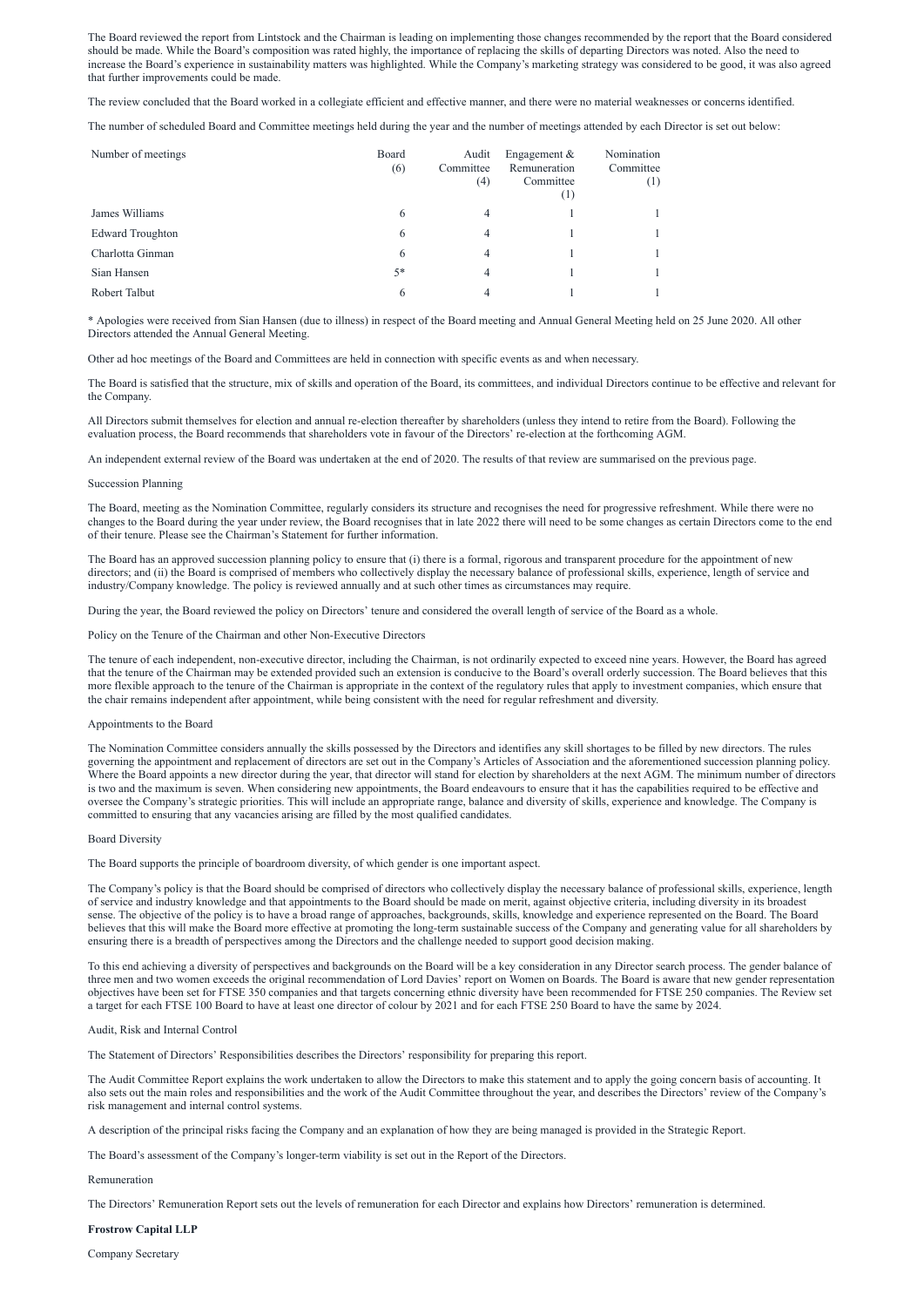29 April 2021

### Report of the Directors

The Directors present this Annual Report on the affairs of the Company together with the audited financial statements and the Independent Auditor's Report for the year ended 31 January 2021.

### Business and Status of the Company

The Company is registered as a public limited company in Scotland (Registered Number SC091052) and is an investment company within the terms of Section 833 of the Companies Act 2006 (the 'Act'). Its shares are listed on the premium segment of the Official List of the UK Listing Authority and traded on the main market of the London Stock Exchange, which is a regulated market as defined in Section 1173 of the Act.

The Company has applied for and been accepted as an investment trust under Section 1158 of the Corporation Taxes Act 2010 and Part 2 Chapter 1 of Statutory Instrument 2011/2999. This approval relates to accounting periods commencing on or after 1 February 2012. The Directors are of the opinion that the Company has conducted its affairs so as to be able to retain such approval.

It is the Directors' intention that the Company should continue to manage its affairs so as to be a qualifying investment for inclusion in the stocks and shares components of an Individual Savings Account ('ISA') and Junior ISA.

The Company is a member of the Association of Investment Companies ('AIC').

### Alternative Performance Measures

The Financial Statements set out the required statutory reporting measures of the Company's financial performance. In addition, the Board assesses the Company's performance against a range of criteria which are viewed as particularly relevant for investment trusts, which are summarised in the Business Review and explained in greater detail in the Strategic Report, under the heading 'Key Performance Indicators'. The Directors believe that these measures enhance the comparability of information between reporting periods and investors in understanding the Company's performance.

As at 31 January 2021 there were 120,958,386 ordinary shares of 12.5p each ('shares') in issue (2020: 120,958,386). All shares rank equally for dividends and distributions. Each shareholder is entitled to one vote on a show of hands and, on a poll, to one vote for every share held.

The measures used for the year under review have remained consistent with the prior year.

Definitions of the terms used and the basis of calculation adopted are set out in the Glossary.

Annual General Meeting

## **THE FOLLOWING INFORMATION TO BE DISCUSSED AT THE FORTHCOMING ANNUAL GENERAL MEETING IS IMPORTANT AND REQUIRES YOUR IMMEDIATE ATTENTION.**

**If you are in any doubt about the action you should take, you should seek advice from your stockbroker, bank manager, solicitor, accountant or other financial adviser authorised under the Financial Services and Markets Act 2000 (as amended). If you have sold or transferred all of your ordinary shares in the Company, you should pass this document, together with any other accompanying documents, including the form of proxy, at once to the purchaser or transferee, or to the stockbroker, bank or other agent through whom the sale or transfer was effected, for onward transmission to the purchaser or transferee.**

Resolutions relating to the following items of special business will be proposed at the forthcoming Annual General Meeting.

Resolution 12 Authority to allot shares

Resolution 13 Authority to disapply pre-emption rights

Resolution 14 Authority to buy back shares

Resolution 15 Proposed new Articles of Association

Resolution 16 Authority to hold General Meetings (other than the AGM) on at least 14 clear days' notice

The full text of the resolutions can be found in the Notice of Annual General Meeting.

Results and Dividend

The results attributable to shareholders for the year are shown in the Income Statement. Details of the Company's dividend record and the dividend policy are outlined in the Strategic Report.

A final dividend of 2.4p per ordinary share has been proposed and, subject to shareholder approval, will be paid on 5 July 2021 to shareholders on the register on 14 May 2021. The associated ex-dividend date is 13 May 2021.

#### Capital Structure

At the start of the year under review, the Directors had shareholder authority to issue up to 12,068,338 ordinary shares of 12.5 pence each on a non-pre-emptive basis and to buy back up to 18,090,439 ordinary shares in the market. At the Company's annual general meeting held on Thursday, 25 June 2020, these authorities expired and new authorities to allot up to 12,095,838 ordinary shares (representing 10% of the Company's issued share capital) on a non-pre-emptive basis and to buy back up to 18,131,662 ordinary shares (representing 14.99% of the Company's issued share capital) were granted.

During the year, no new shares were issued (2020: 1,085,000). No shares were repurchased during the year and there are no shares held in Treasury.

The giving of powers to issue or buy-back the Company's shares requires the relevant resolution to be passed by shareholders. Proposals for the renewal of the Board's authorities to issue and buy-back shares are detailed in the Notice of AGM.

There are no restrictions concerning the transfer of securities in the Company; no special rights with regard to control attached to securities; no restrictions on voting rights; no agreements between holders of securities regarding their transfer known to the Company; and no agreements which the Company is party to that might affect its control following a successful takeover bid.

#### Financial Instruments

The Company's financial instruments comprise its investment portfolio, cash balances, debtors and creditors which arise directly from its operations such as sales and purchases awaiting settlement, and accrued income. The financial risk management objectives and policies arising from its financial instruments and the exposure of the Company to risk are disclosed in note 14 to the financial statements.

#### Viability Statement

In accordance with the UK Corporate Governance Code, the Directors have carefully assessed the Company's position and prospects as well as the principal risks and have formed a reasonable expectation that the Company will be able to continue in operation and meet its liabilities as they fall due over the next five financial years. The Board has chosen a five year horizon in view of the long term nature and outlook adopted by the Investment Manager when making investment decisions.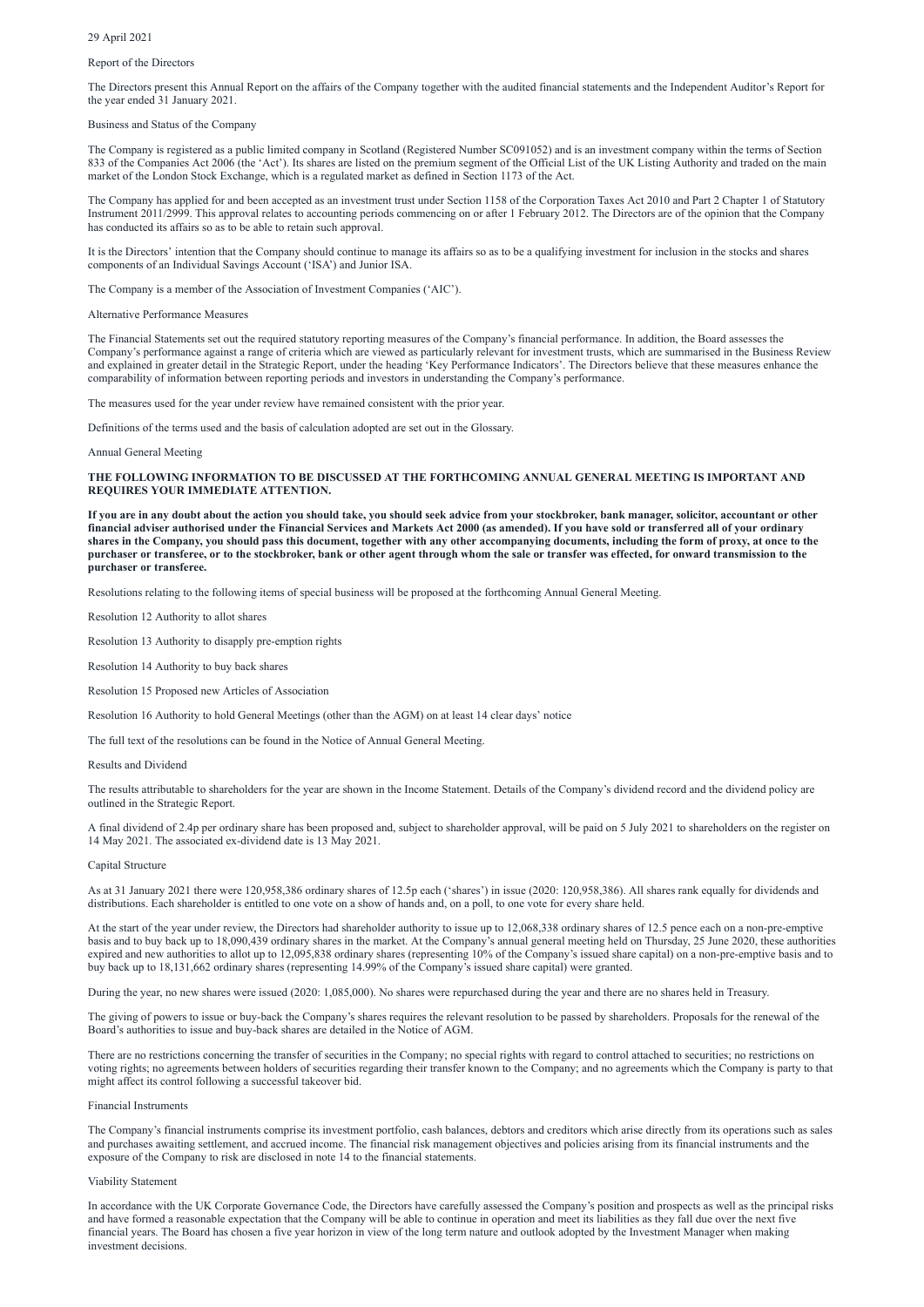To make this assessment and in reaching this conclusion, the Audit Committee has considered the Company's financial position and its ability to liquidate its portfolio and meet its liabilities as they fall due:

- The portfolio is principally comprised of investments traded on major international stock exchanges. Based on historic analysis 80.5% of the current portfolio could be liquidated within 30 trading days with 66.5% in seven days and there is no expectation that the nature of the investments held within the portfolio will be materially different in future;
- The expenses of the Company are predictable and modest in comparison with the assets and there are no capital commitments foreseen which would alter that position; and
- The Company has no employees, only its non-executive Directors. Consequently it does not have redundancy or other employment related liabilities or responsibilities.

- There will continue to be demand for investment trusts;
- The Board and the Portfolio Manager will continue to adopt a long-term view when making investments, and anticipated holding periods will be at least five years;
- The Company invests principally in the securities of listed companies traded on international stock exchanges to which investors will wish to continue to have exposure;
- The closed ended nature of the Company means that, unlike open ended funds, it does not need to realise investments when shareholders wish to sell their shares;
- Regulation will not increase to a level that makes running the Company uneconomical; and
- The performance of the Company will continue to be satisfactory.

The Audit Committee, as well as considering the potential impact of its principal risks and various severe but plausible downside scenarios, has also considered the following assumptions in considering the Company's longer-term viability:

The Company's investment portfolio is managed by Stewart Investors which had approximately £17.3 billion in assets under management as at 31 December 2020. Stewart Investors are engaged under the terms of an Investment Management Agreement (the "IMA") effective from 1 February 2015. The IMA is terminable by six months' notice. Stewart Investors have complied with the terms of the IMA throughout the year to 31 January 2021. During the year under review, a management fee of 0.85% of net assets was payable. Following the appointment of Frostrow as AIFM on 30 April 2021 the existing IMA will be replaced by a new IMA with Frostrow delegating its portfolio management function under the AIFM Agreement to Stewart Investors under the terms of the new IMA between Stewart Investors, the Company and Frostrow. Under the new IMA Stewart Investors primary responsibilities and fee arrangement are unchanged from the existing IMA.

The ongoing pandemic was also factored into the key assumptions made by assessing its impact on the Company's key risks and whether the key risks had increased in their potential to affect the Company and its portfolio. As part of the viability assessment the Board considered the impact of one or more of the key risks crystallising, which would most likely result in a fall in the value of the portfolio and Company's NAV, and modelled severe downside scenarios based on this. In all scenarios the Board concluded that the Company would be able to meet its liabilities as they fall due.

#### Principal Service Providers

#### Investment Manager

- risk management services;
- administrative and secretarial services;
- advice and guidance in respect of corporate governance requirements;
- maintenance of the Company's accounting records;
- preparation and dispatch of the annual and half yearly reports and monthly factsheets;
- ensuring compliance with applicable tax, legal and regulatory requirements; and
- portfolio management will be delegated to Stewart Investors.

#### Corporate Manager, Company Secretary and Administrator

Frostrow Capital LLP acts as the Corporate Manager, Company Secretary and Administrator. It is an independent provider of services to the investment companies sector and currently has 14 other investment company clients whose assets totalled approximately £9.0 billion as at 31 March 2021.

Frostrow Capital LLP provided corporate management, company secretarial and administrative services to the Company under the terms of a Management, Administrative and Secretarial Services Agreement ('Management Agreement'). During the year under review Frostrow received a fixed fee of £60,000 per annum plus 0.11% per annum of net assets up to £150 million, plus 0.075% per annum of net assets in excess of £150 million up to £500 million. Frostrow's appointment can be terminated by either party giving six months' notice.

As noted in the Chairman's Statement the Board resolved to appoint Frostrow Capital LLP as the Company's AIFM with effect from 30 April 2021 on the terms and subject to the conditions of the alternative investment fund management agreement between the Company and Frostrow (the "AIFM Agreement"). The AIFM Agreement will replace the Management Agreement. The AIFM Agreement assigns to Frostrow overall responsibility to manage the Company, subject to the supervision, review and control of the Board, and ensures that the relationship between the Company and Frostrow is compliant with the requirements of the AIFMD. Frostrow, under the terms of the AIFM Agreement provides, inter alia, the following services:

Under the AIFM Agreement Frostrow will receive a fixed fee of £75,000 per annum plus 0.11% per annum of net assets up to £250 million, plus 0.075% per annum of net assets in excess of £250 million .

The AIFM Agreement is terminable on six months' notice given by either party.

Further details of the fees payable to Stewart Investors and Frostrow Capital LLP during the year are set out in note 3 to the accounts.

#### Depositary and Custodian

J.P. Morgan Chase N.A. London branch acted as the Company's custodian during the year under review. Custody fees are charged according to the jurisdiction in

which the holdings are based. Variable transaction fees are also chargeable.

As noted in the Chairman's Statement the Board resolved to appoint J.P. Morgan Europe Limited (the "Depositary") as the Company's Depositary in accordance with the AIFMD on the terms and subject to the conditions of the Depositary agreement between the Company, Frostrow and the Depositary (the "Depositary Agreement"), which will become effective on 30 April 2021.

The Depositary will provide the following services, inter alia, under its agreement with the Company:

- safekeeping and custody of the Company's custodial investments and cash;
- processing of transactions; and
- foreign exchange services.

The Depositary must take reasonable care to ensure that the Company is managed in accordance with the Financial Conduct Authority's Investment Funds Sourcebook, the AIFMD and the Company's Articles of Association.

Under the terms of the Depositary Agreement, the Depositary is entitled to receive an annual fee of the higher of £30,000 or 0.015% of the net assets of the Company up to £150 million, 0.0125% of the net assets in excess of £150 million and up to £300 million, 0.01% of the net assets in excess of £300 million and up to £500 million and 0.005% of the net assets in excess of £500 million.

The Depositary has delegated the custody and safekeeping of the Company's assets to JPMorgan Chase Bank N.A., London branch (the "Custodian") under a Global Custody Agreement ('GCA'), which replaced the existing custody arrangement. The fees under the GCA are unchanged from the previous arrangement.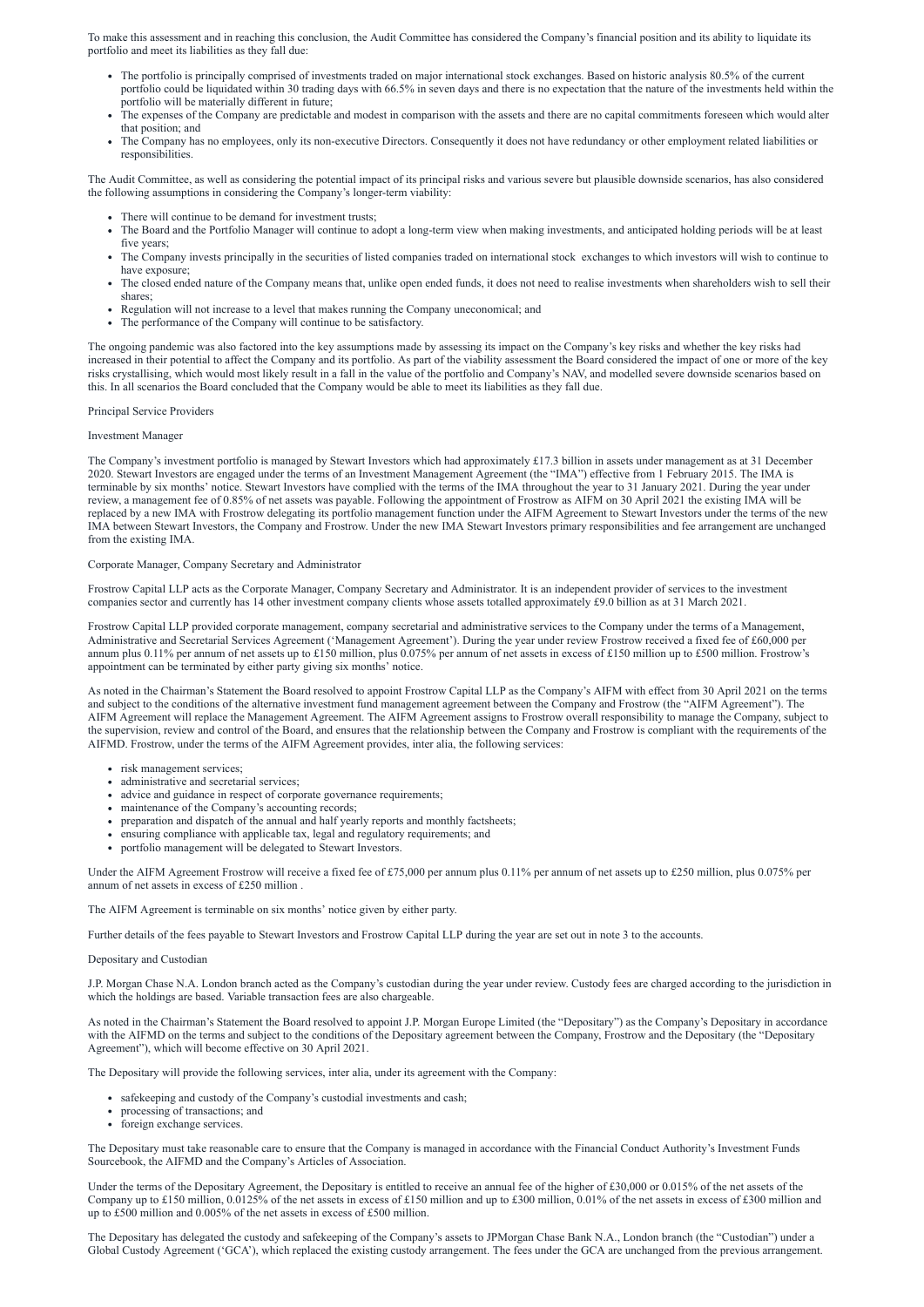The notice period on the Depositary Agreement is 90 days if terminated by the Company and 120 days if terminated by the Depositary.

### Investment Manager and Manager Evaluation and Re-Appointment

The review of the performance of Stewart Investors as Investment Manager and Frostrow Capital LLP as Corporate Manager, Company Secretary and Administrator is a continuous process carried out by the Board and the Engagement and Remuneration Committee (the "ERC"), with a formal evaluation being undertaken each year. As part of this process the Board monitors the services provided by Stewart Investors and Frostrow and receives regular reports and views from them. The Board also receives comprehensive performance measurement reports to enable it to determine whether or not the performance objective set by the Board has been met.

The ERC formally reviewed the appointment of Stewart Investors in January 2021 with a recommendation being made to the Board.

The Board believes the continuing appointment of Stewart Investors, under the terms described above, is in the interests of shareholders. In coming to this decision the Board took into consideration the following additional reasons:

Directors' and Officers' liability insurance cover was maintained by the Board during the year ended 31 January 2021. It is intended that this policy will continue for the year ending 31 January 2022 and subsequent years.

- the terms of the Investment Management Agreement, in particular the level and method of remuneration and the notice period, and the comparable arrangements of a group of the Company's peers; and
- the quality and depth of experience of Stewart Investors and the level of performance of the portfolio in absolute terms and also by reference to the Company's Performance Objective and the Company's peer group over the medium to longer term.

The ERC also formally reviewed Frostrow's appointment in January 2021 with a formal recommendation being made to them. The Board believes the continuing appointment of Frostrow Capital LLP, under the terms described in the Report of the Directors and as amended following Frostrow's appointment as AIFM, is in the interests of shareholders. In coming to this decision, the Board took into consideration the quality and depth of experience of the management, administrative and company secretarial team that Frostrow Capital LLP allocates to the Company.

#### Directors

Directors' and Officers' Liability Insurance Cover

### Directors' Indemnities

As at the date of this report, a deed of indemnity has been entered into by the Company and each of its Directors under which the Company has agreed to indemnify each Director, to the extent permitted by law, in respect of certain liabilities incurred as a result of carrying out his role as a Director of the Company. Each Director is indemnified against the costs of defending any criminal or civil proceedings or any claim by the Company or a regulator as they are incurred provided that where the defence is unsuccessful the Director must repay those defence costs to the Company.

A copy of the Company's Anti Bribery and Corruption Policy can be found on its website at www.pacific?assets.co.uk. The policy is reviewed annually by the Audit Committee.

The indemnities are qualifying third party indemnity provisions for the purposes of the Companies Act 2006.

A copy of each deed of indemnity is available for inspection at the offices of Frostrow during normal business hours and will be available for inspection at the Annual General Meeting.

#### Articles of Association

Amendment of the Company's Articles of Association requires a special resolution to be passed by shareholders.

#### Substantial Interests in Share Capital

As at 31 March 2021, being the latest practicable date before publication of the Annual Report, the Company was aware of the following substantial interests in the voting rights of the Company:

|                                              | Number of<br>shares held | $\frac{0}{0}$<br>held |
|----------------------------------------------|--------------------------|-----------------------|
| Rathbones                                    | 11,703,534               | 9.7                   |
| Brewin Dolphin Capital Investments (Ireland) | 9,212,299                | 7.6                   |
| Brewin Dolphin Stockbrokers                  | 8,333,442                | 6.9                   |
| Smith & Williamson                           | 7,700,280                | 6.4                   |
| <b>Charles Stanley</b>                       | 7,160,767                | 5.9                   |
| Interactive Investor                         | 5,802,471                | 4.8                   |
| Hargreaves Lansdown                          | 5,387,319                | 4.5                   |
| Tilney                                       | 3,838,288                | 3.2                   |

Beneficial Owners of Shares – Information Rights

The beneficial owners of shares who have been nominated by the registered holder of those shares to receive information rights under Section 146 of the Companies Act 2006 are required to direct all communications to the registered holder of their shares rather than to the Company's registrar, Equiniti, or to the Company directly.

Modern Slavery Act 2015

The Company does not provide goods or services in the normal course of business, and as a financial investment vehicle, does not have customers. Therefore, the Directors do not consider that the Company is required to make a statement under the Modern Slavery Act 2015 in relation to slavery or human trafficking. The Company's suppliers are typically professional advisers and the Company's supply chains are considered to be low risk in this regard.

Anti-Bribery and Corruption Policy

The Board has adopted a zero tolerance approach to instances of bribery and corruption. Accordingly, it expressly prohibits any Director or associated persons when acting on behalf of the Company, from accepting, soliciting, paying, offering or promising to pay or authorise any payment, public or private, in the United Kingdom or abroad to secure any improper benefit for themselves or for the Company.

The Board applies the same standards to its service providers in their activities for the Company.

Prevention of the Facilitation of Tax Evasion

In response to the implementation of the Criminal Finances Act 2017, the Board adopted a zero-tolerance approach to the criminal facilitation of tax evasion. A copy of the Company's policy on preventing the facilitation of tax evasion can be found on the Company's website [www.pacific-assets.co.uk](http://www.pacific-assets.co.uk/). The policy is reviewed annually by the Audit Committee.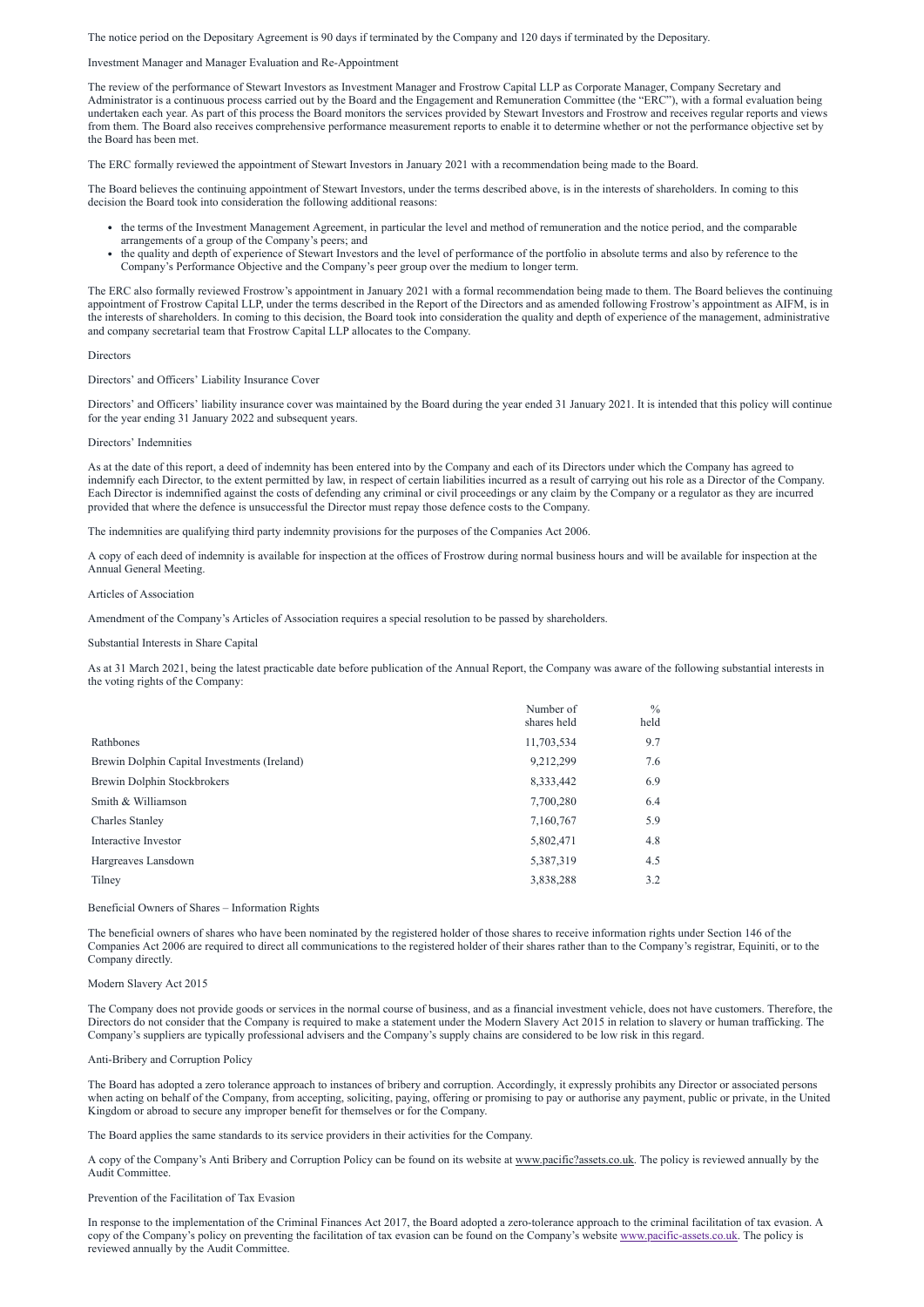#### Global Greenhouse Gas Emissions

The Company is an investment trust, with neither employees nor premises, nor has it any financial or operational control of the assets which it owns. It has no greenhouse gas emissions to report from its operations, nor does it have responsibility for any other emissions producing sources under the Companies Act 2006 (Strategic Reports and Directors' Reports) Regulations 2013 or the Companies (Directors' Report) and Limited Liability Partnerships (Energy and Carbon Report) Regulations 2018, including those within the Company's underlying investment portfolio. Consequently, the Company consumed less than 40,000 kWh of energy during the year in respect of which the Directors' Report is prepared and therefore is exempt from the disclosures required under the Streamlined Energy and Carbon Reporting criteria.

#### Political Donations

The Company has not made and does not intend to make any political donations.

#### Common Reporting Standard (CRS)

CRS is a global standard for the automatic exchange of information commissioned by the Organisation for Economic Cooperation and Development and incorporated into UK law by the International Tax Compliance Regulations 2015. CRS requires the Company to provide certain additional details to HMRC in relation to certain shareholders. The reporting obligation began in 2016 and will be an annual requirement going forward. The Registrars, Equiniti, have been engaged to collate such information and file the reports with HMRC on behalf of the Company.

Under company law the Directors must not approve the financial statements unless they are satisfied that they give a true and fair view of the state of affairs of the Company and of the profit or loss of the Company for that period. In preparing these financial statements, the Directors are required to:

Listing Rule 9.8.4

The Directors confirm that there are no disclosures to be made in regard of Listing Rule 9.8.4.

By order of the Board

#### **Frostrow Capital LLP**

Company Secretary

29 April 2021

Statement of Directors' Responsibilities in respect of the Annual Report and the Financial Statements

The Directors are responsible for preparing the Annual Report and the financial statements in accordance with applicable law and regulations.

The directors are responsible for ensuring the annual report and the financial statements are made available on a website, which is maintained by the Company's Investment Manager. Financial statements are published on the company's website in accordance with legislation in the United Kingdom governing the preparation and dissemination of financial statements, which may vary from legislation in other jurisdictions. The maintenance and integrity of the company's website is the responsibility of the directors. The directors' responsibility also extends to the ongoing integrity of the financial statements contained therein.

Company law requires the Directors to prepare financial statements for each financial year. Under that law they are required to prepare the financial statements in accordance with United Kingdom Generally Accepted Accounting Practice, including FRS 102 'The Financial Reporting Standard applicable in the UK and the Republic of Ireland'.

- select suitable accounting policies and then apply them consistently;
- make judgements and accounting estimates that are reasonable and prudent;
- state whether applicable UK Accounting Standards have been followed, subject to any material departures disclosed and explained in the financial statements; and
- use the going concern basis of accounting unless they either intend to liquidate the Company, to cease operations, or have no realistic alternative but to do so.

The Directors are responsible for keeping adequate accounting records that are sufficient to show and explain the company's transactions and disclose with reasonable accuracy at any time the financial position of the Company and enable them to ensure that the financial statements comply with the Companies Act 2006. They are responsible for such internal control as they determine is necessary to enable the preparation of financial statements that are free from material misstatement, whether due to fraud or error, and have general responsibility for taking such steps as are reasonably open to them to safeguard the assets of the Company and to prevent and detect fraud and other irregularities.

Under applicable law and regulations, the Directors are also responsible for preparing a Strategic Report, Directors' Report, Directors' Remuneration Report and Corporate Governance Statement that complies with that law and those regulations.

#### Going Concern

The Company's portfolio, investment activity, the Company's cash balances and revenue forecasts, and the trends and factors likely to affect the Company's performance are reviewed and discussed at each Board meeting. The Board has considered a detailed assessment of the Company's ability to meet its liabilities as they fall due, including stress tests which modelled the effects of substantial falls in portfolio valuations and liquidity constraints, on the Company's NAV, cash flows and expenses. Based on the information available to the Directors at the date of this report the conclusions drawn, including the results of the stress tests undertaken, in the Viability Statement in the Report of the Directors and the Company's cash balances, the Directors are satisfied that the Company has adequate financial resources to continue in operation for at least the next 12 months from the date of signing of this report and that, accordingly, it is appropriate to continue to adopt the going concern basis in preparing the financial statements.

#### Disclosure of Information to the Auditor

The Directors who held office at the date of approval of this report confirm that, so far as they are each aware, there is no relevant audit information of which the Company's auditor is unaware; and each Director has taken all the steps that he/she might reasonably be expected to have taken as a Director to make himself/ herself aware of any relevant audit information and to establish that the Company's auditor is aware of that information.

Responsibility Statement of the Directors in respect of the Annual Financial Report

We confirm that to the best of our knowledge:

- the financial statements, prepared in accordance with the applicable set of accounting standards, give a true and fair view of the assets, liabilities, financial position and the return for the year ended 31 January 2021; and
- the Strategic Report and the Directors' Report include a fair review of the development and performance of information required by 4.1.8R to 4.1.11R of the FCA's Disclosure Guidance and Transparency Rules.

We consider the Annual Report, taken as a whole, is fair, balanced and understandable and provides the information necessary for shareholders to assess the Company's position and performance, business model and strategy.

On behalf of the Board

**James Williams**

Chairman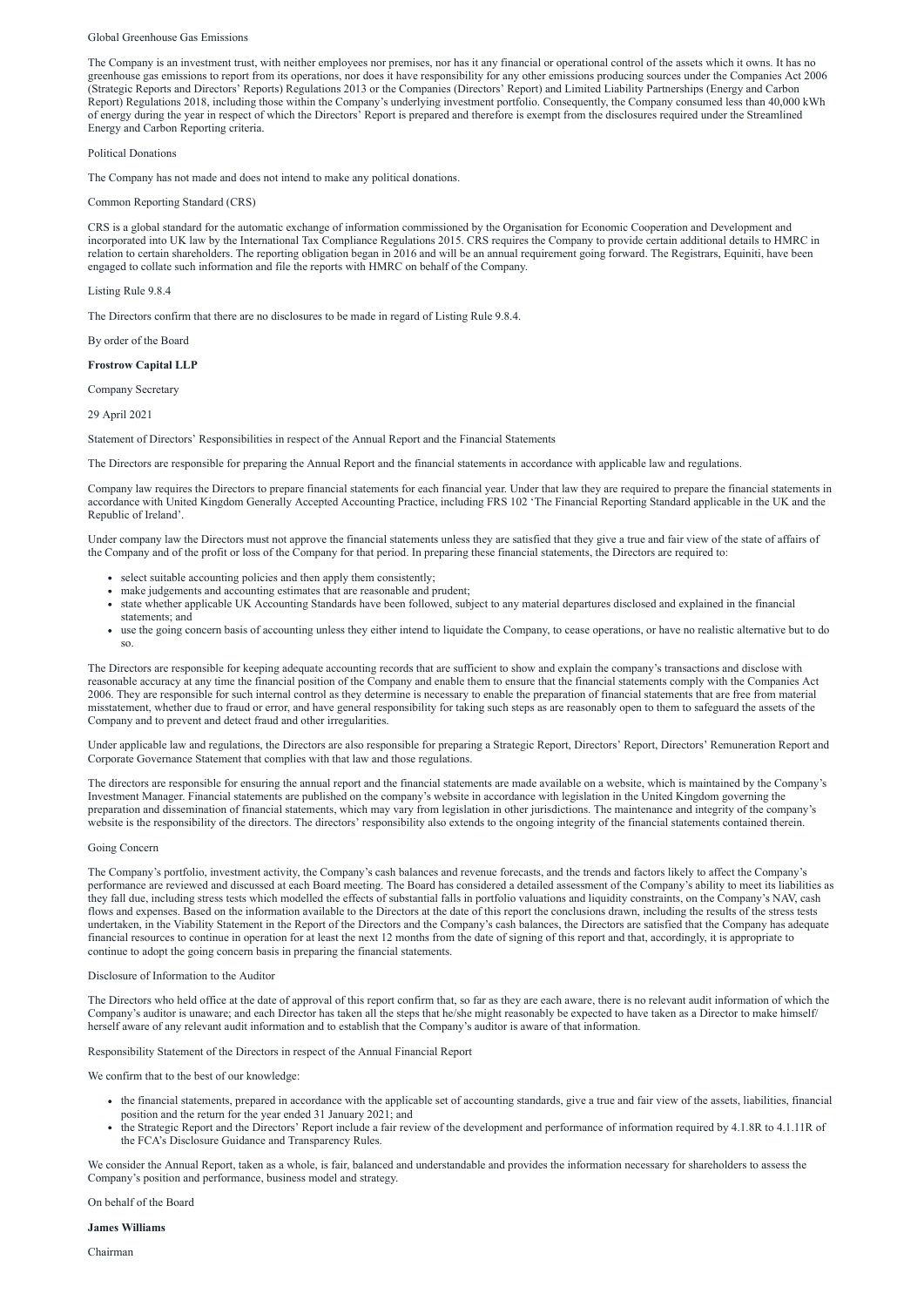29 April 2021

Audit Committee Report

for the year ended 31 January 2021

Introduction from the Chair

I am pleased to present my sixth Audit Committee report to shareholders, for the year ended 31 January 2021.

Composition

The Committee comprises all of the Company's independent non-executives. As a result, the Committee comprises the whole Board.

At least one member of the Committee has recent and relevant financial experience and the Committee as a whole has competence relevant to the investment trust sector. I am a Fellow of the Institute of Chartered Accountants in England and Wales and I chair the audit committees of two other companies, one being an investment trust; the other Committee members have a combination of financial, investment and other relevant experience gained throughout their careers. The experience of the Committee members can be assessed from the Directors' biographies.

The Committee met four times during the year with all members attending each meeting. With the exception of the meeting held on 23 September 2020, where the majority of members attended in person, all of the meetings of the Committee were held via video conference. I am pleased to confirm that this has worked well and that there has been no effect on the Committee's effectiveness.

Role and Responsibilities

A comprehensive description of the Committee's role, its duties and responsibilities, can be found in its terms of reference, which are available on the Company's website www.pacific-assets.co.uk. The terms of reference have been updated to incorporate the changes introduced by the 2019 AIC Code of Corporate Government .

Significant Issues Considered by the Audit Committee During the Year

| <b>Significant Reporting Matters Considered</b> | How the issue was addressed                                                                                                                                                                                                                                                                                                                                                                                                                                                                                                                                                                                                                                                                                                                                                                                                                                                                                                                                                                                                                                                                                                                                                                                                                                                                                                                   |
|-------------------------------------------------|-----------------------------------------------------------------------------------------------------------------------------------------------------------------------------------------------------------------------------------------------------------------------------------------------------------------------------------------------------------------------------------------------------------------------------------------------------------------------------------------------------------------------------------------------------------------------------------------------------------------------------------------------------------------------------------------------------------------------------------------------------------------------------------------------------------------------------------------------------------------------------------------------------------------------------------------------------------------------------------------------------------------------------------------------------------------------------------------------------------------------------------------------------------------------------------------------------------------------------------------------------------------------------------------------------------------------------------------------|
| <b>Audit Regulation</b>                         | In the last couple of years, the UK audit sector has been subject to a<br>number of reviews, such as those conducted by the Competition and<br>Markets Authority ('CMA') into the Statutory Audit Market and the<br>Kingman Review of the FRC which have resulted in a number of<br>recommendations by the Department of Business, Enterprise, Industry and<br>Skills ('BEIS'), which the BEIS is currently consulting on.<br>The Audit Committee has considered the various recommendations and<br>how they may potentially affect the Company should they be<br>implemented.<br>The various reviews have also coincided with the FRC's own consultation<br>proposing important changes to the UK's Ethical and Auditing Standards<br>(last updated in 2016) which led to the publication of the revised<br>Standards in December 2019, effective from 15 March 2020.<br>The Committee updated the non audit services policy in-line with the<br>ethical standards and does not at this time recommend any change to the<br>current practices employed in the external audit process in response to<br>these reviews, but will continue to monitor developments as they unfold.<br>In addition to this, the Committee also reviews the outcomes of the FRC's<br>annual Audit Quality Reviews and discusses the findings with our<br>Auditor. |
| Annual Report and Financial Statements          | The Board asked the Audit Committee once again to confirm that, in its<br>opinion, the Annual Report taken as a whole is fair, balanced and<br>understandable and provides the information necessary for shareholders to<br>assess the Company's financial position, performance, business model and<br>strategy. In doing so, the Committee considered:                                                                                                                                                                                                                                                                                                                                                                                                                                                                                                                                                                                                                                                                                                                                                                                                                                                                                                                                                                                      |
| Valuation of Investments                        | During the year the Committee reconfirmed the robustness of the<br>Investment Manager's processes in place for recording investment<br>transactions as well as ensuring the valuation of assets is carried out in<br>accordance with the adopted accounting polices set out in note 1.                                                                                                                                                                                                                                                                                                                                                                                                                                                                                                                                                                                                                                                                                                                                                                                                                                                                                                                                                                                                                                                        |
| Existence and Ownership of Investments          | Once again the Committee received assurance that all investment holdings<br>and cash/deposit balances had been agreed by Frostrow to an independent<br>confirmation from the Custodian or relevant bank. The Committee<br>reviewed the internal controls reports of Frostrow Stewart Investors, as<br>Investment Managers and JP Morgan, the Custodian.                                                                                                                                                                                                                                                                                                                                                                                                                                                                                                                                                                                                                                                                                                                                                                                                                                                                                                                                                                                       |
| <b>Other Reporting Matters</b>                  |                                                                                                                                                                                                                                                                                                                                                                                                                                                                                                                                                                                                                                                                                                                                                                                                                                                                                                                                                                                                                                                                                                                                                                                                                                                                                                                                               |

COVID-19

The COVID-19 pandemic commenced just before the 2020 Annual Report was mailed out to shareholders and the Committee gave in-depth consideration to its

potential effects on the Company. The long-term effect of the pandemic on the global economy will become clearer in time and the Committee will continue to monitor the impact of COVID-19, which is also captured in the Company's risk register.

In order to mitigate the business risks caused by the pandemic, the Committee continues to review the operational resilience of its various service providers, who have continued to demonstrate their ability to provide services to the expected level, whilst doing so remotely.

#### Recognition of Revenue from Investments

Frostrow confirmed to the Committee, as in previous years, that all dividends, both received and receivable, had been accounted for correctly. It was noted that there was an appropriate segregation of duties between Frostrow and JP Morgan.

#### Accounting Policies

The Committee ensured that the accounting policies set out in the notes to the financial statements were applied consistently throughout the year. In light of there being no unusual transactions during the year or other possible reasons there were no changes to currently adopted policies.

#### Going Concern

The Audit Committee, at the request of the Board, considered the ability of the Company to adopt the Going Concern basis for the preparation of the Financial Statements. Having reviewed the Company's financial position, the Committee is satisfied that it is appropriate for the Board to prepare the Financial Statements for the year ended 31 January 2021 on a going concern basis.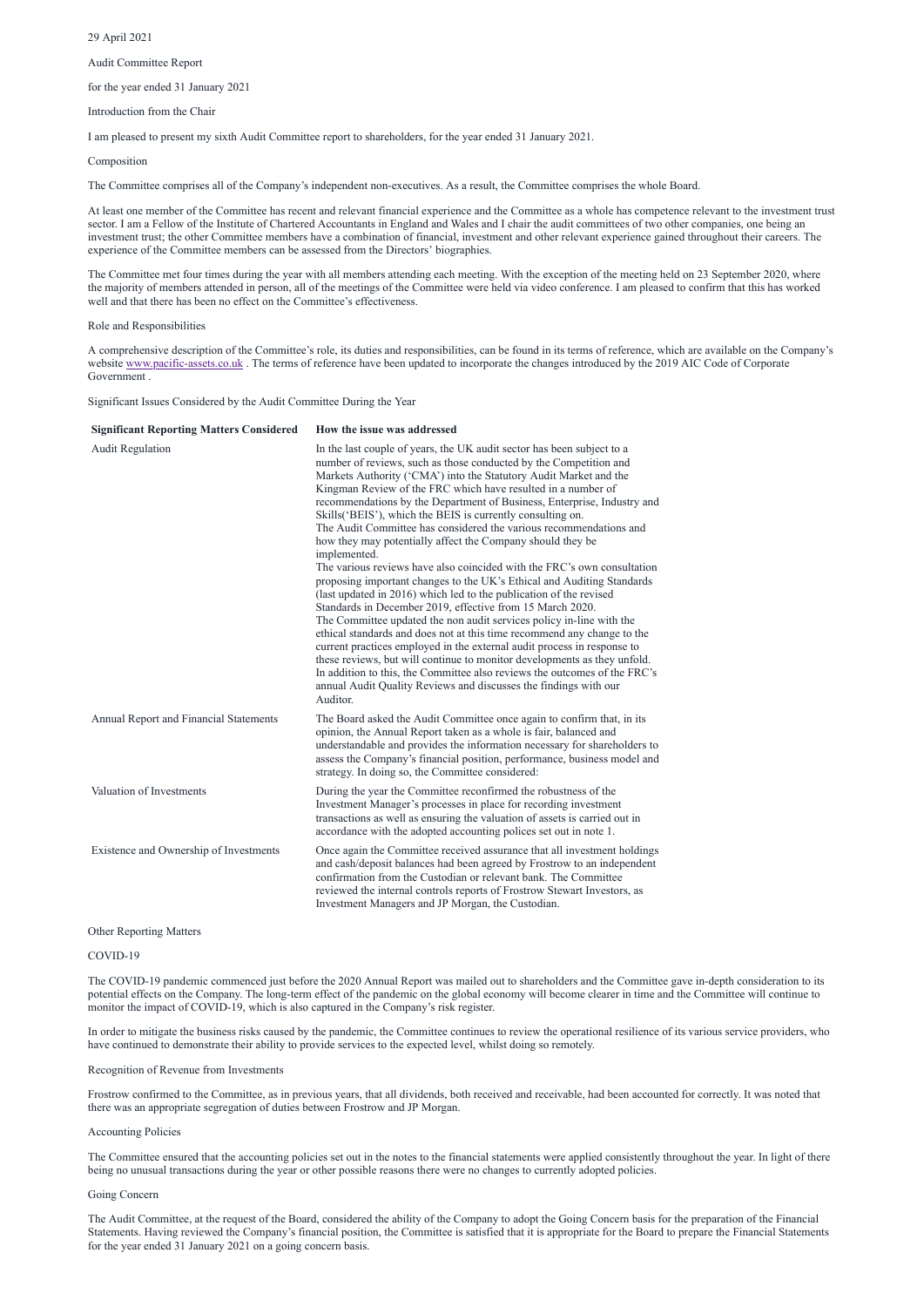The Committee's review of the Company's financial position included consideration of the cash and cash equivalents' position of the Company; the diversification of the portfolio; and the analysis of portfolio liquidity, which estimated liquidation of c.72% of the portfolio within 10 trading days (based on current market volumes).

Stress testing was completed in determining the appropriateness of preparing the Financial Statements on a going concern basis, as set out below.

#### Viability Statement

The Committee considered, again on behalf of the Board, the longer-term viability of the Company in connection with the Board's statement in the Report of the Directors. The Committee reviewed the Company's financial position (including its cash flows and liquidity position), the principal risks and uncertainties and the results of stress tests.

The stress tests considered the impact of one or more of the key risks crystallising and then modelled the impact on the portfolio. The results demonstrated the impact on the Company's NAV, its expenses and its ability to meet its liabilities. Based on these results the Committee concluded it was reasonable for the Board to expect that the Company will be able to continue in operation and meet its liabilities as they fall due over the next five financial years.

### Internal Controls and Risk Management

The Board has overall responsibility for the Company's risk management and internal control systems and for reviewing their effectiveness with operational responsibility delegated to the Audit Committee. The Company applies the guidance published by the Financial Reporting Council on internal controls. Internal control systems are designed to manage, rather than eliminate, the risk of failure to achieve the business objective and can provide only reasonable and not absolute assurance against material misstatement or loss. These controls aim to ensure that the assets of the Company are safeguarded, that proper accounting records are maintained, and that the Company's financial information is reliable.

A description of the principal risks facing the Company and an explanation of how they are being managed is provided in the Strategic Report. The Directors have a robust process for identifying, evaluating and managing the risks faced by the Company, including emerging risks, which are recorded in a risk matrix. The Audit Committee, on behalf of the Board, considers each risk as well as reviewing the mitigating controls in place. The likelihood of occurrence and the impact of each risk is assessed, and the resultant numerical rating determines its ranking into 'Principal/Key', 'Significant' or 'Minor'. The Committee also considers at each meeting whether there are any emerging risks to which the Company is becoming increasingly exposed. As an externally managed investment trust, the Company is reliant on the systems utilised by its service providers. Therefore, the process also involves the Audit Committee receiving and examining internal control reports from the Company's principal service providers. The Audit Committee then reports to the Board on its findings.

The Committee reviewed the effectiveness of the Company's risk management and internal controls systems during the year. There were no changes to the Company's risk management processes during the year and no significant failings or weaknesses were identified.

The Committee also conducted its annual review of internal controls reports from Stewart Investors, Frostrow, JP Morgan and Equiniti (the Registrar). Following its review, the Committee concluded that there were no significant control weaknesses or other issues that were required to be brought to the attention of the Board. The Committee is satisfied that appropriate systems have been in place for the year under review and up to the date of approval of this report.

### Half Year Report and Financial Statements

The Committee reviewed the Half Year Report and Financial Statements, which are not audited or reviewed by the external Auditor, to ensure that the accounting policies used in the Annual Financial Statements were also used at the half-year stage and that they portrayed a fair balanced and understandable picture of the period in question.

#### Investment Trust Status

The Committee sought and received confirmation from Frostrow that the Company continues to comply with Section 1158 of the Corporation Tax Act 2010, so that its status as an investment trust is maintained.

# Withholding Tax

The Committee also monitored the reclamation of withholding tax, receiving regular updates from Frostrow on the process and the appointment of specialist local agents. In the year under review, Grant Thornton LLP provided services to the Company as tax agents in Taiwan, and S.F. Ahmed & Co. acted as tax agents in Bangladesh.

#### Taxation

In 2018 the rules on the taxation of Indian capital gains changed. Previously, short term capital gains (defined as capital gains on securities that had been held for less than a year) were subject to a 15% tax rate and long term capital gains were not subject to tax. Following the changes, long term capital gains became subject to a tax rate of 10%. The Committee has been monitoring the provision for Indian capital gains tax, which has increased to £5,322,000 as at 31 January 2021  $(2020: \text{\textsterling}1,767,000)$ , receiving regular updates on the position. A local tax specialist (Ernst & Young LLP) has been appointed to ensure that tax returns and any tax due are calculated accurately and in line with the relevant legislation.

# Internal Audit

The Committee considered whether there was a need for the Company to have an internal audit function. As the Company delegates its day-to-day operations to third parties and has no employees, the Committee concluded that there was no such need.

#### Other Activities During the Year

In addition to carrying out the principal functions listed above, the Committee also reviewed:

- the Committee's terms of reference;
- Stewart Investors' list of approved brokers, commission rates and the amount of commission paid by the Company throughout the year;
- 
- the cyber security and data storage arrangements put in place by the Company's service providers;
- the whistleblowing policies of the Company's service providers;
- the Company's anti-bribery and corruption policy;
- the Company's commitment to the prevention of the criminal facilitation of tax evasion;
- the Company's audit tender guidelines; and
- the Company's gifts and hospitality policy.

External Auditor

Appointment and Tenure

Following the resignation of the Company's Auditor, KPMG LLP in September 2020, an audit tender process was undertaken led by the Committee (further details can be found in the Chairman's Statement).

A selection of audit firms was invited to participate, and three firms submitted proposals and were interviewed by the Audit Committee.

In line with the requirements of the EU Audit Regulation, the Committee submitted two audit firm candidates for the engagement to the Board, together with a justified preference for one of them. Following due consideration, the Board resolved to appoint the Committee's preferred candidate, BDO LLP. The Directors wish to thank KPMG LLP for their service as auditor.

Peter Smith was the audit partner for the financial year under review and he has confirmed BDO's willingness to continue to act as Auditor to the Company for the forthcoming financial year. BDO's appointment is subject to shareholder approval at the next Annual General Meeting (AGM) to be held in June, and details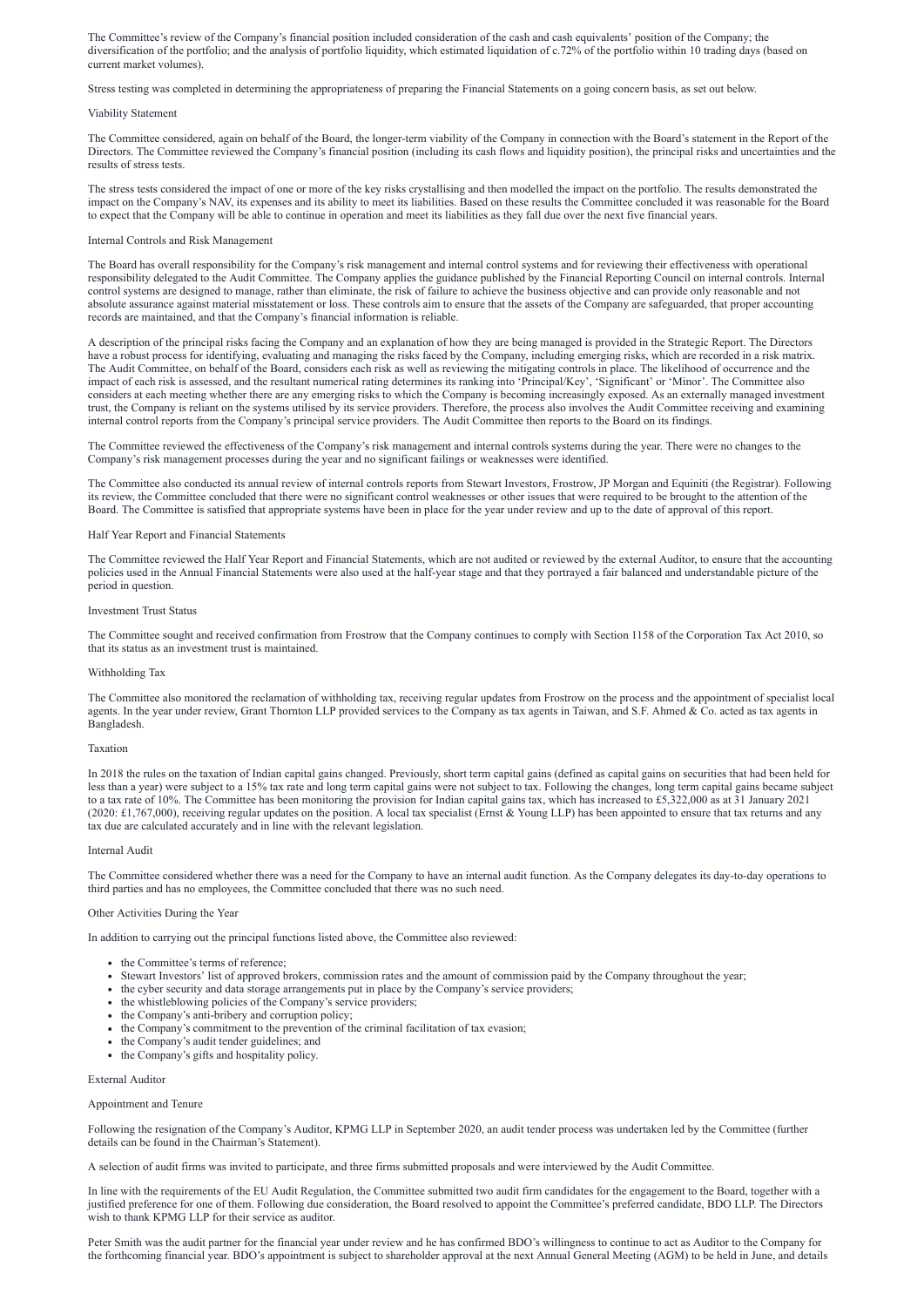can be found in the Notice of AGM.

As a public company listed on the London Stock Exchange, the Company is subject to mandatory auditor rotation requirements. Based on these requirements, another tender process will be conducted no later than 2030.

The Committee will, however, continue to consider annually the need to go to tender for audit quality, remuneration or independence reasons.

#### The Audit

The Committee reviewed BDO LLP's audit plan, including the nature and scope of the audit, on 19 January 2021. The Committee also met with BDO on 14 April 2021 to discuss the progress of the audit and the draft Annual Report. The Committee then met BDO on 27 April 2021 to review formally the outcome of the audit.

The Committee approved a fee of £34,000 for the audit for the year ended 31 January 2021 (2020: £27,000). While this represents an increase on the previous year's fee, the Committee believes that the fee is in line with general audit fees payable for the quoted investment trust sector and is reflective of the level of work required to audit a listed company.

Amongst other areas, includig the areas set out in the Auditor's Report, the Auditors challenged the updated disclosures on the Company's, and Portfolio Managers, approach to ESG, the completeness of the section 172 disclosures on engagement with stakeholders, and reviewed the methodology and calculation of the Indian capital gains tax accrual.

The Committee welcomed the 'fresh pair of eyes' review that the new audit team was able to bring. There were no adverse matters brought to the Audit Committee's attention in respect of the 2021 audit, which were material or significant or which should be brought to shareholders' attention.

#### Remuneration

#### Independence and Effectiveness

The Committee evaluated the independence of the Auditor and the effectiveness of the external audit. In order to fulfil this responsibility, the Committee reviewed:

- the senior audit personnel in the audit plan, in order to ensure that there were sufficient, suitably experienced staff with knowledge of the investment trust sector working on the audit;
- the steps the Auditor takes to ensure its independence and objectivity;
- the statement by the Auditor that they remain independent within the meaning of the relevant regulations and their professional standards;
- the extent of any non-audit services provided by the Auditor (there were none during the year under review);
- the Company's policy on former employees of the Auditor (and other service providers) joining the Board;
- the Auditor's fulfilment of the agreed audit plan, including their ability to communicate with management and to resolve any issues promptly and satisfactorily;
- the presentation of the audit findings; and
- feedback from BDO and also Frostrow as the Corporate Manager, Company Secretary and Administrator on their working relationship.

The Committee was pleased to note that whilst the audit was conducted entirely remotely due to COVID?19 restrictions, there were no signs of any inefficiencies or constraints on how the Auditor worked and interacted with the relevant parties involved.

The Committee is satisfied with the Auditor's independence and the effectiveness of the audit process.

#### Non-Audit Services

Neither BDO LLP nor their predecessor KPMG LLP carried out any non-audit work during the year. The Audit Committee will monitor the need for non-audit work to be performed by the Auditor, if any, in accordance with the Company's non-audit services policy which was updated in September 2020 to take the FRC's revised Ethical and Auditing Standards into consideration. A copy of the Company's non-audit services policy can be found on the Company's website at [www.pacific-assets.co.uk](http://www.pacific-assets.co.uk/).

#### Effectiveness of the Committee

Lintstock, an independent third party, commented on the effectiveness of the Committee as part of their evaluation of the Board which took place during the year. In particular the management of Committee meetings in terms of the annual cycle of work, the meeting agenda and the input during meetings was rated highly.

**Charlotta Ginman FCA**

Chair of the Audit Committee

29 April 2021

Directors' Remuneration Report

for the year ended 31 January 2021

Statement from the Chair

As Chair of the Engagement and Remuneration Committee, I am pleased to present the Directors' Remuneration Report to shareholders. The Directors' Remuneration Report is subject to an annual advisory vote and therefore an ordinary resolution for the approval of this report will be put to shareholders at the Company's forthcoming Annual General Meeting (AGM).

The law requires the Company's Auditor to audit certain disclosures provided in this report. Where disclosures have been audited, they are indicated as such and

the Auditor's audit opinion is included in its report to shareholders.

The Engagement & Remuneration Committee considers the framework for the remuneration of the Directors. It reviews the ongoing appropriateness of the Company's remuneration policy and the individual remuneration of Directors by reference to the activities of the Company and in comparison with other companies of a similar structure and size. This is in-line with the AIC Code.

The simple fee structure reflects the non-executive nature of the Board, which itself reflects the Company's business model as an externally-managed investment trust (please refer to the Business Review for more information). Accordingly, statutory requirements relating to executive directors' and employees' pay do not apply.

The Engagement & Remuneration Committee met once during the year and it was agreed to increase the fees paid to the Directors with effect from 1 February 2021 as follows: Chairman £40,500 pa (previously £38,000 pa, an increase of 6.6%); Chair of the Audit Committee £33,500 pa (previously £31,000 pa, an increase of 8.0%); Director £29,000 pa (previously £27,000 pa, an increase of 7.4%). These new fee levels were considered to be appropriate due to the increasing level of work and regulation that the Directors are having the deal with. The last increase to the fees paid to the Directors took effect from 1 February 2020.

Directors' Fees

The Directors as at the date of this report received the fees listed in the table in the Remuneration Report. These exclude any employer's national insurance contributions, if applicable. No other forms of remuneration were received by the Directors and so fees represent the total remuneration of each Director.

No communications have been received from shareholders regarding Directors' remuneration and no remuneration consultants were engaged during the year.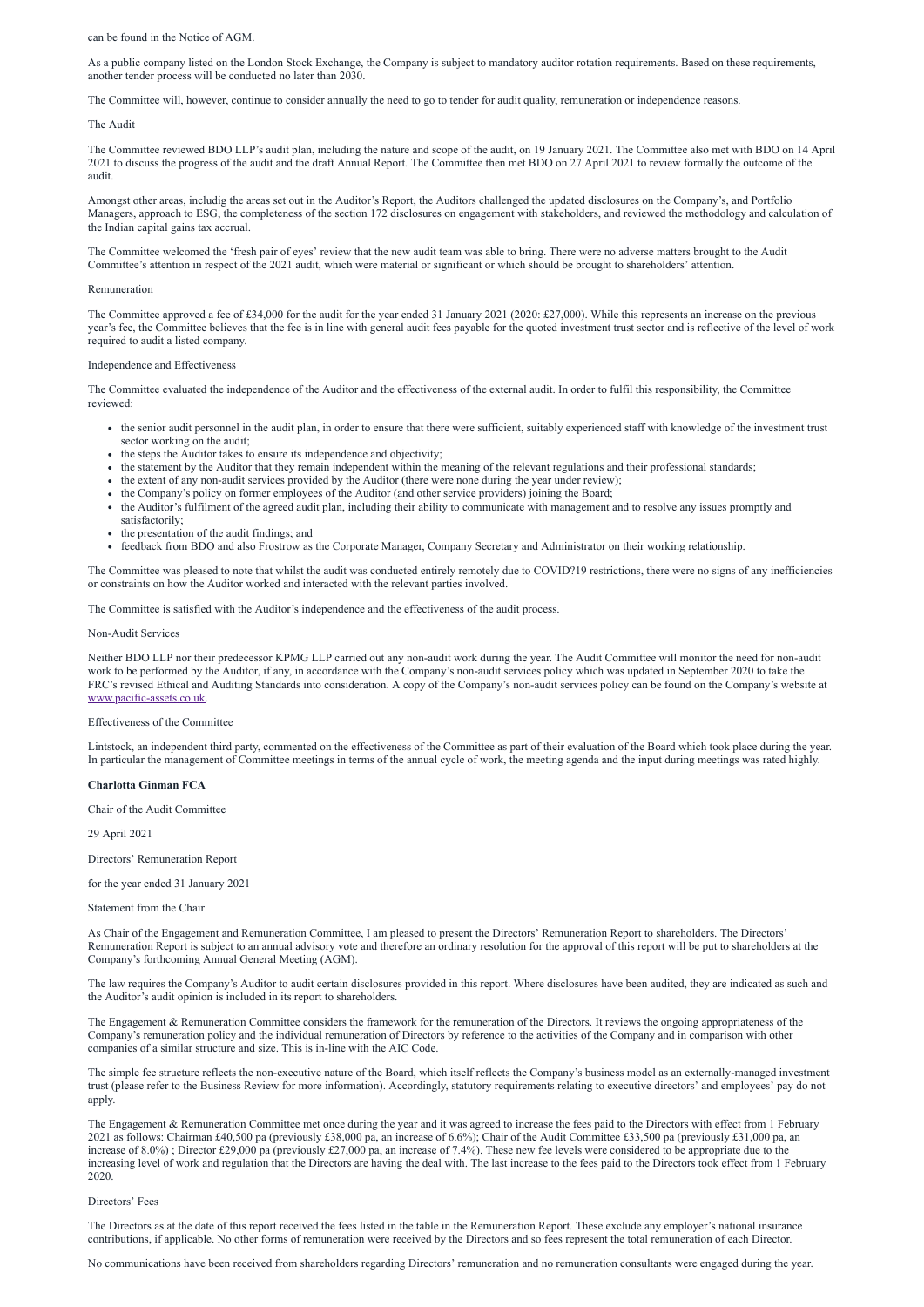Article 117 of the Company's Articles of Association provides that Directors are entitled to be reimbursed for reasonable expenses incurred by them in connection with the performance of their duties and attendance at Board and General Meetings.

Under HMRC guidance, travel expenses and other out of pocket expenses may be considered as taxable benefits for the Directors. Where expenses reimbursed to the Directors are classed as taxable under HMRC guidance, they are shown in the taxable expenses column of the Directors' remuneration table along with the associated tax liability which is settled by the Company.

#### Approval

A resolution to approve the Remuneration Report was put to shareholders at the AGM of the Company held on 25 June 2020. Of the votes cast, 99.9% were in favour and 0.1% were against. A binding resolution to approve the Remuneration Policy was also put to shareholders at the AGM held on 25 June 2020. Of the votes cast, 99.9% were in favour and 0.1% were against.

#### **Directors' Remuneration for the Year (audited)**

The Directors who served in the year received the following remuneration:

|                         | Date of Appointment<br>to the Board | Fixed<br>Fees 2021<br>£ | Taxable<br><b>Expenses</b><br>2021<br>£ | Total<br>Remun-<br>eration<br>2021<br>£ | Fixed<br>Fees<br>2020<br>£ | Taxable<br>Expenses<br>2020<br>£ | Total<br>Remun-<br>eration<br>2020<br>£ |
|-------------------------|-------------------------------------|-------------------------|-----------------------------------------|-----------------------------------------|----------------------------|----------------------------------|-----------------------------------------|
| James Williams          | 1 October 2013                      | 38,000                  | 512                                     | 38,512                                  | 36,000                     | 535                              | 36,535                                  |
| Charlotta Ginman        | 9 October 2014                      | 31,000                  | —                                       | 31,000                                  | 30,000                     | $\qquad \qquad -$                | 30,000                                  |
| Sian Hansen             | 3 August 2015                       | 27,000                  | —                                       | 27,000                                  | 26,000                     | $\overline{\phantom{0}}$         | 26,000                                  |
| Robert Talbut           | 23 September 2016                   | 27,000                  | 39                                      | 27,039                                  | 26,000                     | 338                              | 26,338                                  |
| Terry Mahony*           | 1 February 2004                     |                         |                                         |                                         | 26,000                     | $\overline{\phantom{0}}$         | 26,000                                  |
| <b>Edward Troughton</b> | 18 December 2019                    | 27,000                  | $\qquad \qquad -$                       | 27,000                                  | 3,167                      | —                                | 3,167                                   |
|                         |                                     | 150,000                 | 551                                     | 150,551                                 | 147,167                    | 873                              | 148,040                                 |

\* Mr Mahony retired as a Director on 31 January 2020.

#### Loss of Office

Directors do not have service contracts with the Company but are engaged under letters of engagement. These specifically exclude any entitlement to compensation upon leaving office for whatever reason.

#### Relative Cost of Directors' Remuneration

The bar chart below shows the comparative cost of Directors' fees compared with the level of dividend distribution and Company expenses for the years ended 31 January 2020 and 2021.

#### Directors' Interests in Shares (audited)

The interests of the Directors who served in the year in the share capital of the Company are shown in the table below:

The remuneration for the non-executive Directors is determined within the limits set out in the Company's Articles of Association. The present limit is £200,000 in aggregate per annum. However, as part of a number of proposed changes to the Company's Articles of Association, which will be considered by shareholders at this year's Annual General Meeting, it is proposed that this limit be increased to £250,000. (Please see the Chairman's Statement for further information.)

Any new Director being appointed to the Board that has not been appointed as either Chairman, Chair of the Audit Committee or Senior Independent Director will, under the increased level of fees, receive £29,000 per annum.

|                         |            | Number of shares held |                 |  |  |
|-------------------------|------------|-----------------------|-----------------|--|--|
|                         |            | 31 January 2021       | 31 January 2020 |  |  |
| James Williams          | Beneficial | 50,000                | 50,000          |  |  |
| Charlotta Ginman        | Beneficial | 13,789                | 13,789          |  |  |
| Sian Hansen             | Beneficial | 13,907                | 10,096          |  |  |
| Robert Talbut           | Beneficial | 9,611                 | 9,611           |  |  |
| <b>Edward Troughton</b> | Beneficial | 18,157                | 18,157          |  |  |
| Total                   |            | 130,464               | 126,653         |  |  |

Since the year end there have not been any changes in the Directors' interests.

None of the Directors are required to own shares in the Company.

#### Share Price Total Return

The Board has adopted the MSCI All Country Asia ex Japan Index measured on a total return, sterling adjusted basis as a comparator for the Company's performance. In accordance with statutory reporting purposes, the Directors' Remuneration Report is required to compare the Company's share price total return to that of a market index. The chart below provides this comparison.

#### Total Shareholder Return for the Ten Years to 31 January 2021

Source: Morningstar

Rebased to 100 as at 31 January 2011

Directors' Remuneration Policy

The Directors' Remuneration Policy is subject to a binding shareholder vote every three years. It is due to be brought before shareholders again at the 2023 AGM. There have been no changes to the Remuneration Policy during the year and no changes are proposed for the year ending 31 January 2022. If, however, the Remuneration Policy is varied, shareholder approval for the new policy will be sought at the AGM following such variation. The Board has agreed that the Directors Remuneration Policy will be reviewed at least once a year to ensure that it remains appropriate.

The Directors' Remuneration Policy provides that fees payable to the Directors should reflect the time spent by the Board on the Company's affairs and the responsibilities borne by the Directors and should be sufficient to enable candidates of high calibre to be recruited. Directors are remunerated in the form of fees payable monthly in arrears, paid to the Director personally. There are no long-term incentive schemes, bonuses, share option schemes or pension arrangements and the fees are not specifically related to the Directors' performance, either individually or collectively. The Company does not have any employees.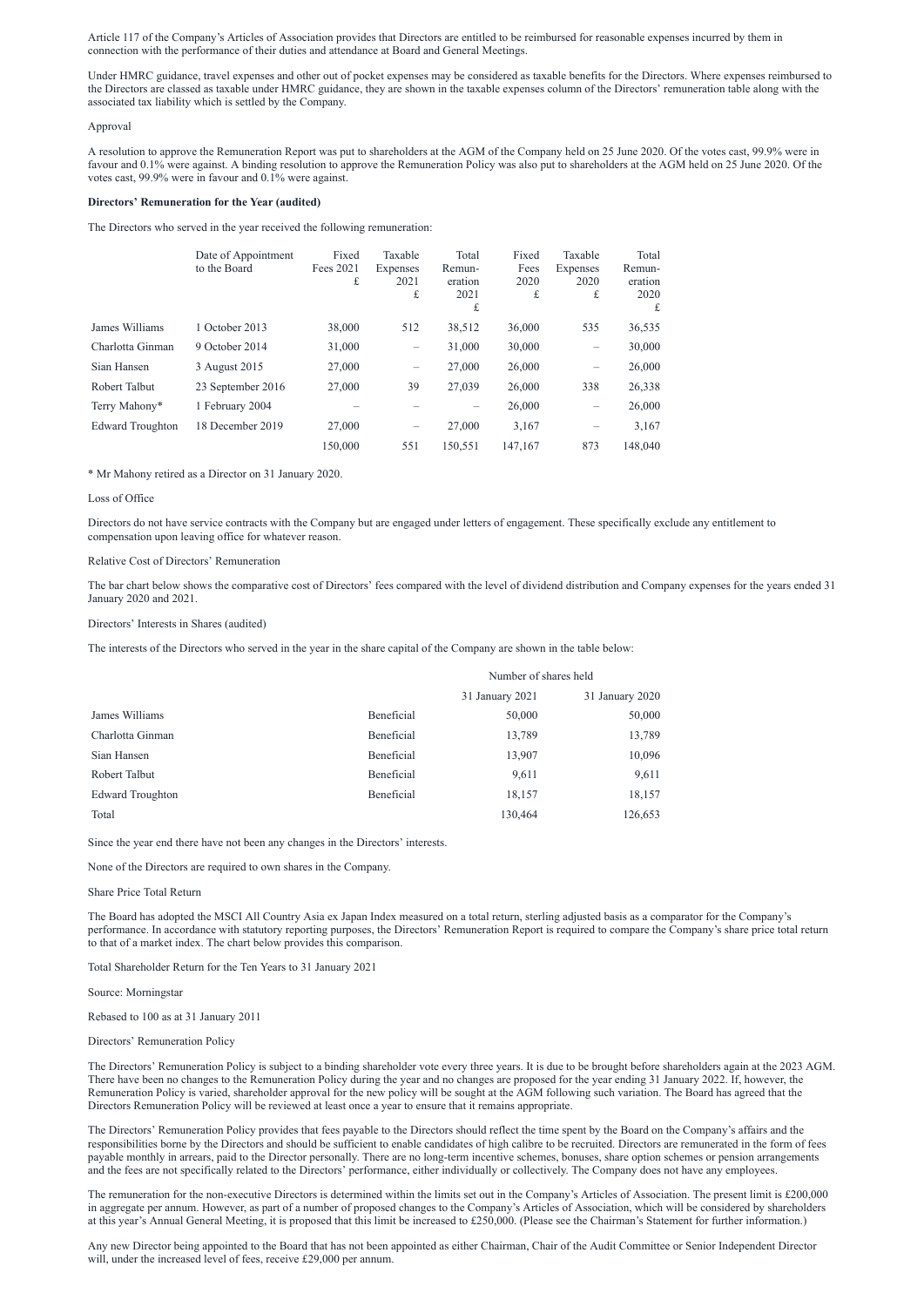None of the Directors has a service contract. The terms of their appointment provide that Directors shall retire and be subject to election at the first AGM after their appointment and to re-election annually thereafter. The terms also provide that a Director may be removed without notice and that compensation will not be due on leaving office.

# **Sian Hansen**

Chair of the Engagement & Remuneration Committee

29 April 2021

Independent Auditor's Report

# **to the members of Pacific Assets Trust plc**

Opinion on the financial statements

In our opinion the financial statements:

- give a true and fair view of the state of the Company's affairs as at 31 January 2021 and of its profit for the year then ended;
- have been properly prepared in accordance with United Kingdom Generally Accepted Accounting Practice; and
- have been prepared in accordance with the requirements of the Companies Act 2006.

We have audited the financial statements of Pacific Assets Trust plc (the 'Company') for the year ended 31 January 2021 which comprise the Income Statement, the Statement of Changes in Equity, the Statement of Financial Position and notes to the financial statements, including a summary of significant accounting policies. The financial reporting framework that has been applied in their preparation is applicable law and United Kingdom Accounting Standards, including Financial Reporting Standard 102 The Financial Reporting Standard applicable in the UK and Republic of Ireland (United Kingdom Generally Accepted Accounting Practice).

We conducted our audit in accordance with International Standards on Auditing (UK) (ISAs (UK)) and applicable law. Our responsibilities under those standards are further described in the Auditor's responsibilities for the audit of the financial statements section of our report. We believe that the audit evidence we have obtained is sufficient and appropriate to provide a basis for our opinion. Our audit opinion is consistent with the additional report to the audit committee.

#### Basis for opinion

### Independence

Key audit matters Valuation and Ownership of investments Revenue Recognition Materiality *Financial statements as a whole* £4,160,000 based on 1% of net assets

Following the recommendation of the audit committee, we were appointed by the Board of Directors on 17 November 2020 to audit the financial statements for the year ending 31 January 2021 and subsequent financial periods. The period of total uninterrupted engagement is one year, covering the year ending 31 January 2021. We remain independent of the Company in accordance with the ethical requirements that are relevant to our audit of the financial statements in the UK, including the FRC's Ethical Standard as applied to listed public interest entities, and we have fulfilled our other ethical responsibilities in accordance with these requirements. The non-audit services prohibited by that standard were not provided to the Company.

# Conclusions relating to going concern

### **Key audit matter How the scope of our audit addressed the key audit matter**

In auditing the financial statements, we have concluded that the Directors' use of the going concern basis of accounting in the preparation of the financial statements is appropriate. Our evaluation of the Directors' assessment of the Company's ability to continue to adopt the going concern basis of accounting included:

- Obtaining management's assessment of the going concern status and long term viability of the Company
- Evaluating management's method of assessing going concern in light of market volatility and the present uncertainties such as the impact of Covid-19.
- Challenging management's assumptions and judgements made with regards to stress-testing forecasts
- Calculating financial ratios to ascertain the financial health of the Company.

Based on the work we have performed, we have not identified any material uncertainties relating to events or conditions that, individually or collectively, may cast significant doubt on the Company's ability to continue as a going concern for a period of at least twelve months from when the financial statements are authorised for issue.

In relation to the Company's reporting on how it has applied the UK Corporate Governance Code, we have nothing material to add or draw attention to in relation to the Directors' statement in the financial statements about whether the Directors considered it appropriate to adopt the going concern basis of accounting.

Our responsibilities and the responsibilities of the Directors with respect to going concern are described in the relevant sections of this report.

**Overview** 

2021

An overview of the scope of our audit

Our audit was scoped by obtaining an understanding of the Company and its environment, including the Company's system of internal control, and assessing the risks of material misstatement in the financial statements. We also addressed the risk of management override of internal controls, including assessing whether there was evidence of bias by the Directors that may have represented a risk of material misstatement.

#### Key audit matters

Key audit matters are those matters that, in our professional judgement, were of most significance in our audit of the financial statements of the current period and include the most significant assessed risks of material misstatement (whether or not due to fraud) that we identified, including those which had the greatest effect on: the overall audit strategy, the allocation of resources in the audit, and directing the efforts of the engagement team. These matters were addressed in the context of our audit of the financial statements as a whole, and in forming our opinion thereon, and we do not provide a separate opinion on these matters.

Valuation and ownership of investments Note 8

The investment portfolio at the year-end comprised of investments at fair value through profit or loss.

The investment portfolio is the most significant balance in the financial statements and is the key driver of performance. The Investment Manager's and Corporate Management,

We have responded to this matter by testing the valuation and ownership of 100% of the portfolio of investments. We performed the following procedures on valuation: In respect of the ownership of investments we have obtained direct confirmation from the custodian regarding all investments held at the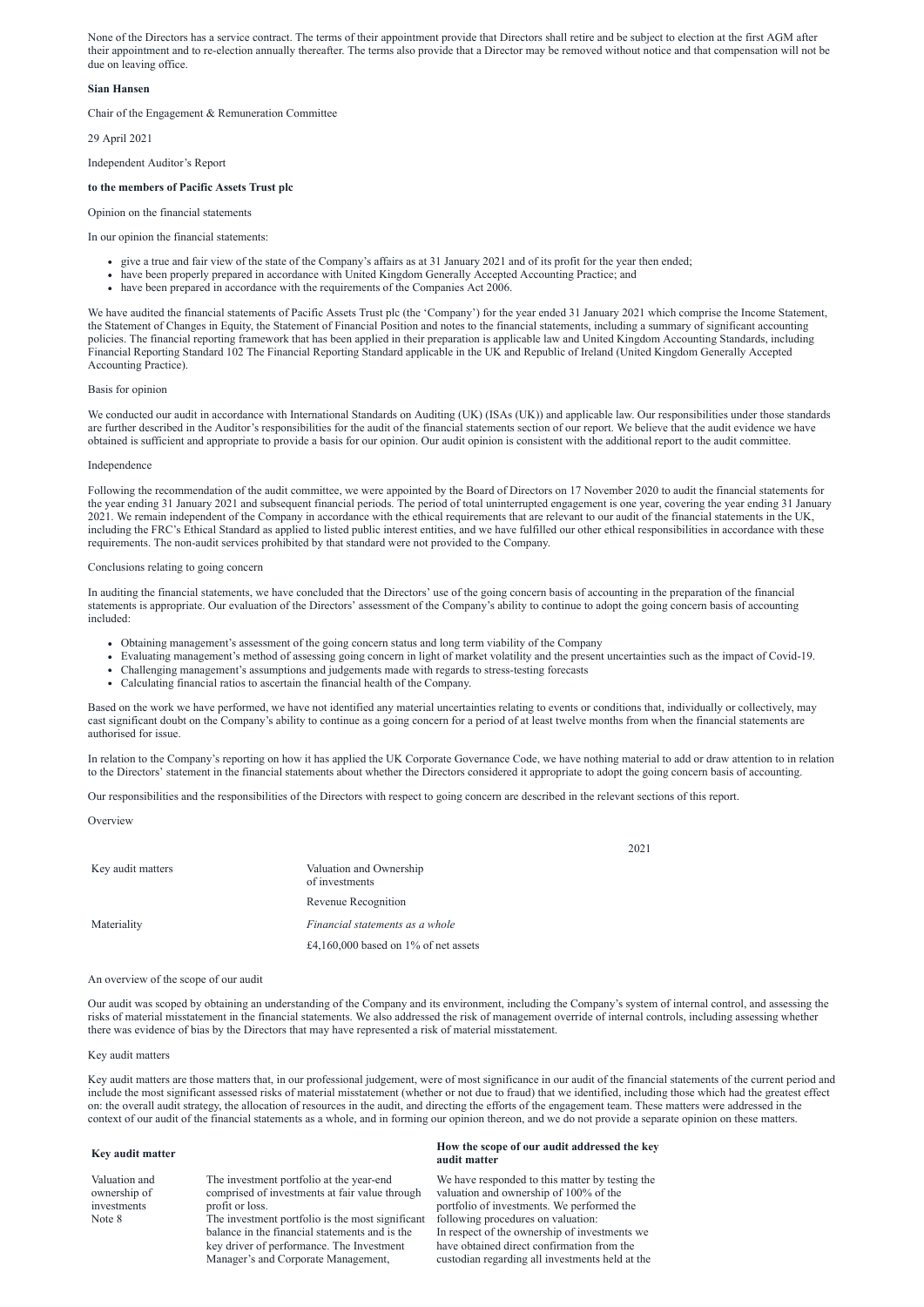|                                  | Administration and Company Secretarial<br>Services fees are based on the net asset value of<br>the Company. As such, there is a potential risk<br>of overstatement of investment valuations,<br>however this is mitigated to an extent by the<br>valuations being produced by the administrator<br>and reviewed and approved by the Board.<br>Due to the significance of this balance we<br>considered it to be a key audit matter. | balance sheet date.<br>Key observations:<br>Based on our procedures performed we did not<br>identify any material exceptions with regards to<br>valuation or ownership of investments.                                                                                                                                                                                                                                                                                                                                                                                                                                                                                                                                                                                                                                                                                                                       |
|----------------------------------|-------------------------------------------------------------------------------------------------------------------------------------------------------------------------------------------------------------------------------------------------------------------------------------------------------------------------------------------------------------------------------------------------------------------------------------|--------------------------------------------------------------------------------------------------------------------------------------------------------------------------------------------------------------------------------------------------------------------------------------------------------------------------------------------------------------------------------------------------------------------------------------------------------------------------------------------------------------------------------------------------------------------------------------------------------------------------------------------------------------------------------------------------------------------------------------------------------------------------------------------------------------------------------------------------------------------------------------------------------------|
| Revenue<br>Recognition<br>Note 2 | Income arises from overseas dividends and is<br>material and can be volatile, but is a key factor<br>in demonstrating the performance of the<br>portfolio.<br>Furthermore, judgement is required in the<br>allocation of income to revenue or capital.<br>Accordingly we considered revenue recognition<br>to be a key audit matter.                                                                                                | We have responded to this matter by developing<br>an independent expectation of income using<br>data analytics based on the investment holding<br>and distributions from independent sources. We<br>have also cross checked the portfolio against<br>corporate actions and special dividends and<br>challenged whether these have been<br>appropriately accounted for as income or<br>capital.<br>We have analysed the population of dividend<br>receipts to identify any items for further<br>discussion that could indicate a potential capital<br>distribution, for example where a dividend<br>represents a particularly high yield.<br>We have then traced a sample of dividend<br>income receipts to bank.<br>Key observations:<br>Based on our procedures performed we concur<br>with management's judgements and did not<br>identify any material exceptions with regards to<br>revenue recognition. |

Our application of materiality

We agreed with the Audit Committee that we would report to them all individual audit differences in excess of £208,000. We also agreed to report differences below this threshold that, in our view, warranted reporting on qualitative grounds.

We apply the concept of materiality both in planning and performing our audit, and in evaluating the effect of misstatements. We consider materiality to be the magnitude by which misstatements, including omissions, could influence the economic decisions of reasonable users that are taken on the basis of the financial statements.

In order to reduce to an appropriately low level the probability that any misstatements exceed materiality, we use a lower materiality level, performance materiality, to determine the extent of testing needed. Importantly, misstatements below these levels will not necessarily be evaluated as immaterial as we also take account of the nature of identified misstatements, and the particular circumstances of their occurrence, when evaluating their effect on the financial statements as a whole.

Based on our professional judgement, we determined materiality for the financial statements as a whole and performance materiality as follows:

|                                               | Financial statements 2021                                                                      |
|-----------------------------------------------|------------------------------------------------------------------------------------------------|
| Materiality                                   | £4,160,000                                                                                     |
| Basis for determining materiality             | 1\% of net assets                                                                              |
| Rationale for the benchmark applied           | As an investment trust, net asset value is considered to<br>be the key measure of performance. |
| Performance materiality                       | £3,120,000                                                                                     |
| Basis for determining performance materiality | 75% of materiality                                                                             |

Specific testing threshold

We also determined that for items impacting on revenue return, a misstatement of less than materiality for the financial statements as a whole, could influence the economic decisions of users. As a result, we determined a specific testing threshold for these items based on 10% of revenue return before tax, being £370,000.

#### Reporting threshold

#### Other information

The directors are responsible for the other information. The other information comprises the information included in the annual report other than the financial statements and our auditor's report thereon. Our opinion on the financial statements does not cover the other information and, except to the extent otherwise explicitly stated in our report, we do not express any form of assurance conclusion thereon. Our responsibility is to read the other information and, in doing so, consider whether the other information is materially inconsistent with the financial statements or our knowledge obtained in the course of the audit, or otherwise appears to be materially misstated. If we identify such material inconsistencies or apparent material misstatements, we are required to determine whether this gives rise to a material misstatement in the financial statements themselves. If, based on the work we have performed, we conclude that there is a material

misstatement of this other information, we are required to report that fact.

We have nothing to report in this regard.

Corporate governance statement

The Listing Rules require us to review the Directors' statement in relation to going concern, longer-term viability and that part of the Corporate Governance Statement relating to the Company's compliance with the provisions of the UK Corporate Governance Statement specified for our review.

Based on the work undertaken as part of our audit, we have concluded that each of the following elements of the Corporate Governance Statement is materially consistent with the financial statements or our knowledge obtained during the audit.

Going concern and longer-term viability

- The Directors' statement with regards to the appropriateness of adopting the going concern basis of accounting and any material uncertainties identified; and
- The Directors' explanation as to its assessment of the entity's prospects, the period this assessment covers and why the period is appropriate.

Other Code provisions

- Directors' statement on fair, balanced and understandable;
- Board's confirmation that it has carried out a robust assessment of the emerging and principal risks;
- the section of the annual report that describes the review of effectiveness of risk management and internal control systems; and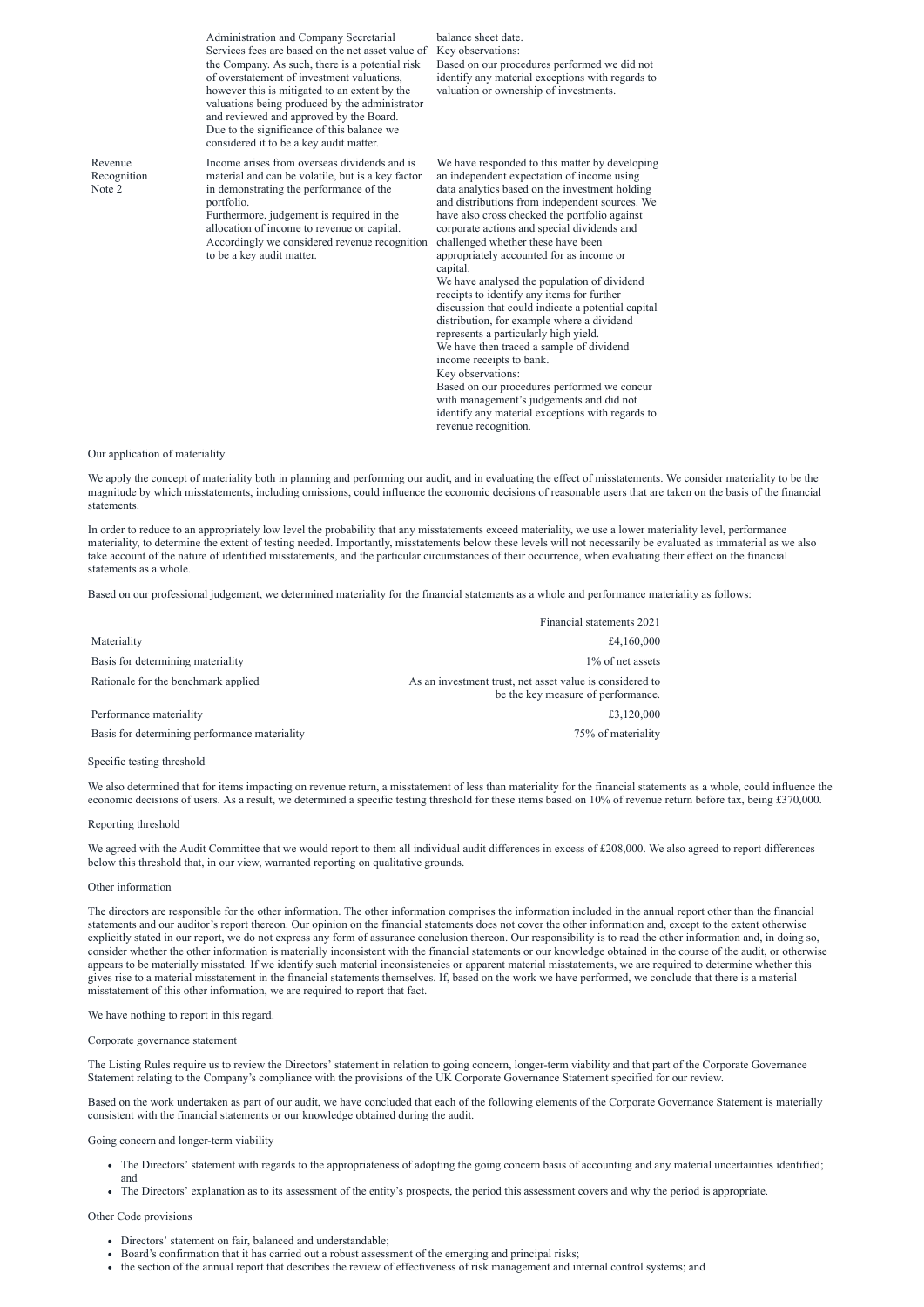• the section describing the work of the audit committee.

#### Other Companies Act 2006 reporting

Based on the responsibilities described below and our work performed during the course of the audit, we are required by the Companies Act 2006 and ISAs (UK) to report on certain opinions and matters as described below.

### Strategic report and Directors' report

In our opinion, based on the work undertaken in the course of the audit:

- the information given in the Strategic report and the Directors' report for the financial year for which the financial statements are prepared is consistent with the financial statements; and
- the Strategic report and the Directors' report have been prepared in accordance with applicable legal requirements.

In the light of the knowledge and understanding of the Company and its environment obtained in the course of the audit, we have not identified material misstatements in the strategic report or the Directors' report.

- adequate accounting records have not been kept, or returns adequate for our audit have not been received from branches not visited by us; or
- the financial statements and the part of the Directors' remuneration report to be audited are not in agreement with the accounting records and returns; or
- certain disclosures of Directors' remuneration specified by law are not made; or
- we have not received all the information and explanations we require for our audit.

### Directors' remuneration

In our opinion, the part of the Directors' remuneration report to be audited has been properly prepared in accordance with the Companies Act 2006.

Matters on which we are required to report by exception

We have nothing to report in respect of the following matters in relation to which the Companies Act 2006 requires us to report to you if, in our opinion:

### Responsibilities of Directors

As explained more fully in the Statement of Directors' responsibilities, the Directors are responsible for the preparation of the financial statements and for being satisfied that they give a true and fair view, and for such internal control as the Directors determine is necessary to enable the preparation of financial statements that are free from material misstatement, whether due to fraud or error.

We focused on laws and regulations that could give rise to a material misstatement in the Company financial statements and the susceptibility of the entity's financial statements to material misstatement including fraud. Our tests included, but were not limited to:

In preparing the financial statements, the Directors are responsible for assessing the Company's ability to continue as a going concern, disclosing, as applicable, matters related to going concern and using the going concern basis of accounting unless the Directors either intend to liquidate the Company or to cease operations, or have no realistic alternative but to do so.

#### Auditor's responsibilities for the audit of the financial statements

Our objectives are to obtain reasonable assurance about whether the financial statements as a whole are free from material misstatement, whether due to fraud or error, and to issue an auditor's report that includes our opinion. Reasonable assurance is a high level of assurance, but is not a guarantee that an audit conducted in accordance with ISAs (UK) will always detect a material misstatement when it exists. Misstatements can arise from fraud or error and are considered material if, individually or in the aggregate, they could reasonably be expected to influence the economic decisions of users taken on the basis of these financial statements.

Extent to which the audit was capable of detecting irregularities, including fraud

Irregularities, including fraud, are instances of non-compliance with laws and regulations. We design procedures in line with our responsibilities, outlined above, to detect material misstatements in respect of irregularities, including fraud. The extent to which our procedures are capable of detecting irregularities, including fraud is detailed below:

We gained an understanding of the legal and regulatory framework applicable to the Company and industry in which the Company operates, and considered the risk of acts by the Company which were contrary to applicable laws and regulations, including fraud. These included but were not limited to compliance with Companies Act 2006, the FCA listing and DTR rules, the principles of the UK Corporate Governance Code, industry practice represented by the AIC SORP and FRS 102. We also considered the company's qualification as an Investment Trust under UK tax legislation.

We considered compliance with this framework through discussions with the Audit Committee and performed audit procedures on these areas as considered necessary.

- agreement of the financial statement disclosures to underlying supporting documentation;
- enquiries of management;
- testing of journal postings made during the year to identify potential management override of controls;
- the procedures as outlined in our key audit matters above;
- review of legal invoices and correspondence;
- checked compliance with each of the Investment Trust tax legislation tests;
- review of minutes of board meetings throughout the period; and
- obtaining an understanding of the control environment in monitoring compliance with laws and regulations.

We gained an understanding of the relevant laws and regulations impacting the entity and the susceptibility of the financial statements to fraud through our

knowledge of investment trusts, review of the prior year financial statements and discussions with management at the audit planning meeting.

Our audit procedures were designed to respond to risks of material misstatement in the financial statements, recognising that the risk of not detecting a material misstatement due to fraud is higher than the risk of not detecting one resulting from error, as fraud may involve deliberate concealment by, for example, forgery, misrepresentations or through collusion. There are inherent limitations in the audit procedures performed and the further removed non-compliance with laws and regulations is from the events and transactions reflected in the financial statements, the less likely we are to become aware of it.

A further description of our responsibilities is available on the Financial Reporting Council's website at: [www.frc.org.uk/auditorsresponsibilities](http://www.frc.org.uk/auditorsresponsibilities). This description forms part of our auditor's report.

Use of our report

This report is made solely to the Company's members, as a body, in accordance with Chapter 3 of Part 16 of the Companies Act 2006. Our audit work has been undertaken so that we might state to the Company's members those matters we are required to state to them in an auditor's report and for no other purpose. To the fullest extent permitted by law, we do not accept or assume responsibility to anyone other than the Company and the Company's members as a body, for our audit work, for this report, or for the opinions we have formed.

#### **Peter Smith (Senior Statutory Auditor)**

For and on behalf of BDO LLP, Statutory Auditor London, UK

29 April 2021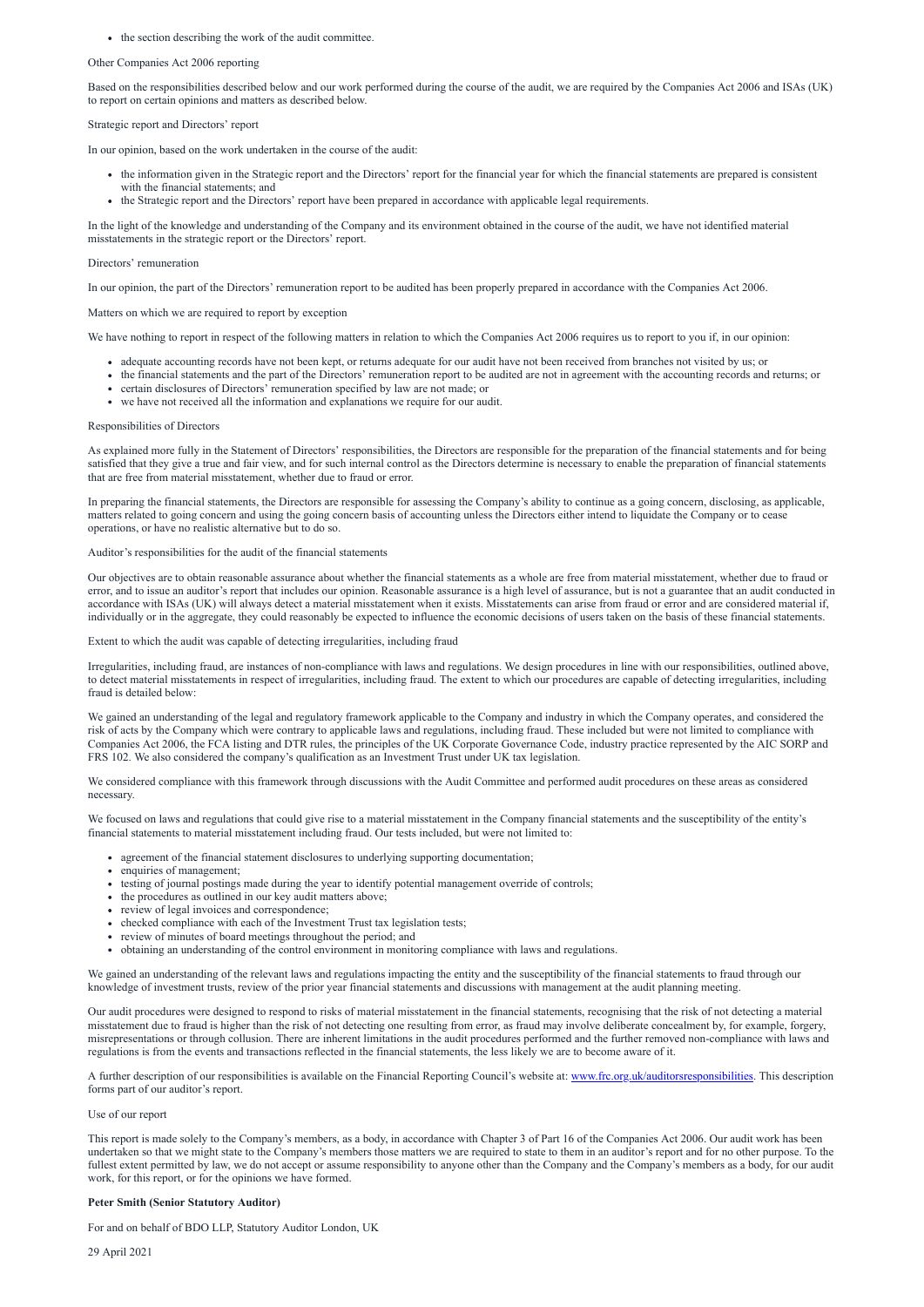# BDO LLP is a limited liability partnership registered in England and Wales (with registered number OC305127).

#### Income Statement

for the year ended 31 January 2021

|                                              |                | Year ended<br>31 January 2021 |         |         | Year ended<br>31 January 2020 |         |         |
|----------------------------------------------|----------------|-------------------------------|---------|---------|-------------------------------|---------|---------|
|                                              |                | Revenue                       | Capital | Total   | Revenue                       | Capital | Total   |
|                                              | <b>Notes</b>   | £'000                         | £'000   | £'000   | £'000                         | £'000   | £'000   |
| Gains on investments                         | 8              |                               | 77,226  | 77,226  | $\qquad \qquad$               | 14,154  | 14,154  |
| Exchange differences                         |                |                               | (123)   | (123)   |                               | (260)   | (260)   |
| Income                                       | $\overline{2}$ | 5,163                         |         | 5,163   | 5,964                         |         | 5,964   |
| Investment management and<br>management fees | 3              | (851)                         | (2,553) | (3,404) | (888)                         | (2,665) | (3,553) |
| Other expenses                               | $\overline{4}$ | (606)                         |         | (606)   | (637)                         |         | (637)   |
| <b>Return before taxation</b>                |                | 3,706                         | 74,550  | 78,256  | 4,439                         | 11,229  | 15,668  |
| Taxation                                     | 5              | (555)                         | (3,574) | (4,129) | (507)                         | (1,714) | (2,221) |
| <b>Return after taxation</b>                 |                | 3,151                         | 70,976  | 74,127  | 3,932                         | 9,515   | 13,447  |
| Return per share (p)                         | $\tau$         | 2.6                           | 58.8    | 61.4    | 3.3                           | 7.8     | 11.1    |

The Total column of this statement represents the Company's Income Statement. The Revenue and Capital columns are supplementary to this and are prepared under guidance published by the Association of Investment Companies (AIC).

All revenue and capital items in the Income Statement derive from continuing operations.

The Company had no recognised gains or losses other than those shown above and therefore no separate Statement of Other Comprehensive Income has been presented.

Statement of Changes in Equity

for the year ended 31 January 2021

|                         |      | Ordinary |         | Capital    |                   |         |         |         |
|-------------------------|------|----------|---------|------------|-------------------|---------|---------|---------|
|                         |      | Share    | Share   | Redemption | Special           | Capital | Revenue |         |
|                         |      | Capital  | premium | reserve    | reserve           | reserve | reserve | Total   |
|                         | Note | £'000    | £'000   | £'000      | £'000             | £'000   | £'000   | £'000   |
| At 31 January 2019      |      | 14,984   | 5,737   | 1,648      | 14,572            | 288,784 | 6,949   | 332,674 |
| Return after taxation   |      |          |         |            |                   | 9,515   | 3,932   | 13,447  |
| Ordinary dividends paid | 6    |          |         |            |                   |         | (3,614) | (3,614) |
| Issue of shares         |      | 136      | 3,074   |            |                   |         |         | 3,210   |
| At 31 January 2020      |      | 15,120   | 8,811   | 1,648      | 14,572            | 298,299 | 7,267   | 345,717 |
| Return after taxation   |      |          |         |            | $\qquad \qquad -$ | 70,976  | 3,151   | 74,127  |
| Ordinary dividends paid | 6    |          |         |            |                   |         | (3,628) | (3,628) |
| At 31 January 2021      |      | 15,120   | 8,811   | 1,648      | 14,572            | 369,275 | 6,790   | 416,216 |

The accompanying notes are an integral part of these statements.

Statement of Financial Position

as at 31 January 2021

|                           |              |        | 2021    |        | 2020    |  |
|---------------------------|--------------|--------|---------|--------|---------|--|
|                           | <b>Notes</b> | £'000  | £'000   | £'000  | £'000   |  |
| <b>Fixed assets</b>       |              |        |         |        |         |  |
| Investments               | 8            |        | 404,714 |        | 309,517 |  |
| <b>Current assets</b>     |              |        |         |        |         |  |
| Debtors                   | 9            | 232    |         | 806    |         |  |
| Cash and cash equivalents |              | 17,823 |         | 40,418 |         |  |

|                                                 |    | 18,055  | 41,224  |
|-------------------------------------------------|----|---------|---------|
| Creditors (amounts falling due within one year) | 10 | (1,231) | (3,257) |
| Net current assets                              |    | 16,824  | 37,967  |
| <b>Total assets less current liabilities</b>    |    | 421,538 | 347,484 |
| <b>Non-current liabilities</b>                  |    |         |         |
| Provision for liabilities                       | 11 | (5,322) | (1,767) |
| <b>Net assets</b>                               |    | 416,216 | 345,717 |
| <b>Capital and reserves</b>                     |    |         |         |
| Called up share capital                         | 12 | 15,120  | 15,120  |
| Share premium account                           |    | 8,811   | 8,811   |
| Capital redemption reserve                      | 15 | 1,648   | 1,648   |
| Special reserve                                 | 15 | 14,572  | 14,572  |
| Capital reserve                                 | 15 | 369,275 | 298,299 |
| Revenue reserve                                 | 15 | 6,790   | 7,267   |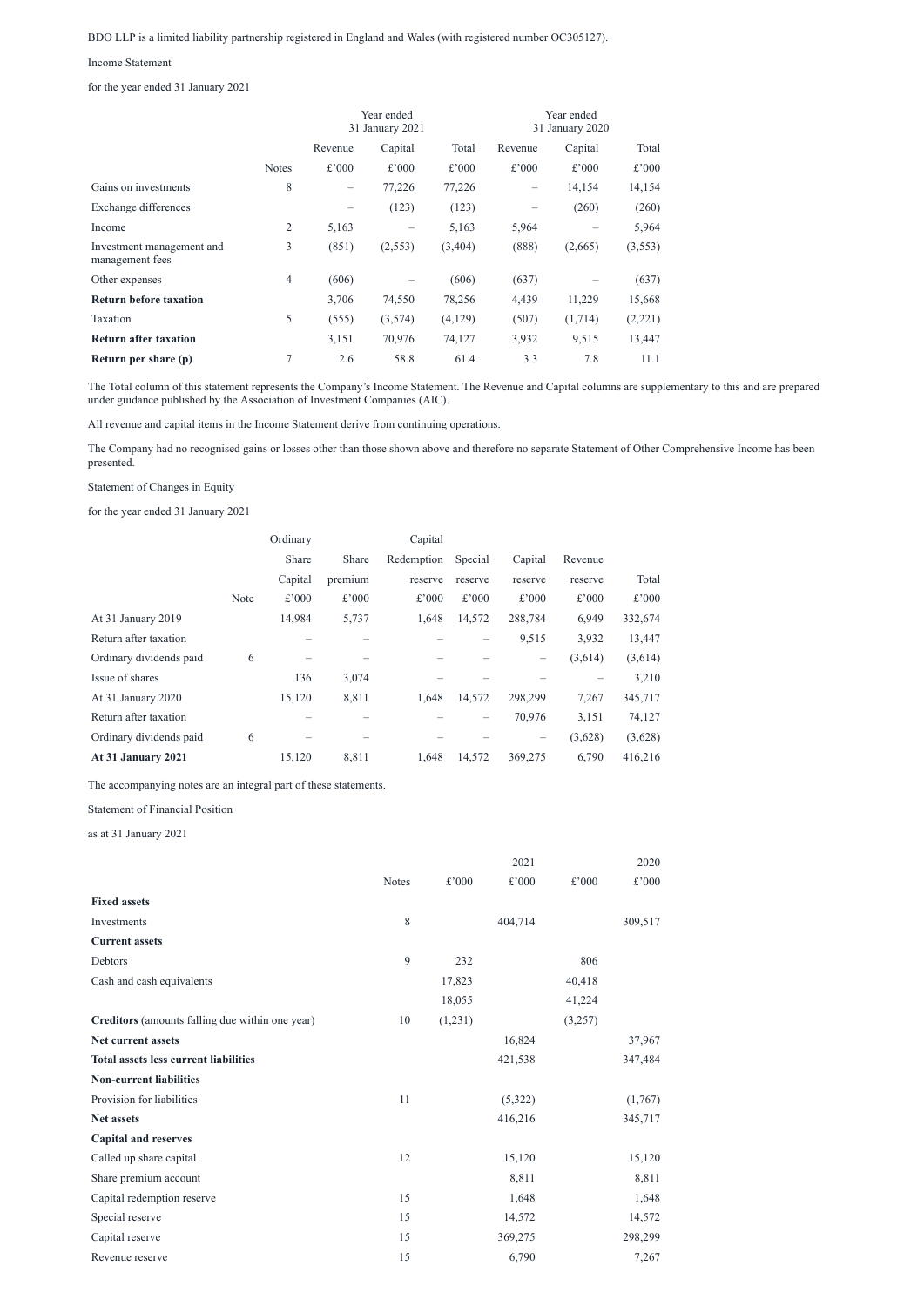| <b>Equity shareholders' funds</b>      | 416.216            | 345,717 |
|----------------------------------------|--------------------|---------|
| Net asset value per Ordinary Share (p) | 344.1 <sub>p</sub> | 285.8p  |

The financial statements were approved and authorised for issue by the Board of Directors on 29 April 2021 and signed on its behalf by:

# **James Williams**

## Chairman

The accompanying notes are an integral part of these statements.

Pacific Assets Trust plc – Company Registration Number: SC091052 (Registered in Scotland)

### Notes to the Financial Statements

# 1. Accounting Policies

A summary of the principal accounting policies adopted is set out below or as appropriate within the relevant note to the financial statements.

# (a) Basis of Accounting

These financial statements have been prepared under UK Company Law, FRS 102 'The Financial Reporting Standard applicable in the UK and Ireland', and in accordance with guidelines set out in the Statement of Recommended Practice ('SORP'), issued in October 2019, for Investment Trust Companies and Venture Capital Trusts issued by the Association of Investment Companies ('AIC'), the historical cost convention, as modified by the valuation of investments at fair value through profit or loss. The Board has considered a detailed assessment of the Company's ability to meets its liabilities as they fall due, including stress and liquidity tests which modelled the effects of substantial falls in markets and significant reductions in market liquidity (including further stressing the current economic conditions caused by the coronavirus pandemic) on the Company's assets and liabilities. In light of the results of these tests, the Company's cash balances, the liquidity of the Company's investments and the absence of any gearing, the Directors are satisfied that the Company has adequate financial resources to continue in operation for at least the next 12 months and that, accordingly, it is appropriate to adopt the going concern basis in preparing these financial statements.

The Company has taken advantage of the exemption from preparing a Cash Flow Statement under FRS 102, as it is an investment fund whose investments are substantially highly liquid, carried at fair (market) value and provides a statement of changes in net assets.

The Board is of the opinion that the Company is engaged in a single segment of business, namely investing in accordance with the Company's Investment Objective, and consequently no segmental analysis is provided.

#### Significant Judgement

There is one significant judgement involved in the presentation of the Company's accounts being the judgement on the functional and presentational currency of the Company.

The Company's investments are made in foreign currencies, however the Board considers the Company's functional and presentational currency to be sterling. In arriving at this conclusion, the Board considered that the shares of the Company are listed on the London Stock Exchange, it is regulated in the United Kingdom and pays dividends and expenses in sterling. All values are rounded to the nearest thousand pounds (£'000) except where otherwise indicated.

#### Presentation of the Income Statement

In order to reflect better the activities of an investment trust company and in accordance with the SORP, supplementary information which analyses the Income Statement between items of a revenue and capital nature has been presented alongside the Income Statement. The net revenue return is the measure the Directors believe appropriate in assessing the Company's compliance with certain requirements set out in Section 1158 of the Corporation Tax Act 2010.

# (b) Foreign Currencies

Transactions denominated in foreign currencies are translated into sterling at the exchange rates on the date of the transaction. Monetary assets and liabilities denominated in foreign currencies are translated at the rate ruling at the date of the Statement of Financial Position. Profits or losses on the translation of foreign currency balances, whether realised or unrealised, are taken to the capital or revenue column of the Income Statement, depending on whether the gain or loss is of a capital or revenue nature.

#### (c) Cash and Cash Equivalents

Cash and cash equivalents are defined as cash and demand deposits readily convertible to known amounts of cash and subject to insignificant risk of changes in value.

#### 2. Income

|                                | 2021  | 2020  |
|--------------------------------|-------|-------|
|                                | £'000 | £'000 |
| <b>Income from investments</b> |       |       |
| Overseas Dividends             | 5,158 | 5,898 |
| <b>Bank Interest</b>           | 5     | 66    |
|                                | 5,163 | 5,964 |

Dividends receivable are recognised on the ex-dividend date. Where no ex-dividend date is quoted, dividends are recognised when the Company's right to receive payment is established. Foreign dividends are grossed up at the appropriate rate of withholding tax.

Special dividends of a revenue nature are recognised through the revenue column of the Income Statement. Special dividends of a capital nature are recognised through the capital column of the Income Statement.

Where the Company has elected to receive its dividends in the form of additional shares rather than cash the amount of the stock dividend is recognised in the revenue column.

#### 3. Investment Management and Management Fees

|                                                                                | 2021    |          |          | 2020     |         |       |
|--------------------------------------------------------------------------------|---------|----------|----------|----------|---------|-------|
|                                                                                | Revenue | Capital  | Total    | Revenue  | Capital | Total |
|                                                                                | £'000   | $£$ '000 | $£$ '000 | $£$ '000 | £'000   | £'000 |
| Investment management fee                                                      |         |          |          |          |         |       |
| - Stewart Investors                                                            | 755     | 2.265    | 3,020    | 794      | 2,381   | 3,175 |
| Corporate Management, Administration<br>and Company Secretarial Services fee - | 96      | 288      | 384      | 94       | 284     | 378   |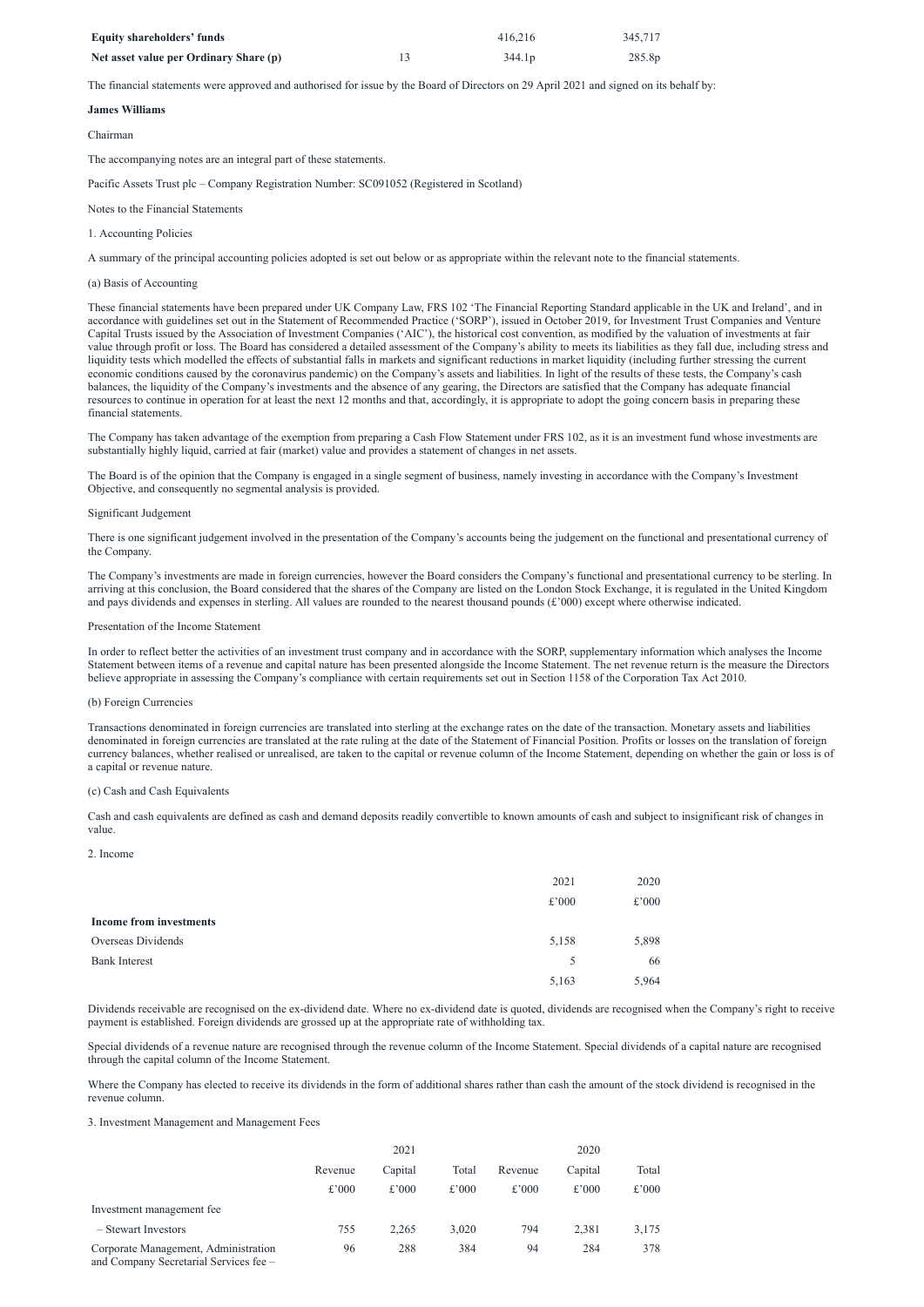## 851 2,553 3,404 888 2,665 3,553

Further information regarding Stewart Investors and Frostrow's fees can be found in the Report of the Directors.

All expenses and interest are accounted for on an accruals basis. Expenses and interest are charged to the Income Statement as a revenue item except where incurred in connection with the maintenance or enhancement of the value of the Company's assets and taking account of the expected long-term returns, when they are split as follows:

– Investment Management and Management fees payable have been allocated 25% to revenue and 75% to capital.

– Transaction costs incurred on the purchase and sale of investments are taken to the Income Statement as a capital item, within gains on investments held at fair value through profit or loss.

4. Other Expenses

|                                          | 2021            | 2020  |
|------------------------------------------|-----------------|-------|
|                                          | £'000           | £'000 |
| Directors' fees                          | 150             | 148   |
| Employers NIC on directors' remuneration | 13              | 12    |
| Auditor's remuneration for:              |                 |       |
| $-$ annual audit*                        | 41 <sup>1</sup> | 27    |
| Custody fees                             | 185             | 207   |
| Printing and postage                     | 27              | 23    |
| Registrar fees                           | 25              | 23    |
| Broker retainer                          | 30              | 30    |
| Listing fees                             | 28              | 25    |
| Legal and professional fees              | 46              | 38    |
| Other expenses                           | 61              | 104   |
| <b>Total expenses</b>                    | 606             | 637   |

\* 2020 figures refer to amounts paid to KPMG

1 Includes £7,000 payable to KPMG relating to additional work required on the 2020 audit as a result of the COVID pandemic

For accounting policy see note 3 on the prior page.

5. Taxation

(a) Analysis of Charge in the Year

|                                 | 2021    |                          |       | 2020              |         |       |
|---------------------------------|---------|--------------------------|-------|-------------------|---------|-------|
|                                 | Revenue | Capital                  | Total | Revenue           | Capital | Total |
|                                 | £'000   | £'000                    | £'000 | £'000             | £'000   | £'000 |
| Overseas taxation               | 585     | 3                        | 588   | 507               | 13      | 520   |
| Indian capital gains tax charge |         | 3,571                    | 3,571 | $\qquad \qquad -$ | 1,701   | 1,701 |
| Overseas tax recoverable        | (30)    | $\overline{\phantom{0}}$ | (30)  |                   |         |       |
|                                 | 555     | 3,574                    | 4,129 | 507               | 1,714   | 2,221 |

Overseas tax arose as a result of irrecoverable withholding tax on overseas dividends and Indian capital gains tax (CGT).

As an investment trust, the company is generally not subject to tax on capital gains. However, Indian capital gains tax arises on capitals gains on the sale of Indian securities at a rate of 15% on short term capital gains (defined as those where the security was held for less than a year) and 10% on long term capital gains. The charge of £3,571,000 in the year ended 31 January 2021 (31 January 2020: £1,701,000) arose on unrealised long term capital gains on securities still held and is included in deferred taxation on unrealised capital gains on Indian securities as set out in note 11.

(b) Reconciliation of Tax Charge

The revenue account tax charge for the year is lower than the standard rate of corporation tax in the UK of 19.0% (2020: 19.0%).

The differences are explained below:

|                                                            | Revenue | Capital  | Total     | Revenue | Capital         | Total   |
|------------------------------------------------------------|---------|----------|-----------|---------|-----------------|---------|
|                                                            | £'000   | £'000    | £'000     | £'000   | £'000           | £'000   |
| Total return on ordinary activities<br>before tax          | 3,706   | 74,550   | 78,256    | 4,439   | 11,229          | 15,668  |
| Corporation tax charged at 19.0% (2020:<br>$19.0\%$        | 704     | 14,165   | 14,869    | 843     | 2,134           | 2,977   |
| Effects of:                                                |         |          |           |         |                 |         |
| (Gains) on investment not subject to UK<br>corporation tax |         | (14,673) | (14, 673) |         | (2,689)         | (2,689) |
| Non-taxable exchange differences                           |         | 23       | 23        |         | 49              | 49      |
| Expenses not deductible for tax purposes                   | 276     | 485      | 761       | 277     | 506             | 783     |
| Income not subject to corporation tax                      | (980)   |          | (980)     | (1,120) | $\qquad \qquad$ | (1,120) |
| Indian capital gains tax charge<br>(see note 5a)           |         | 3,571    | 3,571     |         | 1,701           | 1,701   |
| Overseas taxation                                          | 585     | 3        | 588       | 507     | 13              | 520     |
| Overseas tax recovered                                     | (30)    |          | (30)      |         |                 |         |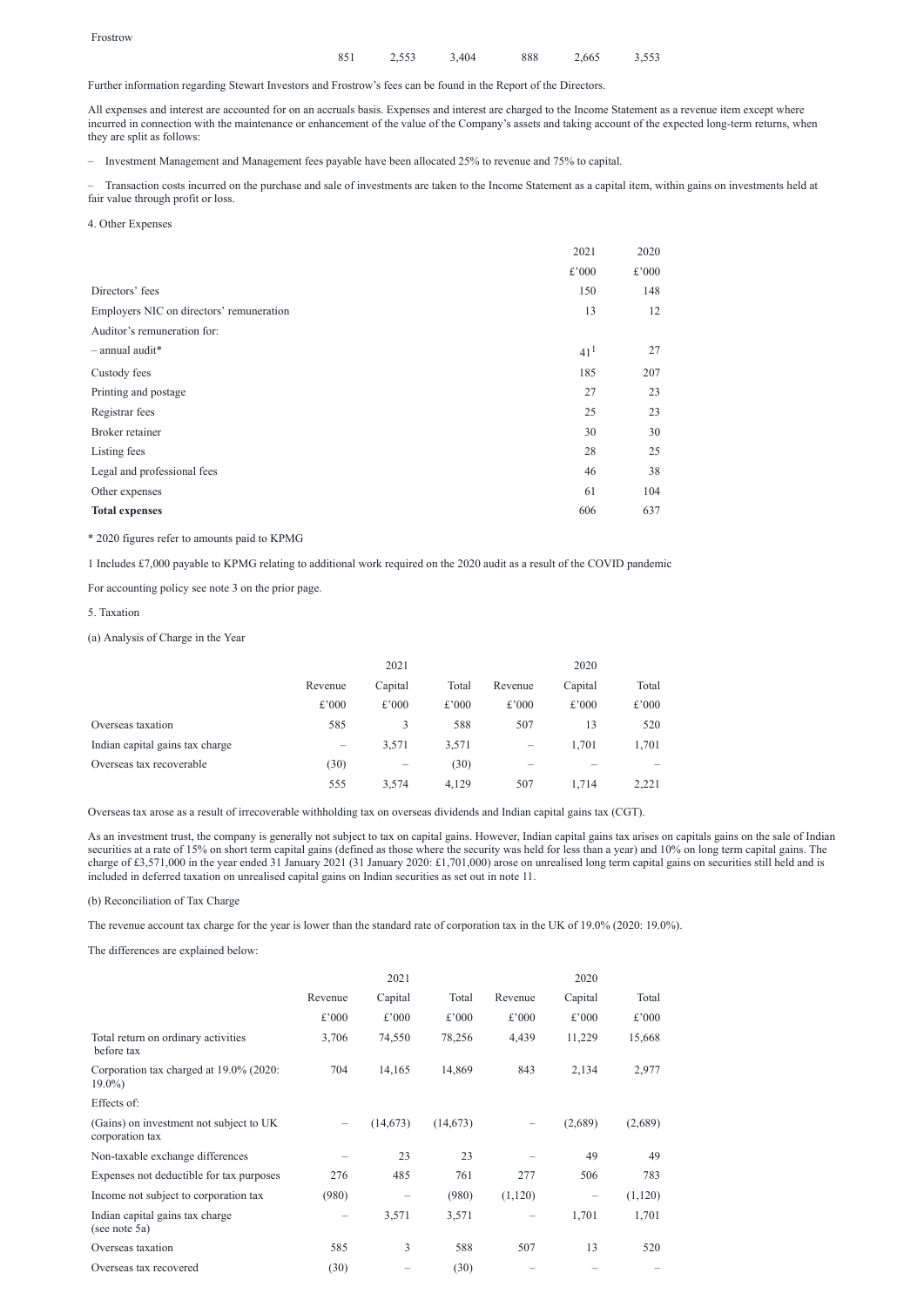| Tax charge for the year |  | 555 3,574 4,129 |  |  | 507 1,714 2,221 |  |
|-------------------------|--|-----------------|--|--|-----------------|--|
|-------------------------|--|-----------------|--|--|-----------------|--|

As at 31 January 2021 the Company had unutilised management expenses and other reliefs for taxation purposes of £47,721,000 (2020: £43,716,000). It is not anticipated that these will be utilised in the foreseeable future and as such no related deferred tax asset has been recognised. A reduction in the UK corporation tax rate from 19% to 17% (effective from 1 April 2020) was substantively enacted on 6 September 2016. In the 11 March 2020 budget, it was announced that the UK tax rate would remain at the current 19% and not reduce to 17% from 1 April 2020.

The March 2021 Budget announced a further increase to the main rate of corporation tax to 25% from April 2023. This rate has not been substantively enacted at the balance sheet date, as a result deferred tax balances as at 31 January 2021 continue to be measured at 19%.

The tax effect of different items of income/gain and expenditure/loss is allocated between capital and revenue as set out in this note. The standard rate of corporation tax is applied to taxable net revenue. Any adjustment resulting from relief for overseas tax is allocated to the revenue reserve.

The Board's current policy is to only pay dividends out of revenue reserves. Therefore the amount available for distribution as at 31 January 2021 is £6,790,000 (2020: £7,267,000). The Company generated a revenue return in the year ended 31 January 2021 of £3,151,000 (2020: £3,932,000).

Deferred tax is recognised in respect of all timing differences that have originated but not reversed at the Statement of Financial Position date where transactions or events that result in an obligation to pay more, or right to pay less, tax in future have occurred at the Statement of Financial Position date. This is subject to deferred tax assets only being recognised if it is considered more likely than not that there will be suitable profits from which the future reversal of the underlying timing differences can be deducted. Timing differences are differences arising between the Company's taxable profits and its results as stated in the accounts which are capable of reversal in one or more subsequent periods. Deferred tax is measured without discounting and based on enacted tax rates. Due to the Company's status as an investment trust, and the intention to meet the conditions required to obtain approval under Section 1158 of the Corporation Tax Act 2010, the Company has not provided for deferred UK tax on any capital gains and losses arising on the revaluation or disposal of investments.

Deferred tax has been provided for on capital gains arising on Indian securities as noted in 5(a) above.

6. Dividends

Amounts recognised as distributable to shareholders for the year ended 31 January 2021, were as follows:

|                                                                            | 2021     | 2020                     |
|----------------------------------------------------------------------------|----------|--------------------------|
|                                                                            | $£$ '000 | £'000                    |
| - final dividend paid for the year ended 31 January 2020 of 3.0p per share | 3.628    | $\overline{\phantom{a}}$ |
| - final dividend paid for the year ended 31 January 2019 of 3.0p per share |          | 3.614                    |

In respect of the year ended 31 January 2021, a final dividend of 2.4p has been proposed and will be reflected in the Annual Report for the year ending 31 January 2022. Details of the ex-dividend and payment dates are shown in the Strategic Report.

The dividends payable in respect of both the current and the previous financial year, which meet the requirements of Section 1158 CTA 2010, are set out below:

|                                                                       | 2021     | 2020    |
|-----------------------------------------------------------------------|----------|---------|
|                                                                       | $£$ '000 | £'000   |
| Revenue available for distribution by way of dividend for the year    | 3.151    | 3,932   |
| Final dividend of 2.4p per share $(2020)$ : interim dividend of 3.0p) | (2,903)  | (3,628) |
| Transfer to revenue reserves                                          | 248      | 304     |

Dividends paid by the Company on its shares are recognised in the financial statements in the year in which they are paid and are shown in the Statement of Changes in Equity.

#### 7. Return per Share

The Return per share is as follows:

|              |         | 2021    |       |         | 2020    |       |  |
|--------------|---------|---------|-------|---------|---------|-------|--|
|              | Revenue | Capital | Total | Revenue | Capital | Total |  |
|              | pence   | pence   | pence | pence   | pence   | pence |  |
| <b>Basic</b> | 2.6     | 58.8    | 61.4  | 3.3     | 7.8     | 11.1  |  |

The total return per share is based on the total return attributable to shareholders of £74,127,000 (2020: £13,447,000).

The revenue return per share is based on the net revenue return attributable to shareholders of £3,151,000 (2020: £3,932,000).

The capital return per share is based on the net capital return attributable to shareholders of £70,976,000 (2020: return of £9,515,000).

The total return, revenue return and the capital return per share are based on the weighted average number of shares in issue during the year of 120,958,386 (2020: 120,643,454).

The calculations of the returns per Ordinary Share have been carried out in accordance with IAS 33 Earnings per Share.

#### 8. Investments

|                                           | 2021      | 2020     |
|-------------------------------------------|-----------|----------|
|                                           | £'000     | £'000    |
| Investments                               |           |          |
| Cost at start of year                     | 222,736   | 208,369  |
| Investment holding gains at start of year | 86,781    | 88,979   |
| Valuation at start of year                | 309,517   | 297,348  |
| Purchases at cost                         | 110,858   | 79,287   |
| Disposal proceeds                         | (92, 887) | (81,272) |
| Gains on investments                      | 77,226    | 14,154   |
| Valuation at end of year                  | 404,714   | 309,517  |
| Cost at 31 January                        | 267,140   | 222,736  |
| Investment holding gains at 31 January    | 137,574   | 86,781   |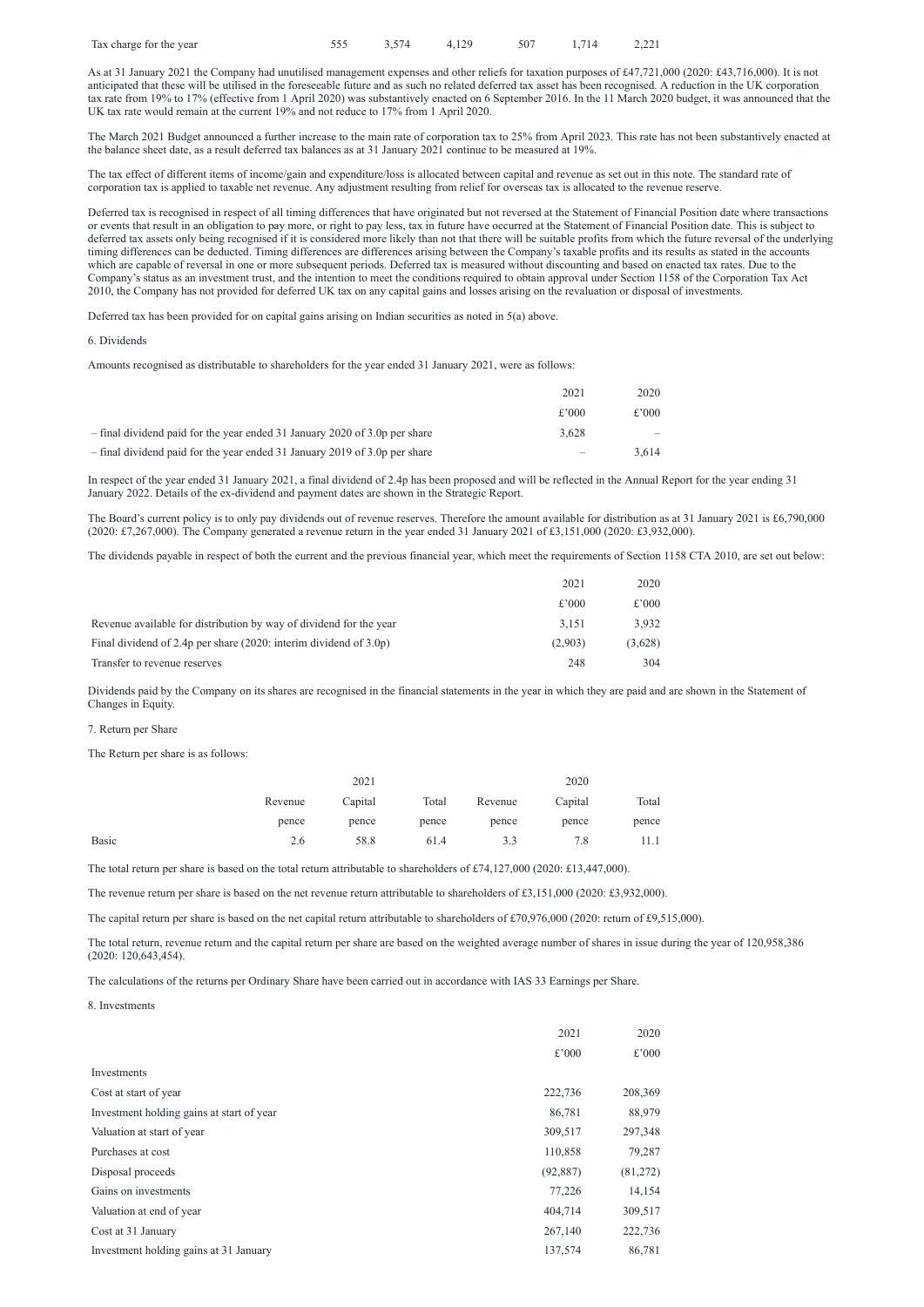Valuation at 31 January **404,714** 309,517

The Company received £92,887,000 (2020: £81,272,000) from investments sold in the year. The book cost of these investments when they were purchased was £66,454,000 (2020: £64,920,000). These investments have been revalued over time and until they were sold any unrealised gains/losses were included in the fair value of the investments.

During the year the Company incurred transaction costs on purchases of £156,000 (2020: £130,000) and transaction costs on sales of £231,000 (2020: £240,000).

Valuation of Investments

Investments are measured initially, and at subsequent reporting dates at fair value. Purchases and sales are recognised on the trade date where a contract exists whose terms require delivery within the time frame established by the market concerned. For quoted securities fair value is either bid price or last traded price, depending on the convention of the exchange on which the investment is listed. Changes in fair value and gains or losses on disposal are included in the Income Statement as a capital item.

- Level  $1 -$ Quoted prices in active markets;
- Level 2 Inputs other than quoted prices included within Level 1 that are observable (i.e. developed using market data), either directly or indirectly.
- Level 3 Inputs are unobservable (i.e. for which market data is unavailable).

In addition, for financial reporting purposes, fair value measurements are categorised into a fair value hierarchy based on the degree to which the inputs to the fair value measurements are observable and the significance of the inputs to the fair value measurement in its entirety, which are described as follows:

All investments have been classified as Level 1 (2020: All Level 1).

9. Debtors

Fixed asset investments (see note 8) are valued at fair value in accordance with the Company's accounting policies. The fair value of all other financial assets and liabilities is represented by their carrying value in the Statement of Financial Position.

|                                                                                                                             | 2021           | 2020           |
|-----------------------------------------------------------------------------------------------------------------------------|----------------|----------------|
|                                                                                                                             | $\pounds$ '000 | $\pounds$ '000 |
| Amount due from brokers                                                                                                     |                | 635            |
|                                                                                                                             |                |                |
| Accrued income                                                                                                              | 163            | 134            |
| Other debtors                                                                                                               | 69             | 37             |
|                                                                                                                             | 232            | 806            |
| 10. Creditors: Amounts Falling Due Within One Year                                                                          |                |                |
|                                                                                                                             | 2021           | 2020           |
|                                                                                                                             | $\pounds$ '000 | $\pounds$ '000 |
| Amounts due to brokers                                                                                                      | 143            | 2,294          |
| Investment management fee - Stewart Investors                                                                               | 868            | 784            |
| Management fee - Frostrow                                                                                                   | 106            | 93             |
| Other creditors                                                                                                             | 114            | 86             |
|                                                                                                                             | 1,231          | 3,257          |
| 11. Provisions for liabilities                                                                                              |                |                |
|                                                                                                                             | 2021           | 2020           |
|                                                                                                                             | £'000          | £'000          |
| Deferred taxation on unrealised capital gains on Indian securities                                                          | 5,322          | 1,767          |
| See note 5 for further details and accounting policy.                                                                       |                |                |
| 12. Share Capital                                                                                                           |                |                |
|                                                                                                                             | 2021           | 2020           |
|                                                                                                                             | $\pounds$ '000 | $\pounds$ '000 |
| Allotted and fully paid:                                                                                                    |                |                |
| 120,958,386 Ordinary shares of 12.5p each (2020: 120,958,386)                                                               | 15,120         | 15,120         |
| During the year no Ordinary shares were issued (2020: 1,085,000 Ordinary shares issued raising net proceeds of £3,210,000). |                |                |

The capital of the Company is managed in accordance with its investment policy which is detailed in the Strategic Report.

The Company does not have any externally imposed capital requirements.

13. Net Asset Value Per Share

The net asset value per share of 344.1p (2020: 285.8p) is calculated on net assets of £416,216,000 (2020: £345,717,000), divided by 120,958,386 (2020: 120,958,386) shares, being the number of shares in issue at the year end.

# 14. Financial Instruments

The Company's financial instruments comprise its investment portfolio, cash balances, and debtors and creditors that arise directly from its operations. As an investment trust, the Company holds an investment portfolio of financial assets in pursuit of its investment objective.

The main risks that the Company faces arising from its financial instruments are:

- (i) market risk, including:
	- other price risk, being the risk that the value of investments will fluctuate as a result of changes in market prices;
	- interest rate risk, being the risk that the future cash flows of a financial instrument will fluctuate because of changes in interest rates;
	- foreign currency risk, being the risk that the value of financial assets and liabilities will fluctuate because of movements in currency rates;
	- i. credit risk, being the risk that a counterparty to a financial instrument will fail to discharge an obligation or commitment that it has entered into with the Company; and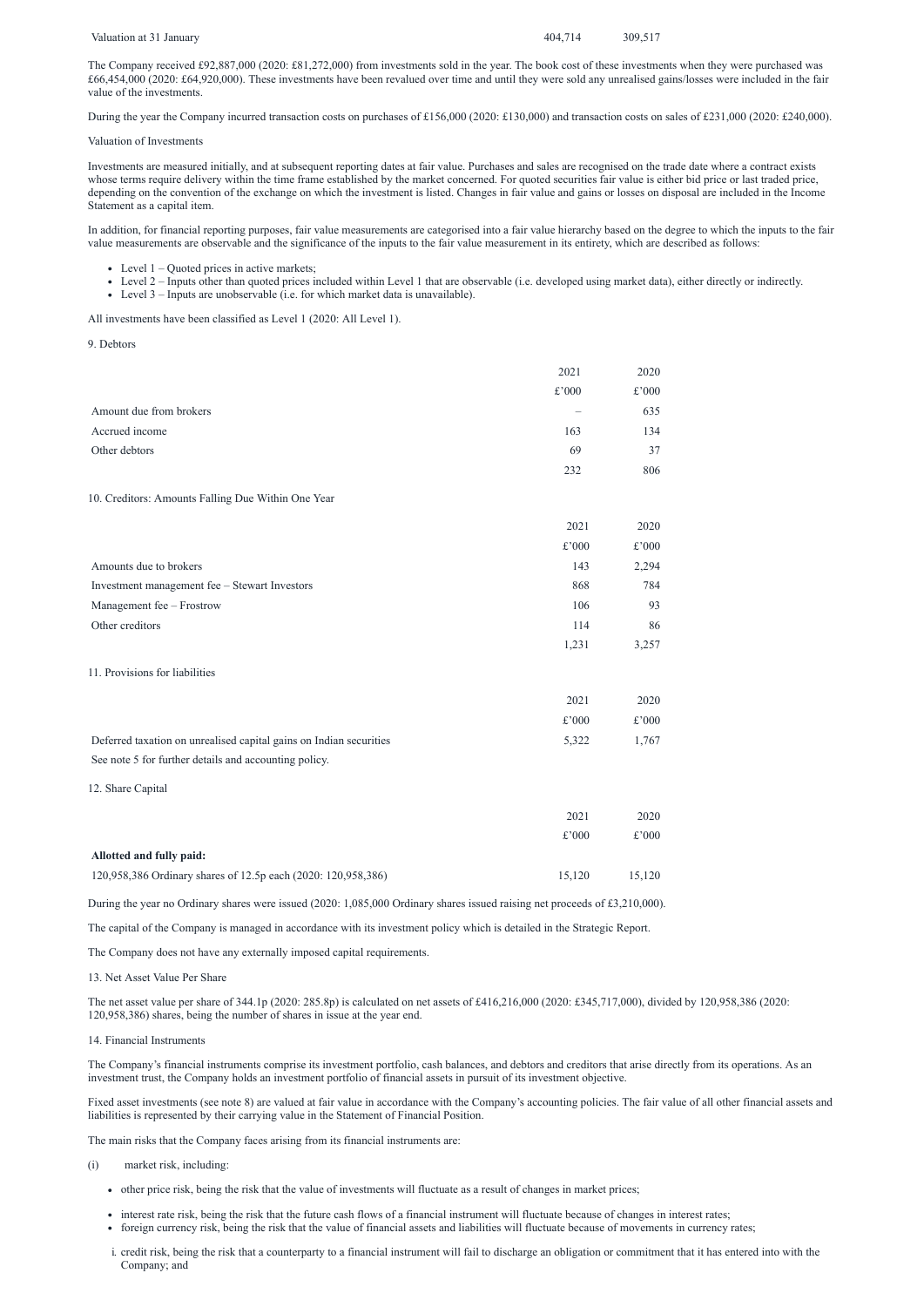ii. liquidity risk, being the risk that the Company will not be able to meet its liabilities when they fall due. This may arise should the Company not be able to liquidate its investments. Under normal market trading volumes, the investment portfolio could be substantially realised within a week.

#### Other price risk

The management of other price risk is part of the investment management process and is typical of equity investment. The investment portfolio is managed with an awareness of the effects of adverse price movements through detailed and continuing analysis with an objective of maximising overall returns to shareholders. Further information on how the investment portfolio is managed is set out in the Stsrtegic Report. Although it is the Company's current policy not to use derivatives they may be used from time to time, with prior Board approval, to hedge specific market risk or gain exposure to a specific market.

When the Company retains cash balances the majority of the cash is held in overnight call accounts. The benchmark rate which determines the interest payments received on cash balances is the bank base rate for the relevant currency for each deposit.

If the investment portfolio valuation rose or fell by 10% at 31 January, the impact on the net asset value would have been £39.9 million (2020: £30.7 million). The calculations are based on the investment portfolio valuation as at the respective Statement of Financial Position dates and are not necessarily representative of the year as a whole.

#### Interest rate risk

#### *Floating rate*

#### *Foreign currency risk*

The Company invests in overseas securities and holds foreign currency cash balances which give rise to currency risks. Foreign currency risks are managed alongside other market risks as part of the management of the investment portfolio. It is currently not the Company's policy to hedge this risk on a continuing basis but it can do so from time to time.

During the year sterling strengthened by an average of 1.5% (2020: strengthened by 0.1%) against all of the currencies in the investment portfolio (weighted for exposure at 31 January), if the value of sterling had strengthened against each of the currencies in the portfolio by 10%, the impact on the net asset value would have been negative £36.8 million (2020: negative £29.7 million). If the value of sterling had weakened against each of the currencies in the investment portfolio by 10%, the impact on the net asset value would have been positive £45.0 million (2020: positive £36.4 million). The calculations are based on the investment portfolio valuation and cash balances as at the year end and are not necessarily representative of the year as a whole.

#### *Foreign currency exposure:*

|                         |             | 2021                     |                              |                |                 | 2020                     |                          |           |
|-------------------------|-------------|--------------------------|------------------------------|----------------|-----------------|--------------------------|--------------------------|-----------|
|                         | Investments | Cash                     | Debtors                      | Creditors      | Investments     | Cash                     | Debtors                  | Creditors |
|                         | £'000       | $\pounds$ '000           | £'000                        | $\pounds$ '000 | £'000           | £'000                    | £'000                    | £'000     |
| Chinese Renminbi        | 15,613      |                          |                              |                |                 |                          |                          |           |
| Indian rupee            | 164,672     | 5,331                    | $\qquad \qquad \blacksquare$ | (5, 427)       | 129,709         | $\mathbf{1}$             | 16                       | (1,767)   |
| New Taiwanese<br>dollar | 61,342      | 33                       | 5                            |                | 45,607          | 32                       |                          |           |
| Hong Kong dollar        | 39,573      |                          |                              |                | 14,023          |                          |                          | (2,094)   |
| Philippine peso         | 6,677       |                          | $\overline{\phantom{0}}$     |                | 9,529           | $\equiv$                 | 635                      |           |
| Indonesian rupiah       | 21,222      |                          | $\overline{\phantom{m}}$     |                | 21,996          | $\equiv$                 |                          | (200)     |
| Japanese yen            | 41,142      | $\overline{\phantom{0}}$ | 69                           |                | 39,122          | $\overline{\phantom{0}}$ | 118                      |           |
| Bangladesh taka         | 15,857      |                          | 72                           |                | 16,461          |                          | $\qquad \qquad -$        |           |
| Thai baht               | 8,623       |                          | $\overline{\phantom{0}}$     |                | 5,643           | $\equiv$                 | $\overline{\phantom{0}}$ |           |
| Malaysian ringgit       | 5,903       |                          | $\overline{\phantom{0}}$     |                | 3,424           |                          | $\overline{\phantom{0}}$ |           |
| Sri Lankan rupee        | 2,594       |                          | $\overline{\phantom{0}}$     |                | 4,429           |                          | $\overline{\phantom{0}}$ |           |
| Singapore dollar        | 2,967       | 207                      | $\overline{\phantom{0}}$     |                | 12,107          | 9,931                    | $\equiv$                 |           |
| US dollar               |             | 190                      | $\overline{\phantom{0}}$     |                | $\qquad \qquad$ | 11,035                   |                          |           |
| Korean won              | 18,529      |                          | 8                            |                | 7,467           |                          |                          |           |
| Total                   | 404,714     | 5,761                    | 154                          | (5, 427)       | 309,517         | 20,999                   | 769                      | (4,061)   |

At 31 January 2021 the Company had £12,062,000 of sterling cash balances (2020: £19,419,000).

#### *Credit risk*

Credit risk is the risk that a counterparty to a financial instrument will fail to discharge an obligation or commitment that it has entered into with the Company. The Investment Manager has in place a monitoring procedure in respect of counterparty risk which is reviewed on an ongoing basis. The carrying amounts of financial assets best represents the maximum credit risk exposure at the Statement of Financial Position date, and the main exposure to credit risk is via the Custodian which is responsible for the safeguarding of the Company's investments and cash balances.

At the reporting date, the Company's financial assets exposed to credit risk amounted to the following:

|                           | 2021                     | 2020   |
|---------------------------|--------------------------|--------|
|                           | £'000                    | £'000  |
| Cash and cash equivalents | 17,823                   | 40,418 |
| Debtors                   | $\overline{\phantom{m}}$ | 806    |
|                           | 17,823                   | 41,224 |

All the assets of the Company which are traded on a recognised exchange are held by J.P. Morgan Chase Bank, the Custodian. Bankruptcy or insolvency of the Custodian may cause the Company's rights with respect to securities held by the Custodian to be delayed or limited. The Board monitors the Company's risk as described in the Strategic Report.

The credit risk on cash is controlled through the use of counterparties or banks with high credit ratings, (rated AA or higher), assigned by international credit rating agencies. Cash is currently held at JPM Morgan Chase Bank and Lloyds Bank plc. Bankruptcy or insolvency of such financial institutions may cause the Company's ability to access cash placed on deposit to be delayed, limited or lost.

#### *Liquidity risk*

The Company's liquidity risk is managed on an ongoing basis by the Investment Manager. Substantially all of the Company's portfolio would be realisable within one week, under normal market conditions. There maybe circumstances where market liquidity is lower than normal. Stress tests have been performed to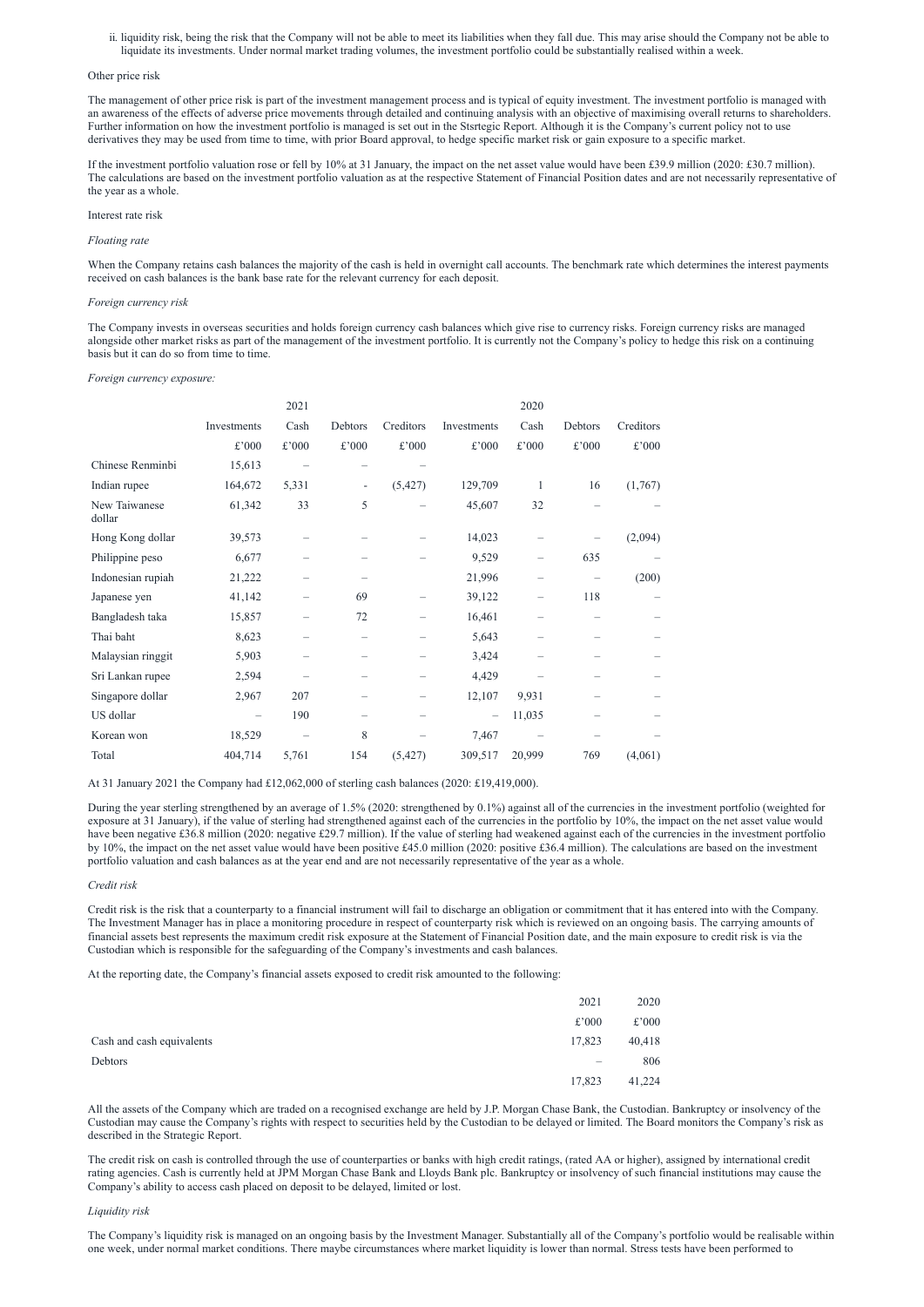understand how long the portfolio would take to realise in such situations. The Board are comfortable that in such a situation the Company would be able to meet its liabilities as they fall due.

#### *Capital management policies and procedures*

The Company's capital management objectives are to ensure that it will be able to continue as a going concern and to maximise the return to its equity shareholders.

The Board's policy on gearing and leverage is set out in the Strategic Report. The Company had no gearing or leverage during the current or prior year.

The capital structure of the Company consists of the equity share capital, retained earnings and other reserves as shown in the Statement of Financial Position.

The Board, with the assistance of the Corporate Manager and the Investment Manager, monitors and reviews the broad structure of the Company's capital on an ongoing basis. This includes a review of:

- the need to buy back equity shares, either for cancellation or to hold in treasury, in light of any share price discount to net asset value per share in accordance with the Company's share buy-back policy;
- the need for new issues of equity shares, including issues from treasury; and
- the extent to which revenue in excess of that which is required to be distributed should be retained.

The Company's objectives, policies and processes for managing capital are unchanged from the prior year.

### 15. Reserves

#### Capital redemption reserve

This reserve arose when ordinary shares were redeemed by the Company and subsequently cancelled, at which point the amount equal to the par value of the ordinary share capital was transferred from the ordinary share capital to the Capital Redemption Reserve.

#### Special reserve

The Special Reserve arose following court approval in February 1999 to transfer £24.2 million from the share premium account.

#### Capital reserve

The following are accounted for in this reserve: gains and losses on the disposal of investments; changes in the fair value of investments; and, expenses and finance costs, together with the related taxation effect, charged to capital in accordance with note 4. Any gains in the fair value of investments that are not readily convertible to cash are treated as unrealised gains in the capital reserve.

#### Revenue reserve

The Revenue Reserve reflects all income and expenses that are recognised in the revenue column of the Income Statement.

#### Distributable reserves

The Revenue, Special and Capital Reserves are distributable. It is the Board's current policy to only pay dividends out of the revenue reserve.

#### 16. Related Party Transactions

The following are considered to be related parties:

- Stewart Investors
- The Directors of the Company

The Company employs Stewart Investors as its Investment Manager. During the year ended 31 January 2021, Stewart Investors earned £3,020,000 (2020: £3,175,000) in respect of Investment Management fees, of which £868,000 (2020: £782,000) was outstanding at the year end. All material related party transactions have been disclosed in the Remuneration Report and in notes 3 and 4. Details of the remuneration and the shareholdings of all Directors can be found in the Remeration Report.

Glossary of Terms and Alternative Performance Measures ('APMs')

#### AIFMD

The Alternative Investment Fund Managers Directive (the 'Directive') is a European Union Directive that entered into force on 22 July 2013. The Directive regulates EU fund managers that manage alternative investment funds (including investment trusts).

Where an entity falls within the scope of the Directive, it must appoint a single Alternative Investment Fund Manager ('AIFM'). The core functions of an AIFM are portfolio and risk management. An AIFM can delegate one but not both of these functions. The entity must also appoint an independent Depositary whose duties include the following: the safeguarding and verification

of ownership of assets; the monitoring of cashflows; and to ensure that appropriate valuations are applied to the entity's assets.

#### Average Discount

The average share price for the period divided by the average net asset value for the period minus 1.

|                                      | 2021    | 2020    |
|--------------------------------------|---------|---------|
|                                      | pence   | pence   |
| Average share price for the year     | 268.1   | 290.5   |
| Average net asset value for the year | 294.3   | 292.1   |
| Average Discount                     | $9.1\%$ | $0.5\%$ |

Bear Market

A condition where securities fall from recent highs. In addition it can also be associated with widespread pessimism and negative investor sentiment. Benchmark Agnostic

An investment approach that doesn't consider index weightings when constructing portfolios.

Bottom Up Approach

An investment approach that focuses on the analysis of individual stocks rather than the significance of macroeconomic factors.

Brexit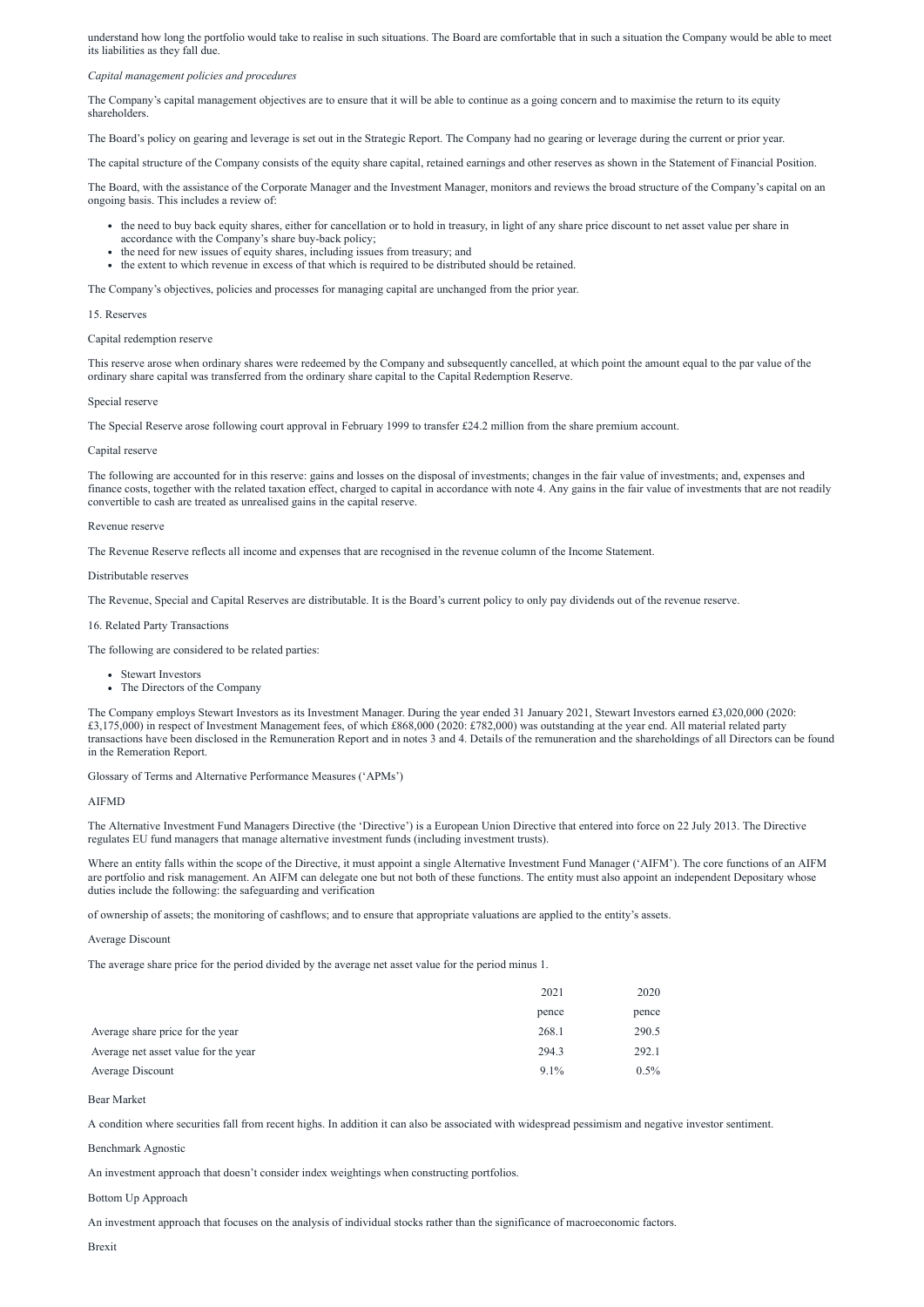#### The United Kingdom's withdrawal from the European Union.

#### Discount or Premium

A description of the difference between the share price and the net asset value per share. The size of the discount or premium is calculated by subtracting the share price from the net asset value per share and is usually expressed as a percentage (%) of the net asset value per share. If the share price is higher than the net asset value per share the result is a premium. If the share price is lower than the net asset value per share, the shares are trading at a discount.

#### Full Market Cycle

A full market cycle is a period of time which contains a wide variety of market environments. It often refers to the period between the two latest highs, or lows, of a widely used index or historic economic trend.

#### Gearing

The term used to describe the process of borrowing money for investment purposes. The expectation is that the returns on the investments purchased will exceed the finance costs associated with those borrowings.

There are several methods of calculating gearing and the following has been selected:

Total assets, less current liabilities (before deducting any prior charges) minus cash/cash equivalents divided by shareholders' funds, expressed as a percentage.

Long-term Sustainable

#### Development Tailwind

The benefit afforded to a company by it providing a solution to a specific sustainable development challenge.

#### MSCI Disclaimer

The MSCI information (relating to the Index) may only be used for your internal use, may not be reproduced or redisseminated in any form and may not be used as a basis for or a component of any financial instruments or products or indices. None of the MSCI information is intended to constitute investment advice or a recommendation to make (or refrain from making) any kind of investment decision and may not be relied on as such. Historical data and analysis should not be taken as an indication or guarantee of any future performance analysis, forecast or prediction. The MSCI information is provided on an "as is" basis and the user of this information assumes the entire risk of any use made of this information. MSCI, each of its affiliates and each other person involved in or related to compiling, computing or creating any MSCI information (collectively, the "MSCI Parties") expressly disclaims all warranties (including, without limitation, any warranties of originality, accuracy, completeness, timeliness, non?infringement, merchantability and fitness for a particular purpose) with respect to this information. Without limiting any of the foregoing, in no event shall any MSCI Party have any liability for any direct, indirect, special, incidental, punitive, consequential (including, without limitation lost profits) or any other damages. ([www.msci.com\)](http://www.msci.com/).

#### Net Asset Value (NAV)

The value of the Company's assets, principally investments made in other companies and cash being held, minus any liabilities. The NAV is also described as 'shareholders' funds' per share. The NAV is often expressed in pence per share after being divided by the number of shares which have been issued. The NAV per share is unlikely to be the same as the share price which is the price at which the Company's shares can be bought or sold by an investor. The share price is determined by the relationship between the demand and supply of the shares.

#### Net Asset Value ('NAV') Per Share Total Return

The total return on an investment over a specified period assuming dividends paid to shareholders were reinvested at net asset value per share at the time the shares were quoted ex-dividend. This is a way of measuring investment management performance of investment trusts which is not affected by movements in discounts or premiums.

| 2021<br>2020                                      |  |
|---------------------------------------------------|--|
|                                                   |  |
| NAV Total Return<br>p<br>p                        |  |
| 277.5<br>Opening NAV<br>285.8                     |  |
| Increase in NAV<br>11.3<br>61.3                   |  |
| Dividend paid<br>(3.0)<br>(3.0)                   |  |
| 285.8<br>Closing NAV<br>344.1                     |  |
| $3.0\%$<br>Increase in NAV<br>21.4%               |  |
| $0.9\%$<br>Impact of reinvested dividends<br>1.2% |  |
| NAV Total Return<br>22.3%<br>4.2%                 |  |

Ongoing Charges

Ongoing charges are calculated by taking the Company's annualised operating expenses as a proportion of the average daily net asset value of the Company over the year. The costs of buying and selling investments are excluded, as are interest costs, taxation, cost of buying back or issuing ordinary shares and other non? recurring costs.

|                                    | 31 January | 31 January |
|------------------------------------|------------|------------|
|                                    | 2021       | 2020       |
|                                    | £'000      | £'000      |
| Operating expenses                 | 4,010      | 4,190      |
| Average net assets during the year | 356,104    | 350,745    |
| Ongoing charges                    | 1.1%       | 1.2%       |

Performance Objective

The Company's performance objective, against which the Investment Manager's performance is measured, is to provide shareholders with a net asset value total return in excess of the UK Consumer Price Index (CPI) plus 6% (calculated on an annual basis) measured over three to five years. The Consumer Price Index is published by the UK Office for National Statistics and represents inflation. The additional 6% is a fixed element to represent what the Board considers to be a reasonable premium on investors' capital which investing in the faster-growing Asian economies ought to provide over time. The performance objective is designed to reflect that the Investment Manager's approach does not consider index composition when investing.

Total Return (annualised)

Share

Price  $NAV$  CPI + 6%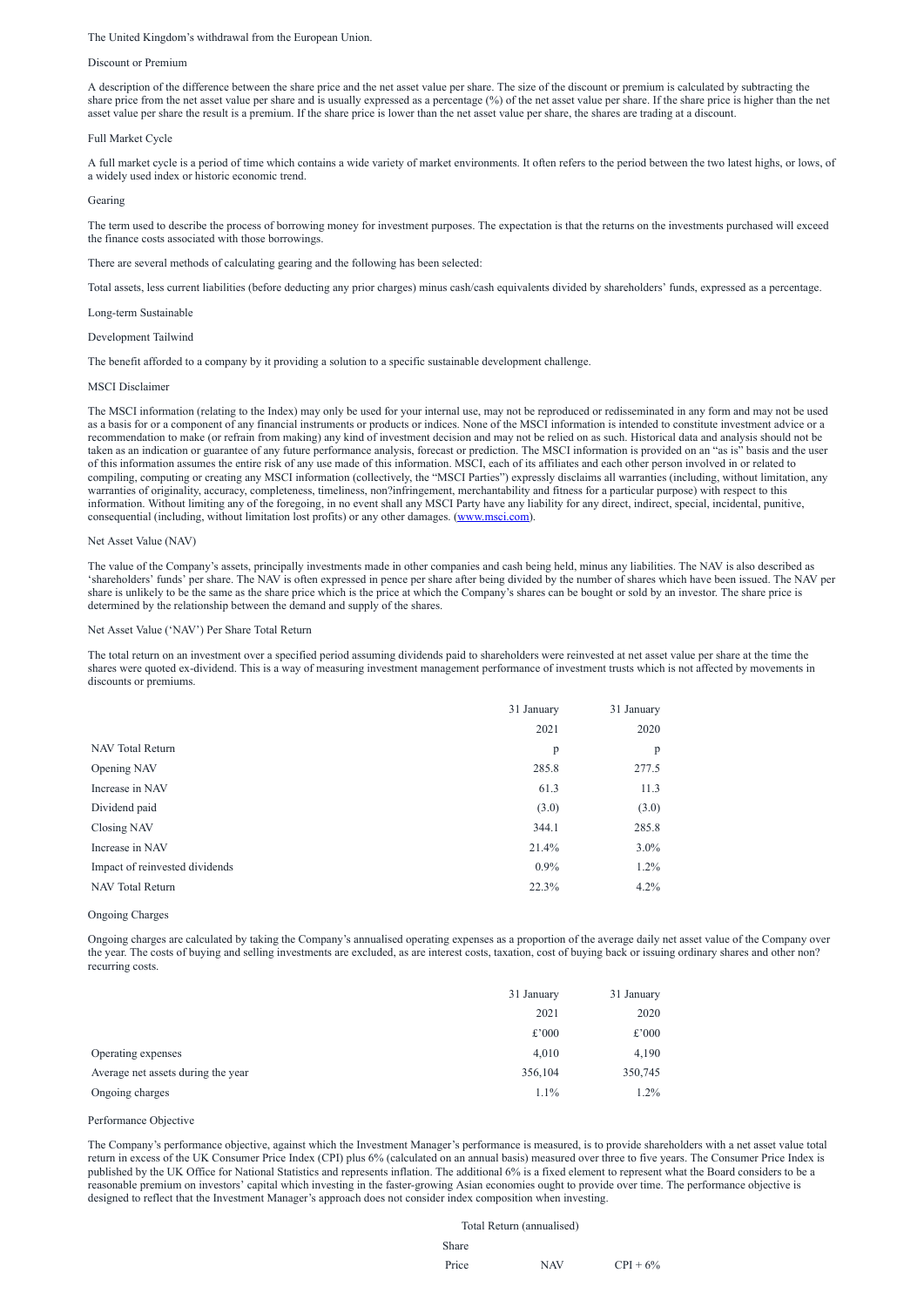|                                | $(\%)$ | $\frac{(0)}{0}$ | $\frac{1}{2}$ |
|--------------------------------|--------|-----------------|---------------|
| One year to 31 January 2021    | 25.8   | 22.3            | 6.8           |
| Three years to 31 January 2021 | 10.5   | 9.9             |               |
| Five years to 31 January 2021  | 13.2   | 3.6             | 8.0           |

### Revenue Return per Share

The revenue return per share is calculated by taking the return on ordinary activities after taxation and dividing it by the weighted average number of shares in issue during the year (see note 7 for further information).

### Share Price Total Return

The total return on an investment over a specified period assuming dividends paid to shareholders were reinvested in shares at the share price at the time the shares were quoted ex-dividend.

|                                    | 31 January | 31 January |
|------------------------------------|------------|------------|
|                                    | 2021       | 2020       |
| Share Price Total Return           | p          | p          |
| Opening share price                | 268.0      | 273.0      |
| Increase/(decrease) in share price | 68.0       | (2.0)      |
| Dividend paid                      | (3.0)      | (3.0)      |
| Closing share price                | 333.0      | 268.0      |
| Increase/(decrease) in share price | 25.4%      | $(1.8)\%$  |
| Impact of reinvested dividends     | $0.4\%$    | $1.0\%$    |
| <b>Share Price Total Return</b>    | 25.8%      | (0.8)%     |

# Top Down Approach

An investment approach that involves looking first at the macro picture of the economy.

#### Volatility

A measure of the range of possible returns for a given security or market index.

#### Notice of the Annual General Meeting

Notice is hereby given that the thirty-fifth Annual General Meeting of Pacific Assets Trust Public Limited Company (the "Company") will be held at the offices of Frostrow Capital LLP, 25 Southampton Buildings, London, WC2A 1AL on Tuesday, 29 June 2021 at 12 noon for the following purposes:

#### Ordinary Business

To consider and, if thought fit, pass the following as Ordinary Resolutions:

- 1. That the Report of the Directors and the Financial Statements for the year ended 31 January 2021 together with the Report of the Auditor thereon be received.
- 2. That the Directors' Remuneration Report for the year ended 31 January 2021 be approved.
- 3. That a final dividend for the year ended 31 January 2021 of 2.4p per share be declared.
- 4. That the Company's dividend policy for the year ended 31 January 2021 be approved.
- 5. That Ms M C Ginman be re-elected as a Director.
- 6. That Mrs S E Hansen be re-elected as a Director.
- 7. That Mr R E Talbut be re-elected as a Director.
- 8. That Mr E T A Troughton be re-elected as a Director.
- 9. That Mr J P Williams be re-elected as a Director.

10. That BDO LLP be appointed as Auditor to hold office from the conclusion of the meeting to the conclusion of the next Annual General Meeting at which accounts are laid.

11. That the Audit Committee be authorised to determine BDO LLP's remuneration.

#### Special Business

the allotment of equity securities up to an aggregate nominal amount of £1,511,979, (or if changed, the number representing 10% of the issued share capital of the Company immediately prior to the passing of this resolution) and shall expire (unless previously renewed, varied or revoked by the Company in general meeting) at the conclusion of the Annual General Meeting of the Company to be held in 2022 or 15 months from the date of passing this resolution, whichever is the

To consider and, if thought fit, pass the following resolutions, of which resolutions 13, 14, 15 and 16 will be proposed as Special Resolutions.

#### Authority to Allot Shares

12. That the Board of Directors of the Company (the 'Board') be and it is hereby generally and unconditionally authorised pursuant to and in accordance with section 551 of the Companies Act 2006 to exercise all the powers of the Company to allot shares in the Company and to grant rights to subscribe for or to convert any security into shares in the Company up to an aggregate nominal amount of  $£1,511,979$  (or if changed, the number representing 10% of the issued share capital of the Company immediately prior to the passing of this resolution) provided that this authority shall expire at the conclusion of the Annual General Meeting of the Company to be held in 2022 or 15 months from the date of passing this resolution, whichever is the earlier, unless previously revoked, varied or renewed by the Company in general meeting and provided that the Company may before such expiry make an offer or enter into an agreement which would or might require shares to be allotted, or rights to subscribe for or to convert securities into shares to be granted, after such expiry and the Board may allot shares or grant such rights in pursuance of such an offer or agreement as if the authority conferred hereby had not expired.

Disapplication of Pre-emption Rights

13. That, subject to the passing of resolution 12 proposed at the Annual General Meeting of the Company convened for 29 June 2021 ('Resolution 12'), the Board of Directors of the Company (the 'Board') be and it is hereby generally empowered pursuant to sections 570 and 573 of the Companies Act 2006 (the 'Act') to allot equity securities (within the meaning of section 560 of the Act) (including the grant of rights to subscribe for, or to convert any securities into, ordinary shares of 12.5 pence each in the capital of the Company ('Ordinary Shares')) for cash pursuant to the authority conferred on them by such Resolution 11 as if section 561(1) of the Act did not apply to any such allotment, provided that this power shall be limited to: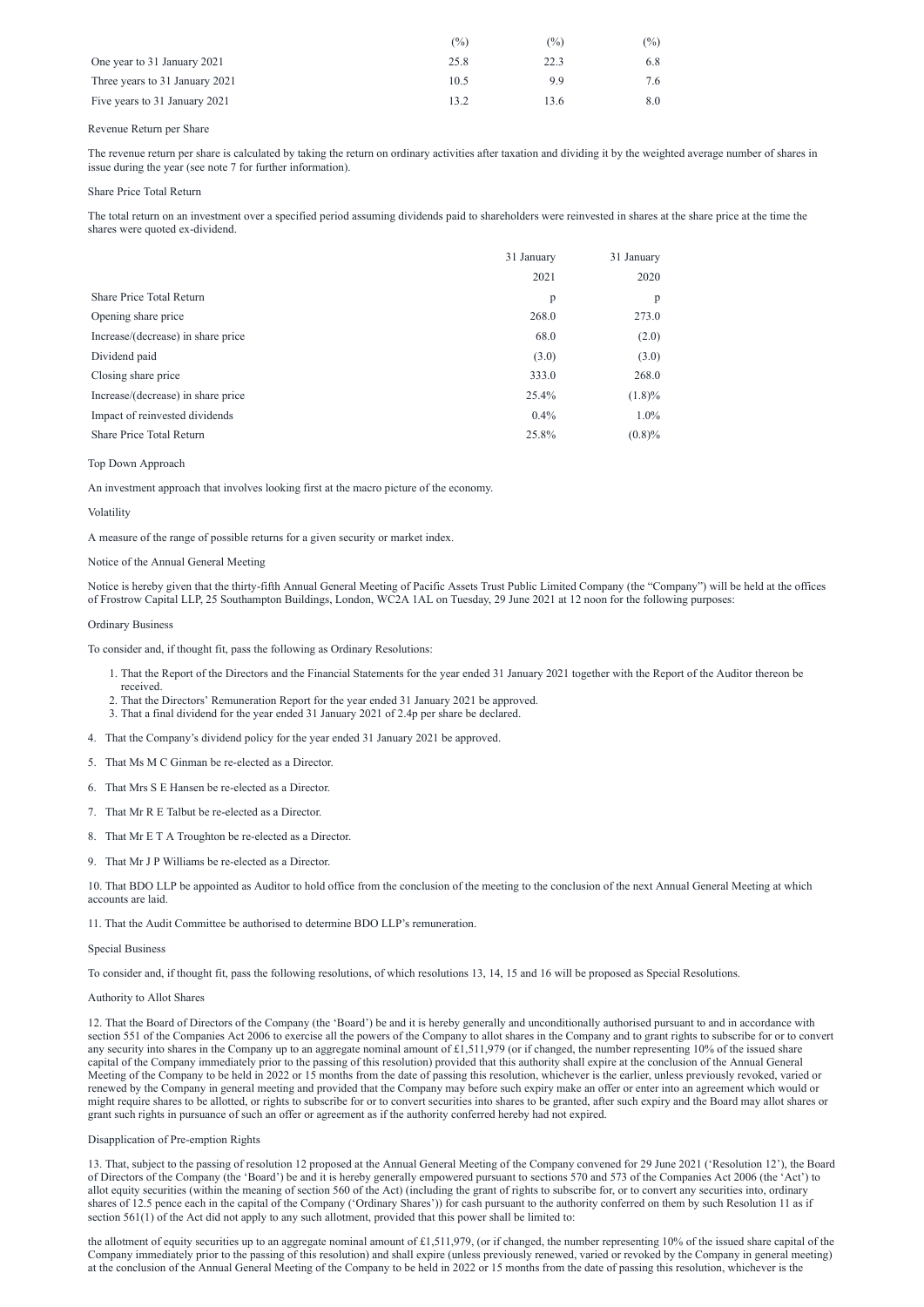earlier, unless previously revoked, varied or renewed by the Company in general meeting and provided that the Company may before such expiry make an offer or enter into an agreement which would or might require equity securities to be allotted after such expiry and the Board may allot equity securities in pursuance of such an offer or agreement as if the authority conferred hereby had not expired.

#### Authority to Repurchase Shares

14. That the Company be and is hereby generally and unconditionally authorised for the purposes of section 701 of the Companies Act 2006 (the 'Act') to make one or more market purchases (as defined in section 693(4) of the Act) of ordinary shares of 12.5 pence each in the capital of the Company ('Ordinary Shares') for cancellation on such terms and in such manner as the board of directors may determine provided that:

- i. the maximum aggregate number of Ordinary Shares which may be purchased is 18,131,662 or, if changed, the number representing 14.99% of the issued share capital of the Company immediately prior to the passing of this resolution;
- ii. the minimum price which may be paid for an Ordinary Share is 12.5 pence (exclusive of associated expenses);
- i. the maximum price which may be paid for an Ordinary Share (exclusive of associated expenses) shall not be more than the higher of: (a) an amount equal to 105% of the average of the middle market quotations for an Ordinary Share as derived from the London Stock Exchange Daily Official List for the five dealing days immediately preceding the day on which the Ordinary Share is purchased; and (b) the higher of the last independent trade and the highest current independent bid on the London Stock Exchange for an Ordinary Share; and
- ii. unless previously renewed, varied or revoked, this authority shall expire at the conclusion of the Annual General Meeting of the Company to be held in 2022 or 15 months from the date of passing this resolution, whichever is the earlier, unless previously revoked, varied or renewed by the Company in general meeting and provided that the Company may before such expiry enter into a contract to purchase Ordinary Shares which will or may be completed wholly or partly after such expiry and a purchase of Ordinary Shares may be made pursuant to any such contract.

#### Proposed new Articles of Association

1. That the articles of association produced to the meeting and signed by the chairman of the meeting for the purposes of identification be approved and adopted as the articles of association of the Company in substitution for, and to the exclusion of, the existing articles of association with effect from the conclusion of the meeting.

#### General Meetings

1. That any General Meeting of the Company (other than the Annual General Meeting of the Company) shall be called by notice of at least 14 clear days in accordance with the provisions of the Articles of Association of the Company provided that the authority shall expire on the conclusion of the next Annual General Meeting of the Company, or, if earlier, on the expiry 15 months from the date of the passing of this resolution.

| By order of the Board       | <b>Registered office</b> |
|-----------------------------|--------------------------|
|                             | 16 Charlotte Square      |
| <b>Frostrow Capital LLP</b> | Edinburgh                |
| <b>Company Secretary</b>    | EH <sub>2</sub> 4DF      |
| 29 April 2021               |                          |

Notes

- 1. If you wish to attend the Annual General Meeting in person, you should arrive at the venue for the Annual General Meeting in good time to allow your attendance to be registered. It is advisable to have some form of identification with you as you may be asked to provide evidence of your identity to the Company's registrar, Equiniti Limited (the 'Registrar'), prior to being admitted to the Annual General Meeting.
- 2. Members are entitled to appoint one or more proxies to exercise all or any of their rights to attend, speak and vote at the Annual General Meeting. A proxy need not be a member of the Company but must attend the Annual General Meeting to represent a member. To be validly appointed a proxy must be appointed using the procedures set out in these notes and in the notes to the accompanying proxy form.

If members wish their proxy to speak on their behalf at the meeting, members will need to appoint their own choice of proxy (not the chairman of the Annual General Meeting) and give their instructions directly to them.

Members can only appoint more than one proxy where each proxy is appointed to exercise rights attached to different shares. Members cannot appoint more than one proxy to exercise the rights attached to the same share(s). If a member wishes to appoint more than one proxy, they should contact the Registrar on 0371 384 2466. Lines are open between 8.30 am and 5.30 pm, Monday to Friday, the Registrars' overseas helpline number is +44 121 415 7047.

A member may instruct their proxy to abstain from voting on any resolution to be considered at the meeting by marking the abstain option when appointing their proxy. It should be noted that an abstention is not a vote in law and will not be counted in the calculation of the proportion of votes "for" or "against" the resolution.

The appointment of a proxy will not prevent a member from attending the Annual General Meeting and voting in person if he or she wishes.

A person who is not a member of the Company but who has been nominated by a member to enjoy information rights does not have a right to appoint any proxies under the procedures set out in these notes and should read note 8 overleaf.

1. A proxy form for use in connection with the Annual General Meeting is enclosed. To be valid any proxy form or other instrument appointing a proxy, together with any power of attorney or other authority under which it is signed or a certified copy thereof, must be received by post or (during normal business hours only) by hand by the Registrar at Equiniti Limited, Aspect House, Spencer Road, Lancing, West Sussex BN99 6DA no later than 48 hours (excluding non?working days) before the time of the Annual General Meeting or any adjournment of that meeting.

If you do not have a proxy form and believe that you should have one, or you require additional proxy forms, please contact the Registrar on 0371 384 2466.

Other service providers' costs may vary. Lines are open between 8.30 am and 5.30 pm, Monday to Friday, The Registrars' overseas helpline number is +44 121 415 7047.

1. CREST members who wish to appoint a proxy or proxies through the CREST electronic proxy appointment service may do so by using the procedures described in the CREST Manual and by logging on to the following website: [www.euroclear.com/CREST](http://www.euroclear.com/CRES). CREST personal members or other CREST sponsored members, and those CREST members who have appointed (a) voting service provider(s), should refer to their CREST sponsor or voting service provider(s) who will be able to take the appropriate action on their behalf.

In order for a proxy appointment or instruction made using the CREST service to be valid, the appropriate CREST message (a "CREST Proxy Instruction") must be properly authenticated in accordance with Euroclear UK & Ireland Limited's specifications, and must contain the information required for such instruction, as described in the CREST Manual. The message, regardless of whether it constitutes the appointment of a proxy or is an amendment to the instruction given to a previously appointed proxy, must in order to be valid, be transmitted so as to be received by the Registrar (ID RA19) no later 48 hours (excluding non-working days) before the time of the Annual General Meeting or any adjournment of that meeting. For this purpose, the time of receipt will be taken to be the time (as determined by the timestamp applied to the message by the CREST Application Host) from which the Registrar is able to retrieve the message by enquiry to CREST in the manner prescribed by CREST. After this time any change of instructions to proxies appointed through CREST should be communicated to the appointee through other means.

CREST members and, where applicable, their CREST sponsors or voting service provider(s) should note that Euroclear UK & Ireland Limited does not make available special procedures in CREST for any particular message.

Normal system timings and limitations will, therefore, apply in relation to the input of CREST Proxy Instructions. It is the responsibility of the CREST member concerned to take (or, if the CREST member is a CREST personal member, or sponsored member, or has appointed (a) voting service provider(s), to procure that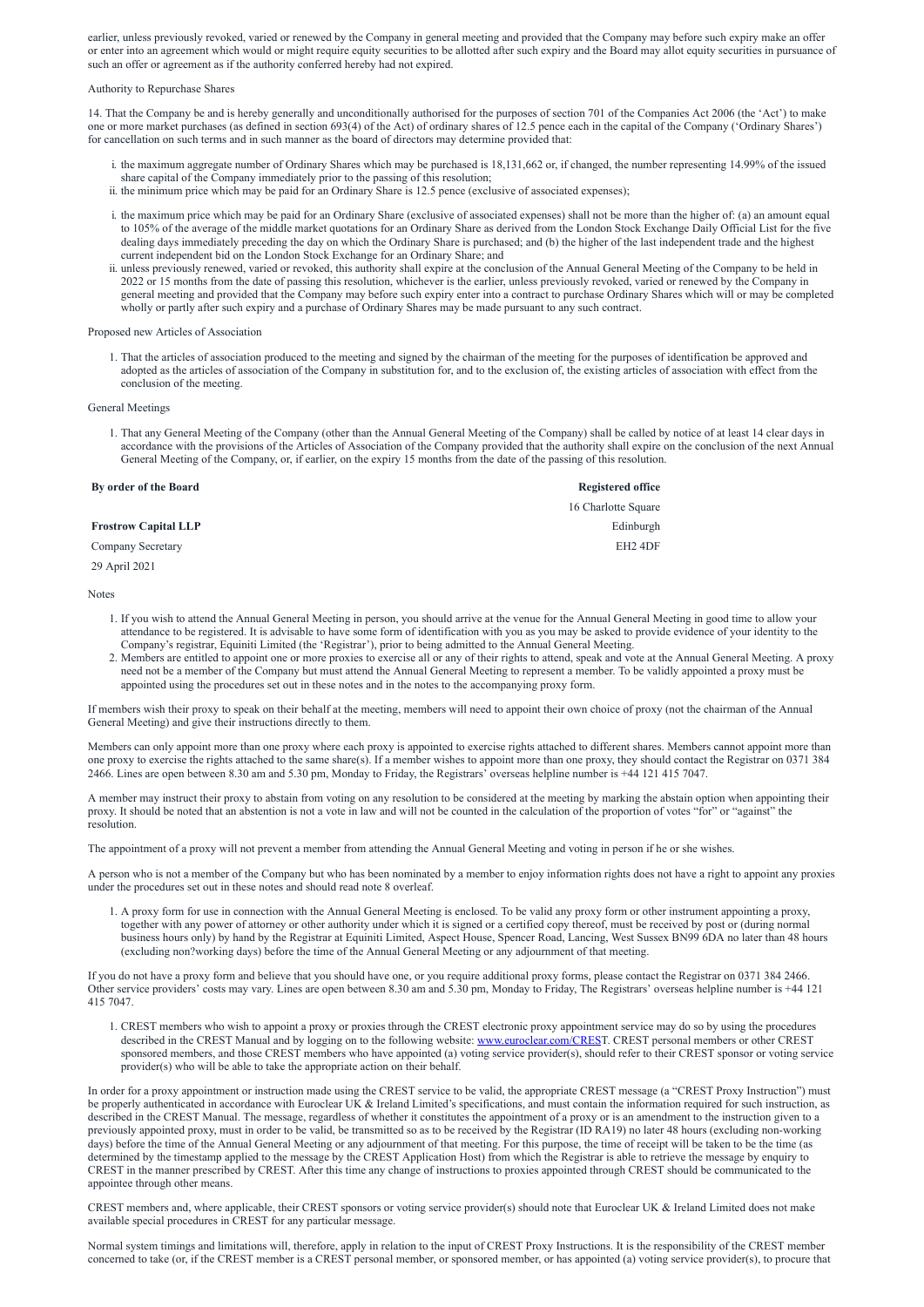his CREST sponsor or voting service provider(s) take(s)) such action as shall be necessary to ensure that a message is transmitted by means of the CREST system by any particular time. In this connection, CREST members and, where applicable, their CREST sponsors or voting system providers are referred, in particular, to those sections of the CREST Manual concerning practical limitations of the CREST system and timings.

The Company may treat as invalid a CREST Proxy Instruction in the circumstances set out in Regulation 35(5)(a) of the Uncertificated Securities Regulations 2001.

- 1. In the case of joint holders, where more than one of the joint holders purports to appoint one or more proxies, only the purported appointment submitted by the most senior holder will be accepted. Seniority is determined by the order in which the names of the joint holders appear in the Company's register of members in respect of the joint holding (the first named being the most senior).
- 2. Any corporation which is a member can appoint one or more corporate representatives. Members can only appoint more than one corporate representative where each corporate representative is appointed to exercise rights attached to different shares. Members cannot appoint more than one corporate representative to exercise the rights attached to the same share(s).
- 3. To be entitled to attend and vote at the Annual General Meeting (and for the purpose of determining the votes they may cast), members must be registered in the Company's register of members at 6.30 p.m. on 23 June 2020 (or, if the Annual General Meeting is adjourned, at 6.30 p.m. on the day two working days prior to the adjourned meeting). Changes to the register of members after the relevant deadline will be disregarded in determining the rights of any person to attend and vote at the Annual General Meeting.
- 4. Any person to whom this notice is sent who is a person nominated under section 146 of the Companies Act 2006 (the "2006 Act") to enjoy information rights (a "Nominated Person") may, under an agreement between him/her and the member by whom he/she was nominated, have a right to be appointed (or to have someone else appointed) as a proxy for the Annual General Meeting. If a Nominated Person has no such proxy appointment right or does not wish to exercise it, he/she may, under any such agreement, have a right to give instructions to the member as to the exercise of voting rights.
- 5. Information regarding the Annual General Meeting, including information required by section 311A of the 2006 Act, and a copy of this notice of Annual General Meeting is available from [www.pacific-assets.co.uk.](http://www.pacific-assets.co.uk/)
- 6. Members should note that it is possible that, pursuant to requests made by members of the Company under section 527 of the 2006 Act, the Company may be required to publish on a website a statement setting out any matter relating to: (a) the audit of the Company's accounts (including the auditor's report and the conduct of the audit) that are to be laid before the Annual General Meeting; or (b) any circumstance connected with an auditor of the Company ceasing to hold office since the previous meeting at which annual accounts and reports were laid in accordance with section 437 of the 2006 Act. The Company may not require the members requesting any such website publication to pay its expenses in complying with sections 527 or 528 of the 2006 Act. Where the Company is required to place a statement on a website under section 527 of the 2006 Act, it must forward the statement to the Company's auditor not later than the time when it makes the statement available on the website. The business which may be dealt with at the Annual General Meeting includes any statement that the Company has been required under section 527 of the 2006 Act to publish on a website.
- 7. As at 28 April 2021 (being the latest practicable date prior to the publication of this notice) the Company's issued share capital consisted of 120,958,386 ordinary shares carrying one vote each. Accordingly, the total voting rights in the Company at 28 April 2021 were 120,958,386 votes.
- 8. Any person holding 3% or more of the total voting rights of the Company who appoints a person other than the chairman of the Annual General Meeting as his proxy will need to ensure that both he, and his proxy, comply with their respective disclosure obligations under the UK Disclosure Guidance and Transparency Rules.
- 9. Under section 319A of the 2006 Act, the Company must cause to be answered any question relating to the business being dealt with at the Annual General Meeting put by a member attending the meeting unless answering the question would interfere unduly with the preparation for the meeting or involve the disclosure of confidential information, or the answer has already been given on a website in the form of an answer to a question, or it is undesirable in the interests of the Company or the good order of the meeting that the question be answered.

Members who have any queries about the Annual General Meeting should contact Frostrow Capital LLP, the Company Secretary, at 25 Southampton Buildings, London WC2A 1AL.

Members may not use any electronic address provided in this notice or in any related documents (including the accompanying proxy form) to communicate with the Company for any purpose other than those expressly stated.

- 1. The following documents will be available for inspection at the offices of Frostrow Capital LLP, 25 Southampton Buildings, London WC2A 1AL during normal business hours on any weekday (Saturdays, Sundays and English public holidays excepted) from the date of this notice and at the venue of the Annual General Meeting from 9.45 a.m. on the day of the Annual General Meeting until the conclusion of the Annual General Meeting:
	- 1. copies of the Directors' letters of appointment; and
	- 2. copies of the Directors' deeds of indemnity.
- 2. Under section 338 and section 338A of the Companies Act 2006, members meeting the threshold requirements in those sections have the right to require the Company (i) to give, to members of the Company entitled to receive notice of the meeting, notice of a resolution which may properly be moved and is intended to be moved at the meeting; and/or (ii) to include in the business to be dealt with at the meeting any matter (other than a proposed resolution) which may be properly included in the business. A resolution may properly be moved or a matter may properly be included in the business unless (a) (in the case of a resolution only) it would, if passed, be ineffective (whether by reason of inconsistency with any enactment or the Company's constitution or otherwise), (b) it is defamatory of any person, or (c) it is frivolous or vexatious. Such a request may be in hard copy form or in electronic form, must identify the resolution of which notice is to be given or the matter to be included in the business, must be authorised by the person or persons making it, must be received by the Company not later than 16 May 2019, being the date six clear weeks before the meeting, and (in the case of a matter to be included on the business only) must be accompanied by a statement setting out the grounds for the request.
- 3. Given the risks posed by the spread of Covid-19 and in accordance with the Articles and Government guidance, the Company may impose restrictions on shareholders wishing to attend the AGM. Such restrictions may include limiting the number of shareholders permitted to attend the AGM in person. Other restrictions may be imposed as the chairman of the meeting may specify in order to ensure the safety of those attending the AGM.

#### Proposed new Articles of Association

In addition, the proposed new articles of association of the Company, together with a copy showing all of the proposed changes to the existing articles of association of the Company, will be available for inspection on the Company's website, [www.pacific-assets.co.uk](http://www.pacific-assets.co.uk/) and at the offices of Frostrow Capital LLP, 25 Southampton Buildings, London WC2A 1AL from the date of the Notice of Annual General Meeting until the close of the Annual General Meeting.

# Explanatory Notes to the Resolutions

Resolution 1 – To receive the Report of the Directors and the Financial Statements

The Report of the Directors and the Financial Statements for the year ended 31 January 2021 will be presented to the AGM. These accounts accompany this Notice of Meeting and shareholders will be given an opportunity to ask questions at the meeting.

Resolution 2 – Remuneration Report

It is mandatory for all listed companies to put their report on Directors' Remuneration to an advisory shareholder vote every year and their Remuneration Policy to a binding shareholder vote every three years. It is anticipated that the Remuneration Policy will next be put to shareholders at the AGM in 2023.

Resolution 3 – The Declaration of a Final Dividend for the year ended 31 January 2021

Resolution 3 seeks shareholder approval for the paying of a final dividend of 2.4p per share for the year ended 31 January 2021.

Resolution 4 – Approval of the Company's Dividend Policy

Resolution 4 seeks shareholder approval of the Company's dividend policy. The Company usually recommends a final dividend for shareholders approval, however this year the Board has decided to declare an interim dividend to ensure that the dividend is paid even if the AGM needs to be postponed for reasons relating to the coronavirus outbreak. See the Chairman's Statement for further explanation.

Resolutions 5 to 9 – Re-election of Directors

Resolutions 5 to 9 deal with the re-election of each Director.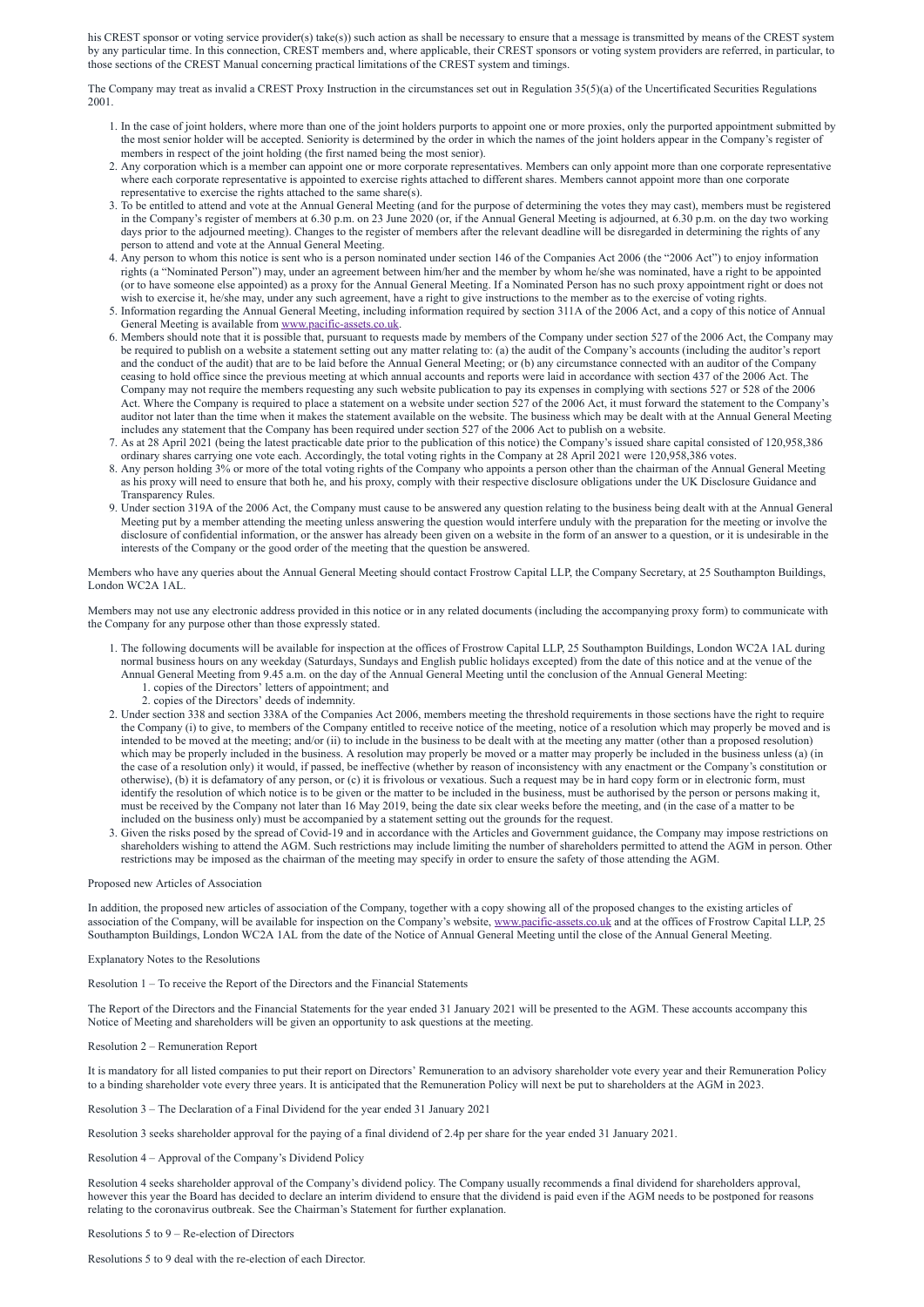The Board has confirmed, following a performance review, that the Directors standing for re?election continue to perform effectively.

Resolutions 10 and 11 – Appointment of Auditor and the determination of its remuneration

Resolutions 10 and 11 relate to the appointment of BDO LLP as the Company's independent Auditor to hold office until the next AGM and also authorises the Audit Committee to set their remuneration.

Resolutions 12 and 13 – Issue of Shares

Ordinary Resolution 12 in the Notice of Annual General Meeting will renew the authority to allot share capital up to an aggregate nominal amount of £1,511,979 (equivalent to 12,095,838 shares or 10% of the Company's existing issued share capital on 28 April 2021, being the nearest practicable date prior to the signing of this Report or, if changed, the number representing 10% of the issued share capital of the Company immediately prior to the passing of this resolution). Such authority will expire on the date of the next AGM or after a period of 15 months from the date of the passing of the resolution, whichever is earlier. This means that the authority will have to be renewed at the next AGM.

When shares are to be allotted for cash, Section 551 of the Companies Act 2006 (the "Act") provides that existing shareholders have pre-emption rights and that the new shares must be offered first to such shareholders in proportion to their existing holding of shares. However, shareholders can, by special resolution, authorise the Directors to allot shares otherwise than by a pro rata issue to existing shareholders. Special Resolution 13 will, if passed, give the Directors power to allot for cash equity securities up to 10% of the Company's existing share capital on 28 April 2021, or, if changed, the number representing 10% of the issued share capital of the Company immediately prior to the passing of this resolution as if Section 551 of the Act does not apply. This is the same nominal amount of share capital which the Directors are seeking the authority to allot pursuant to Resolution 12. This authority will also expire on the date of the next AGM or after a period of 15 months, whichever is earlier. This authority will not be used in connection with a rights issue by the Company.

The Directors intend to use the authority given by Resolutions 12 and 13 to allot shares and disapply pre?emption rights only in circumstances where this will be clearly beneficial to shareholders as a whole. The issue proceeds would be available for investment in line with the Company's investment policy. No issue of shares will be made which would effectively alter the control of the Company without the prior approval of shareholders in general meeting.

Shares will only be issued at a premium to the Company's cum income net asset value per share at the time of issue.

Resolution 14 – Repurchase of Shares

The Directors wish to renew the authority given by shareholders at the previous AGM. The principal aim of a share buy-back facility is to enhance shareholder value by acquiring shares at a discount to net asset value, as and when the Directors consider this to be appropriate. The purchase of shares, when they are trading at a discount to the net asset value per share, should result in an increase in the net asset value per share for the remaining shareholders. This authority, if conferred, will only be exercised if to do so would result in an increase in the net asset value per share for the remaining shareholders and if it is in the best interests of shareholders generally. Any purchase of shares will be made within guidelines established from time to time by the Board. It is proposed to seek shareholder authority to renew this facility for another year at the AGM.

Under the current Listing Rules, the maximum price that may be paid on the exercise of this authority must not exceed the higher of (i) 105% of the average of the middle market quotations for the shares over the five business days immediately preceding the date of purchase and (ii) the higher of the last independent trade and the highest current independent bid on the trading venue where the purchase is carried out. The minimum price which may be paid is 12.5p per share.

Shares which are purchased under this authority will be cancelled.

Special Resolution 14 in the Notice of AGM will renew the authority to purchase in the market a maximum of 14.99% of shares in issue on 28 April 2021, being the nearest practicable date prior to the signing of this Report, (amounting to 18,131,662 shares or, if changed, the number representing 14.99% of the issued share capital of the Company immediately prior to the passing of this resolution). Such authority will expire on the date of the next Annual General Meeting or after a period of 15 months from the date of passing of the resolution, whichever is earlier. This means that the authority will have to be renewed at the next AGM or earlier if the authority has been exhausted.

Resolution 15 – Proposed new Articles of Association

Special Resolution 15 seeks shareholder approval to amend the existing articles of association of the Company (the "Existing Articles") through the adoption of new articles of association (the "New Articles").

The proposed amendments to the Existing Articles are primarily to enable the Company to hold hybrid general meetings (including annual general meetings).

A hybrid meeting is a meeting at which shareholders are entitled to participate either in person or virtually via an electronic platform. In addition, it is proposed that the aggregate annual amount payable to the directors of the Company as fees is increased from £200,000 to £250,000 per annum. Certain other minor amendments are proposed to reflect changes in terminology and market practice since the Existing Articles were adopted.

Whilst the New Articles (if adopted) would permit shareholder meetings to be conducted using electronic means, these provisions will only be used where the Directors consider it is in the best of interests of shareholders for hybrid meetings to be held. Nothing in the New Articles will prevent the Company from holding physical shareholder meetings.

The full terms of the proposed amendments to the Existing Articles would have been made available for inspection as required under LR 13.8.10R (2) but for the Government restrictions implemented in response to the Coronavirus outbreak. As an alternative, a copy of the New Articles, together with a copy showing all of the proposed changes to the Existing Articles, will be available for inspection on the Company's website, [www.pacific-assets.co.uk/](http://www.pacific-assets.co.uk/) from the date of the AGM Notice until the close of the AGM, and will also be available for inspection at the venue of the AGM from 15 minutes before and during the AGM. In the event that the current Coronavirus related restrictions are lifted before the AGM, a hard copy of these documents will be available for inspection at the offices of Frostrow Capital LLP, 25 Southampton Buildings, London WC2A 1AL until the close of the AGM.

#### Resolution 16 – General Meetings

Special Resolution 15 seeks shareholder approval for the Company to hold General Meetings (other than the AGM) on at least 14 clear days' notice. The

Company will only use this shorter notice period where it is merited by the purpose of the meeting and will endeavour to give at least 14 working days' notice if possible.

Recommendation

The Board considers that the resolutions detailed above are in the best interests of shareholders as a whole.

Accordingly, the Board unanimously recommends to the shareholders that they vote in favour of the above resolutions to be proposed at the forthcoming AGM as the Directors intend to do in respect of their own beneficial holdings totalling 130,464 shares.

Summary of the Principal Changes to the Company's Articles of Association

Set out below is a summary of the principal amendments which will be made to the Company's Existing Articles through the adoption of the New Articles if Resolution 15 to be proposed at the AGM is approved by shareholders.

This summary is intended only to highlight the principal amendments to the Existing Articles. It is not intended to be comprehensive and cannot be relied upon to identify amendments or issues which may be of interest to all shareholders. This summary is not a substitute for reviewing the full terms of the New Articles which will be available for inspection on the Company's website, [www.pacific-assets.co.uk/](http://www.pacific-assets.co.uk/) and also at the offices of Frostrow Capital LLP, 25 Southampton Buildings, London WC2A 1AL from the date of the AGM Notice until the close of the AGM

Hybrid shareholder meetings